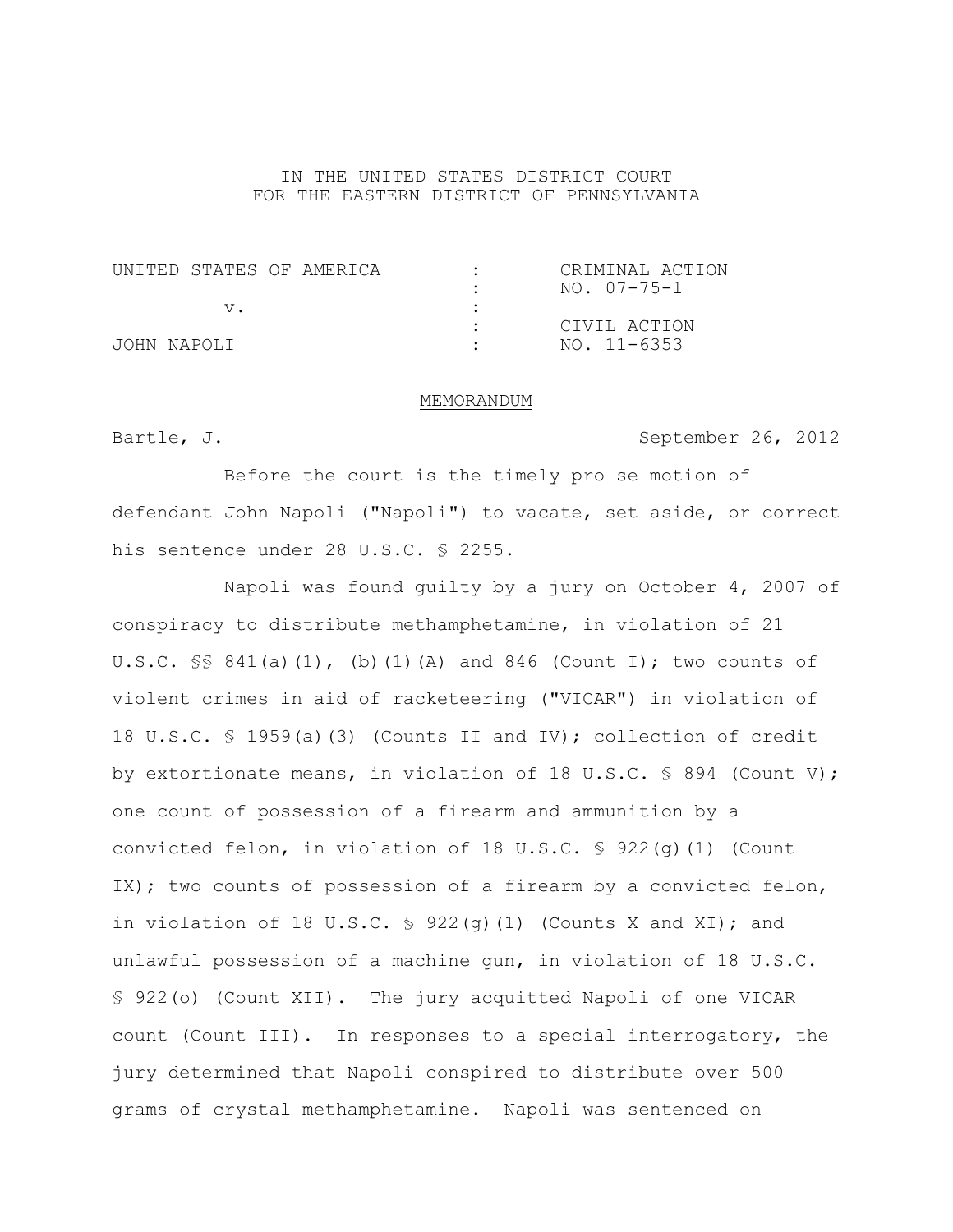April 16, 2008 to a term of 432 months of incarceration.<sup>1</sup> The Court of Appeals for the Third Circuit affirmed the judgment and sentence on April 21, 2010. See United States v. Heilman, 377 F. App'x 157, 165 (3d Cir. 2010). It issued its mandate on May 19, 2010.

Napoli now alleges in his § 2255 motion that he was deprived of his Sixth Amendment right to effective assistance of counsel through a series of errors made by his attorneys during the trial and sentencing. On May 18, 2012 and August 7, 2012, the court held an evidentiary hearing limited to the issue of whether Napoli's trial counsel failed to call certain witnesses on Napoli's behalf.

I.

The underlying facts, in the light most favorable to the government, are as follows. Between January 2003 and June 2006, Napoli organized and led a racketeering enterprise, known as the Pennsylvania Chapter of the Breed Motorcycle Gang ("Breed"). This organization, located in Bristol, Pennsylvania, was a hierarchical motorcycle gang with a strict authoritarian leadership. As president of the Breed chapter, Napoli had the ultimate authority over the Breed enterprise. The Breed gang trafficked 125 pounds of crystal methamphetamine over that threeyear period.

<sup>1.</sup> The sentence also included a term of supervised release of five years, forfeiture of specific tangible property, a special assessment of \$700, and joint and several forfeiture with his codefendants of \$6 million.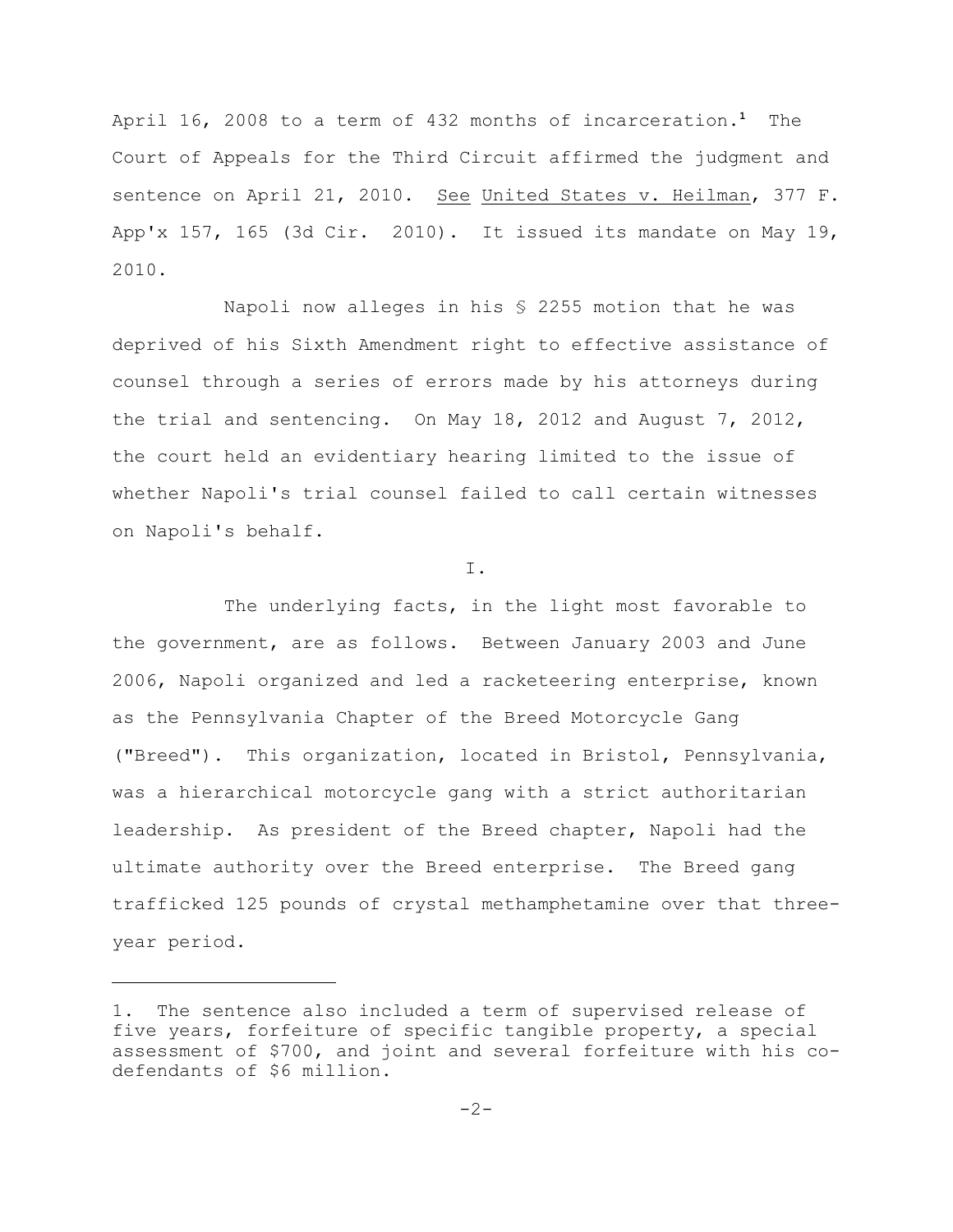From approximately March 2006 through June 2006, codefendant William Johnson ("Johnson") became the principal supplier of methamphetamine to the Breed gang. Napoli directed that the methamphetamine from Johnson be distributed to numerous mid-level distributors inside the Breed gang.

Within the Breed gang, violence was frequently used to ensure loyalty and compliance with orders from leadership. A former Breed member, Christopher Quattrocchi ("Quattrocchi"), testified that in March 2003 Napoli and others participated in beating Thomas "Schnozz" Burke ("Burke") at Napoli's residence. Burke was a prospective member of the Breed, who several Breed members did not trust. During the same evening, Burke urinated on the dining room wall of Napoli's home. Napoli took out a drill with a Phillips head attachment and screwed it into Burke's arm. Napoli later brutally beat Burke. After the beating, Burke fell asleep while still wearing his Breed colors. Quattrocchi testified that Napoli tried to set Burke on fire pursuant to a Breed tradition of setting on fire anyone who falls asleep wearing Breed colors, but Quattrocchi dissuaded Napoli from doing so because they were inside Napoli's residence. Burke sustained a fractured eye-socket and facial bone, among other injuries.

On November 24, 2005, Napoli, Johnson, and Quattrocchi, along with other Breed members, brutally beat past Breed president James Graber based on Napoli's belief that Graber had stolen money from a game machine in the gang's clubhouse. This organized assault and battery was formally approved by the "Breed

 $-3-$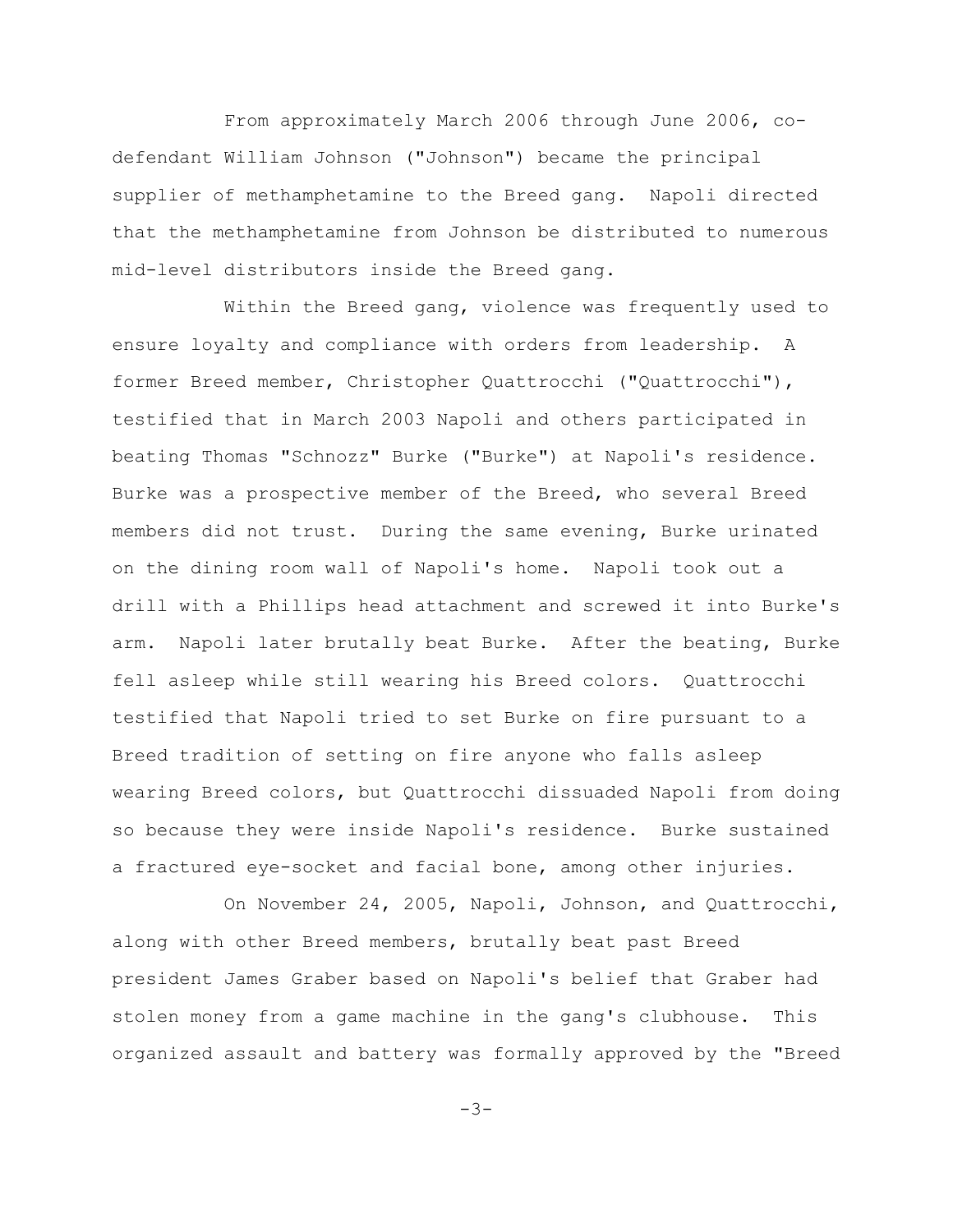Executive Board" a week in advance. The beating resulted in Graber spending four days in the intensive care unit of the hospital with damage to his back, head, liver, and spleen.

The government also produced evidence that Napoli stabbed a local bar patron in a fight when a bartender asked Breed members to leave a bar because the owners prohibited patrons from wearing motorcycle colors in their establishment.

As a result of the investigation of the Breed gang by the Pennsylvania State Police, the Pennsylvania Attorney General sought and obtained wiretaps for a phone used by Napoli. The wiretap was authorized on May 3, 2006 and a thirty-day extension was signed on June 2, 2006.

On June 6, 2006, the Pennsylvania State Police searched Napoli's home. The search recovered a Ruger Model nine millimeter pistol, loaded with fourteen rounds, a Kel-Tech Model nine millimeter pistol, loaded with eleven rounds, a separate magazine loaded with thirteen rounds, and other items pertaining to the Breed, including a computer containing records of Breed club laws, prospective laws, and funeral bylaws. Cooperating witness Eric Loebsack ("Loebsack") testified at trial that Napoli directed him to remove firearms from the home of Robert Freudenberger, another member of the Breed, and store them in storage lockers registered to John Wilson, who was Loebsack's roommate. Loebsack also testified that he rented the lockers in Wilson's name at Napoli's direction.

 $-4-$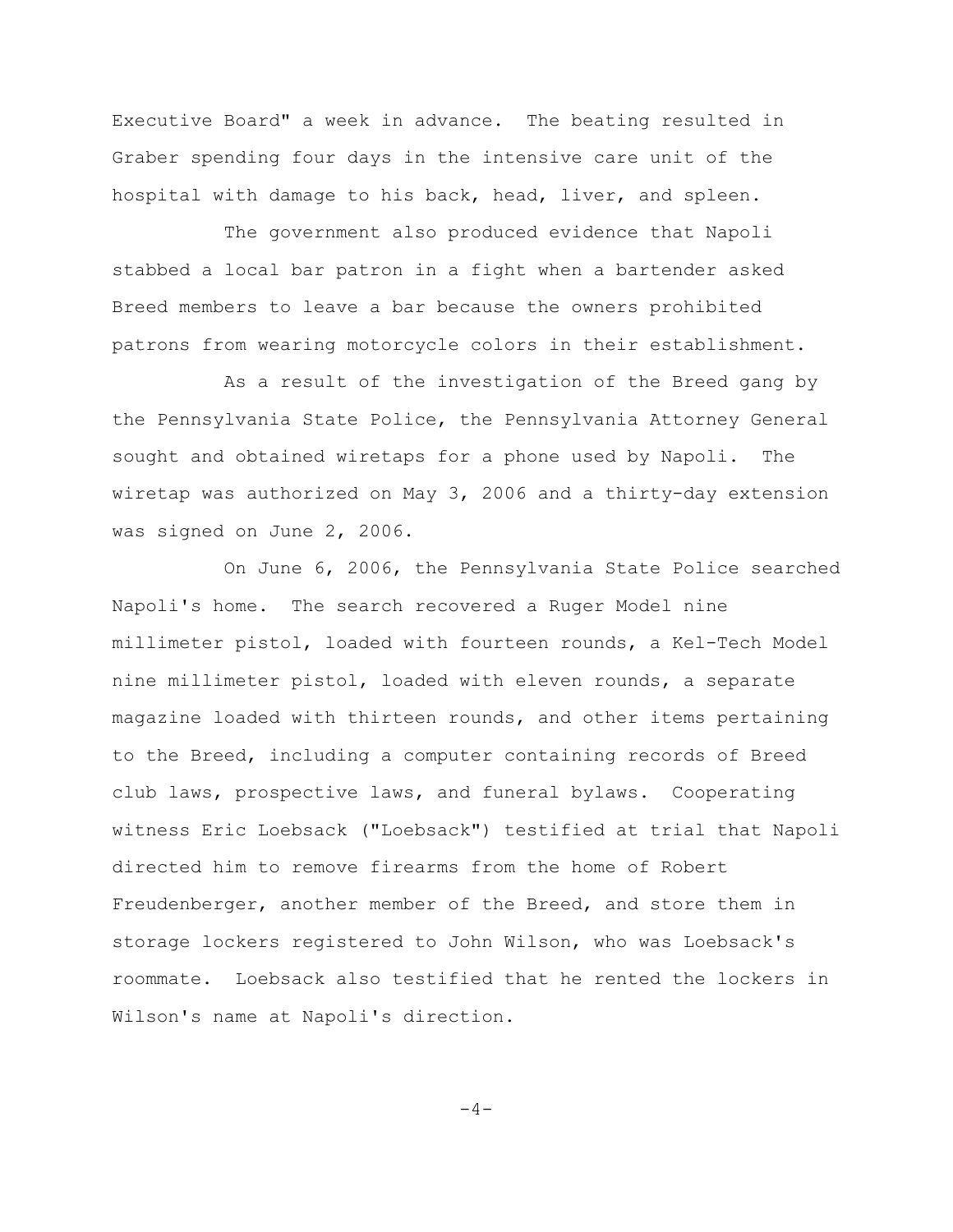Co-defendants Napoli, Johnson, and Thomas Heilman were tried together during a twelve-day jury trial. Napoli was represented by two attorneys at trial, Jack McMahon and Arnold Joseph, and by a third attorney at his sentencing, Hope Lefeber. The government called 35 civilian and law enforcement witnesses, including eight cooperating coconspirators who testified to Napoli's involvement in drug distribution as well as the Breed's drug financing and violent methods.

# II.

Napoli alleges in his § 2255 motion that he was deprived of his Sixth Amendment right to effective assistance of counsel as a result of 26 errors made by his counsel during trial and sentencing. Under the Strickland standard, Napoli bears the burden of proving that: (1) his counsel's performance was deficient; and (2) he suffered prejudice as a result. Id.; United States v. Nino, 878 F.2d 101, 103 (3d Cir. 1989). Our scrutiny of counsel's performance is highly deferential in that we presume counsel's actions were undertaken in accordance with professional standards and as part of a "sound trial strategy." Strickland, 466 U.S. at 689 (quoting Michel v. Louisiana, 350 U.S. 91, 101 (1955)).

The first prong requires that "[counsel's] performance was, under all the circumstances, unreasonable under prevailing professional norms." United States v. Day, 969 F.2d 39, 42 (3d Cir. 1992). Under the second prong, Napoli must show "there is a reasonable probability that, but for counsel's unprofessional

 $-5-$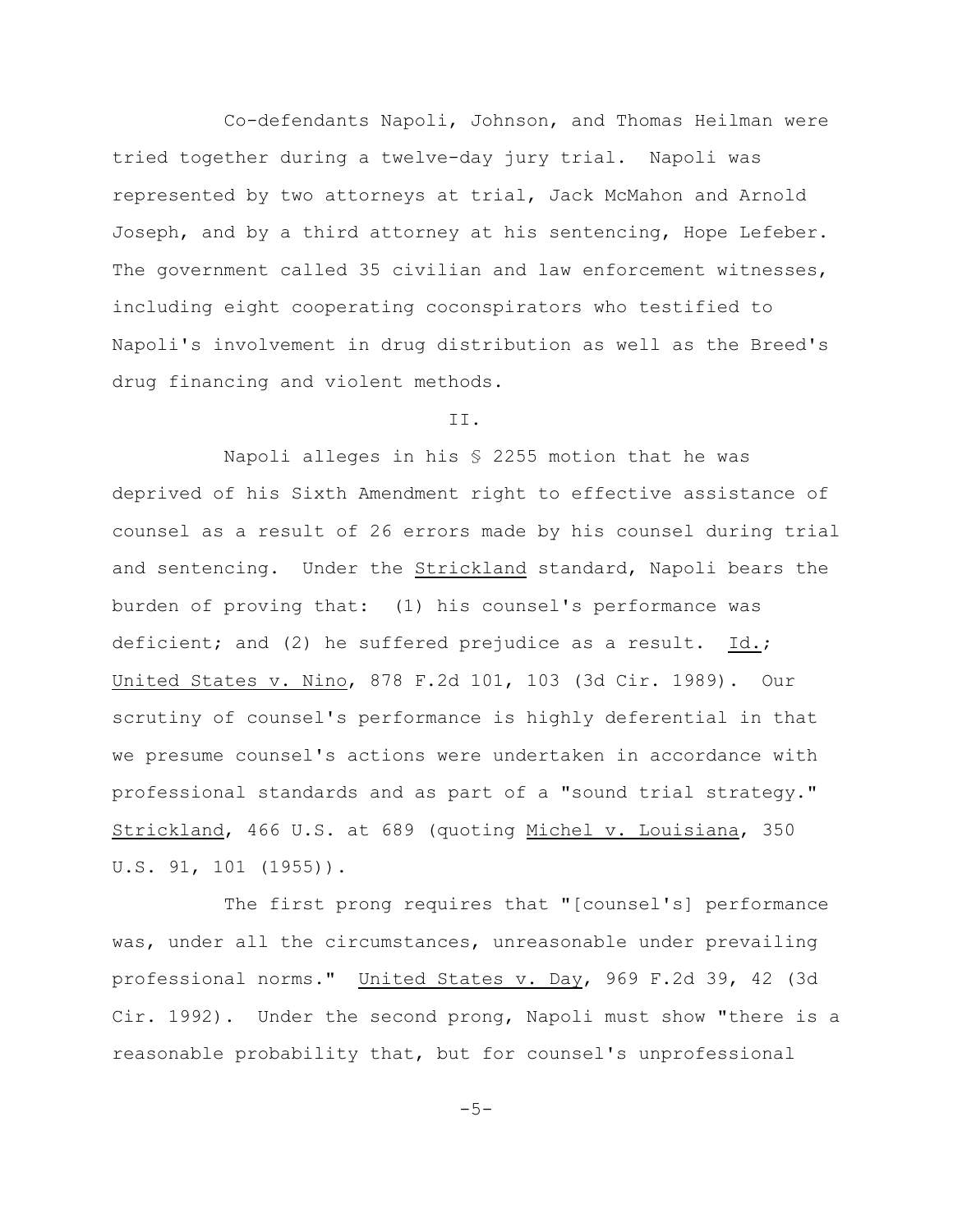errors, the result of the proceeding would have been different." Id. at 694. A "reasonable probability" is one that is "sufficient to undermine confidence in the outcome." Id. When ruling on a  $\S$  2255 motion, the court may address the prejudice prong first "and reject an ineffectiveness claim solely on the ground that the defendant was not prejudiced." Rolan v. Vaughn, 445 F.3d 671, 678 (3d Cir. 2006).

#### III.

We will address each of the errors Napoli alleges in turn. Napoli first contends that his trial attorneys were ineffective because they failed to object to the closure of the voir dire proceedings in the courtroom even though this closure allegedly violated Napoli's Sixth Amendment rights to a public trial. For supporting evidence, Napoli has submitted affidavits from his co-defendants and family members stating that they were told by the judge to leave the courtroom for the duration of the jury selection. The affidavits all state that the court ordered the courtroom doors to be closed and locked from the public until the voir dire and jury selection process was over because the courtroom was going to be packed with prospective jurors and there would be no room for spectators. In contrast, the government contends that the courtroom was never closed or locked, but rather that the court asked spectators to yield their seats if there were not enough seats for the prospective jury panel. The court recalls the events in question and the

 $-6-$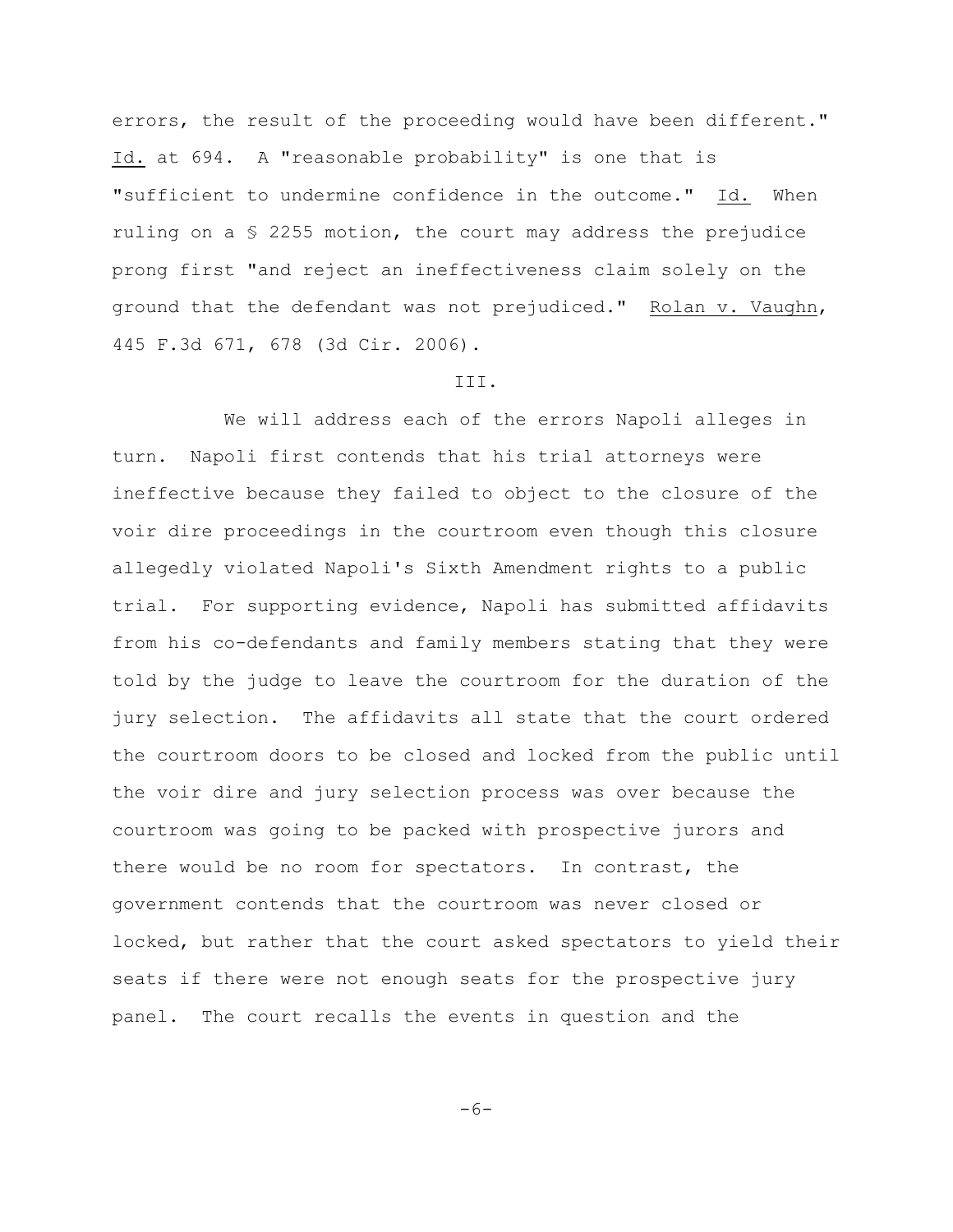government's version is accurate. The court never ordered that the doors be locked or anyone excluded from the courtroom.

"Not every courtroom closure deprives a defendant of the right to a public trial under the Sixth Amendment." Morales v. United States, 294 F. Supp. 2d 174, 178 (D. Conn. 2003) (citing Peterson v. Williams, 85 F.3d 39, 42 (2d Cir. 1996)). In Morales, similarly to the situation here, the courtroom was closed during jury selection because there was not sufficient space in the gallery for both prospective jurors and spectators. In a petition under 28 U.S.C. § 2255, the defendant argued that this closure violated his Sixth Amendment rights to a public trial. The court found that reserving the gallery to accommodate the prospective jurors was well within the discretion of the court to "keep order in the courtroom, and to proceed fairly and efficiently." Id. (citing Press-Enterprise Co. v. Superior Court of California, 464 U.S. 501, 512 (1984)). The Morales court reasoned:

> Morales was tried with many other co-defendants. Had the court allowed spectators to sit among the panel of potential jurors, an already complicated situation would have quickly become more confusing and problematic. Certainly, the parties' exercise of peremptory strikes would have been hindered by allowing spectators to co-mingle with the prospective jurors. There is also always the fear of juror contamination, particularly in high-profile criminal cases such as Morales's.

Id. The situation here was the same: a high-profile criminal case with multiple defendants. The panel of prospective jurors

-7-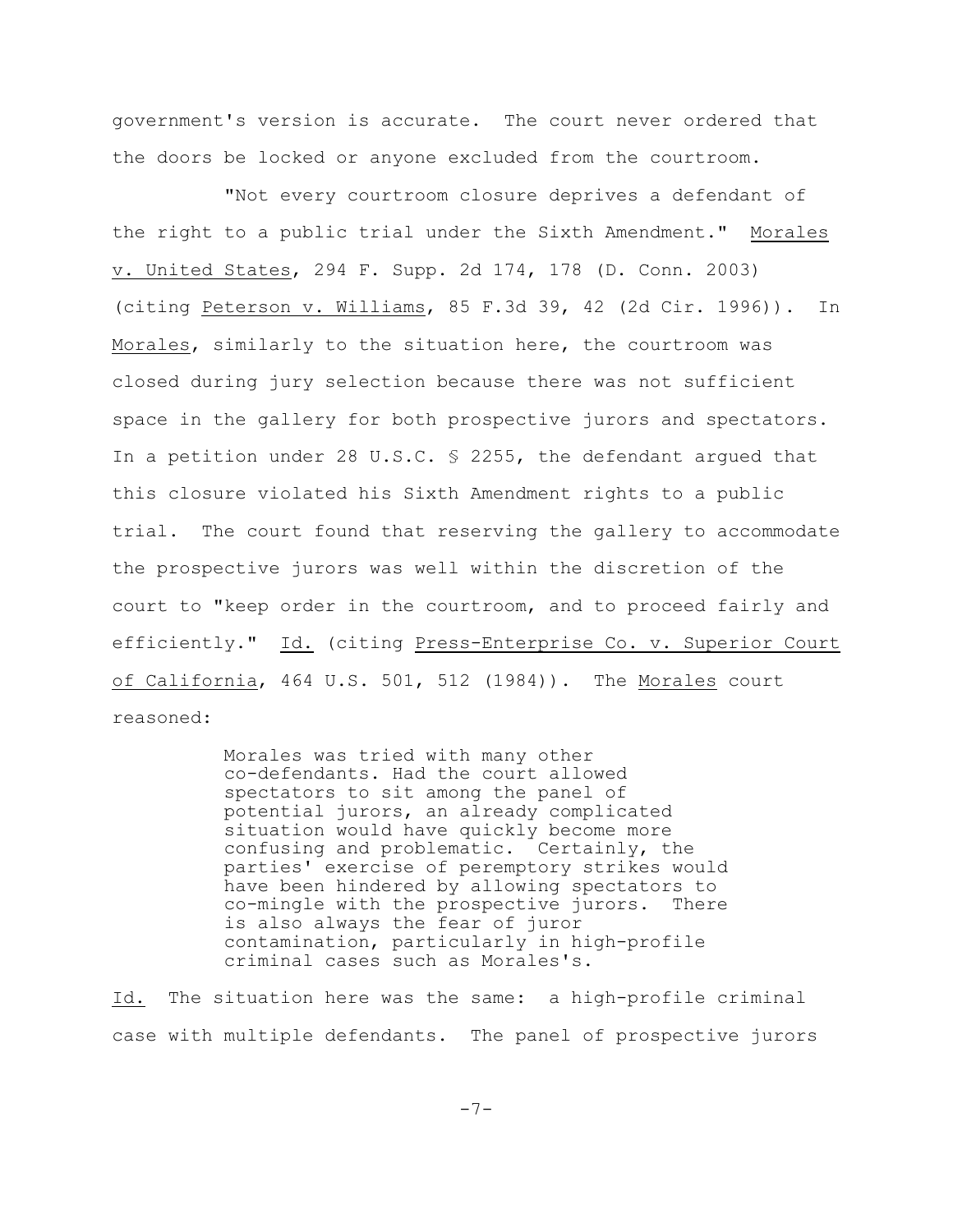in this case was unusually large, consisting of 100 individuals. They completely filled the courtroom seats reserved for spectators. As in Morales, allowing spectators to sit among prospective jurors would have been "confusing and problematic." It was proper for the court to ask spectators to give their seats to prospective jurors, and accordingly any objection by Napoli's counsel would have been futile.

Napoli next alleges that his trial attorneys were ineffective for failing to call witnesses who would have testified in his favor. Under Strickland, "counsel has a duty to make reasonable investigations or to make a reasonable decision that makes particular investigations unnecessary." Strickland, 466 U.S. at 691. The decision of whether to interview and call a particular witnesses is generally a strategic choice made by counsel and is entitled to a "heavy measure of deference." Strickland, 466 U.S. at 690-91. As our Court of Appeals has stated, "trial counsel [is] not bound by an inflexible constitutional command to interview every possible witness. Instead, counsel [is] simply required to exercise reasonable professional judgment in deciding whether to interview" a potential witness. Lewis v. Mazurkiewicz, 915 F.2d 106, 113 (3d Cir. 1990). To rise to the level of ineffective assistance of counsel, there must be a clear showing that the testimony would have been material and favorable. Id.; see also United States v. Gray, 878 F.2d 702, 711 (3d Cir. 1989).

-8-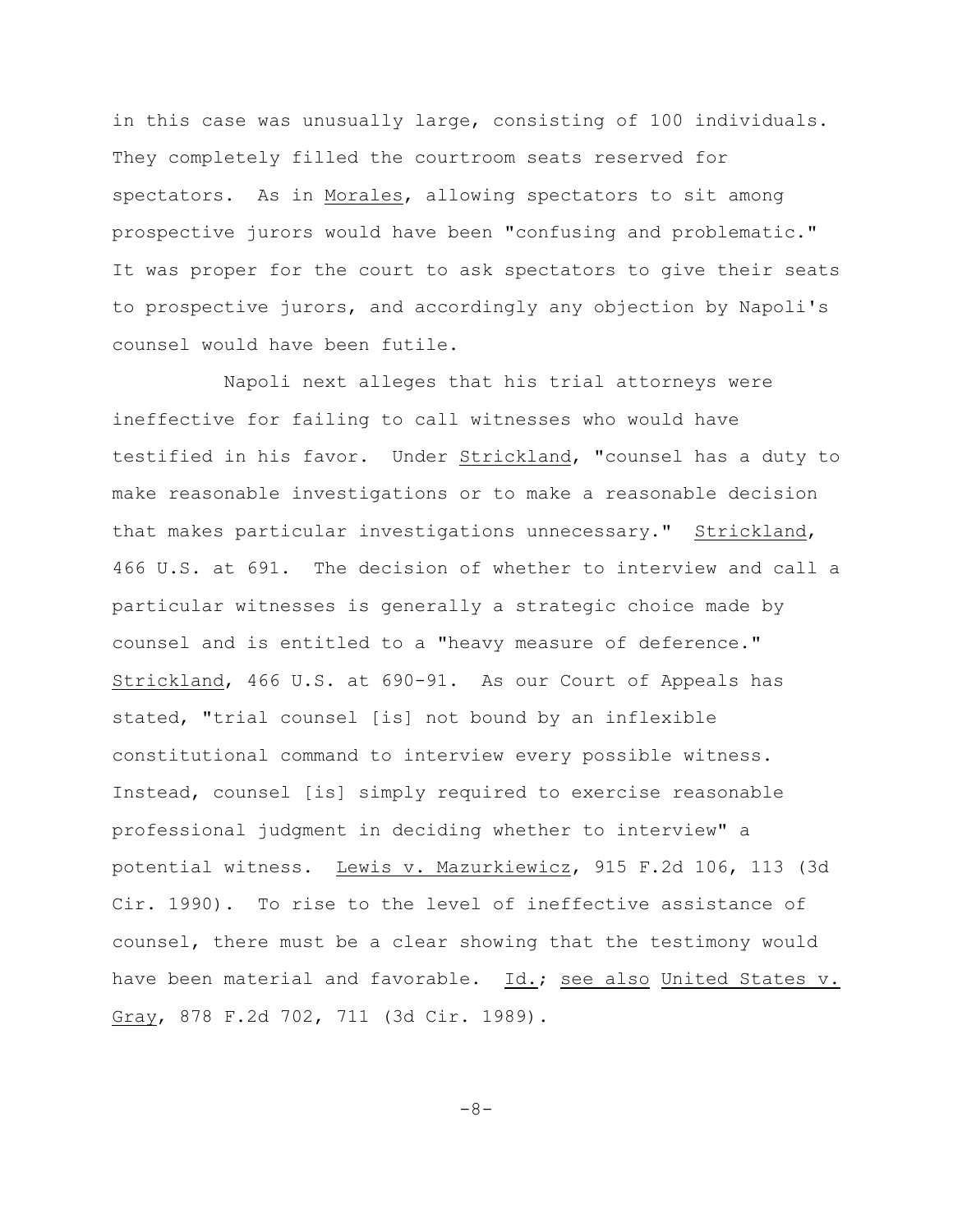The witnesses Napoli contends in his brief that his counsel should have called were Alissa Fischer ("Fischer"), Brian Jones, Michael Barowsky, Ronnie Koon ("Koon"), James Chester, Robert Freudenberger ("Freudenberger"), and Saidy Kinney ("Kinney"). He maintains that the outcome fo the trial would have been different had they testified. Napoli provided affidavits from these witnesses. A two-day evidentiary hearing was held on this issue, at which a number of witnesses testified. They were Napoli, Kinney, Freudenberger, Koon, Marie Kunkel ("Kunkel"), Maureen Dunne ("Dunne"), and Paul M. Shive, also known as Mike ("Shive"). His trial attorneys Jack McMahon ("McMahon") and Arnold Joseph ("Joseph) also took the stand.

Napoli initially hired Joseph to file pretrial motions on issues involving the wiretap, but Joseph stayed on during trial. Joseph was second chair of the trial while McMahon occupied the first chair. Of the two, McMahon was the final decision maker.

Napoli testified at the hearing that he gave McMahon a list of witnesses to call, many of whom McMahon did not present. Napoli stated that Kinney, his girlfriend and mother of his child, would have been able to testify that the firearms found in their bedroom were hers alone, and Napoli did not have access to them. Kinney also would have testified that Napoli's beating of Burke was due to a personal matter because Burke urinated in front of her in their dining room and unrelated to any racketeering activity of the Breed. When Kinney took the stand,

 $-9-$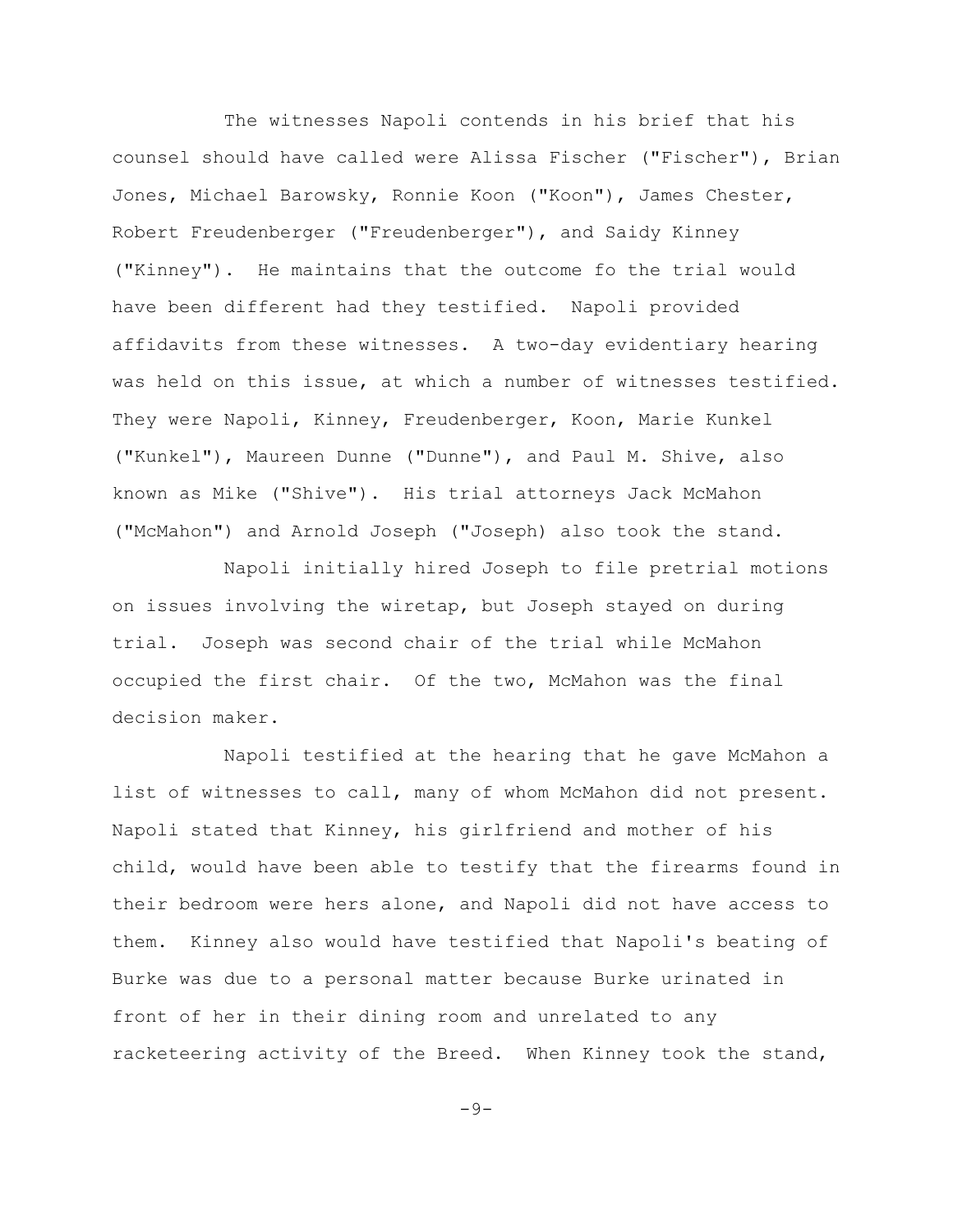she confirmed that she would have testified as Napoli stated. However, McMahon testified at the hearing that he never considered calling Kinney as a witness at Napoli's trial because of her relationship with Napoli and because he believed that any testimony from her that Napoli did not sell drugs, that he earned money from legit businesses, and that he did not have access to the guns in their home would not have been credible. This was sound trial strategy, and McMahon was not ineffective for declining to call Kinney. Even if McMahon erred, no prejudice occurred under Strickland in light of the overwhelming evidence against Napoli.

Napoli also stated that he wanted McMahon to call Kunkel, Dunne, and Shive to testify that they were his construction customers. These three witnesses confirmed at the hearing that they used Napoli's construction services and paid him for those services. Kunkel testified that she paid Napoli \$10,000 to \$12,000 in 2001 and \$600 to \$800 at a later date. Dunne testified that while she paid \$45,000 in total in 2005 for construction at her home, she paid \$38,000 of this amount to Grady, Napoli's business partner at the time, and only \$7,000 to Napoli. Shive testified that he paid \$47,208 in total in 2005, some to Grady. Napoli argues that this evidence would have tended to persuade the jury of his innocence by accounting for some of the cash that was seized in the various searches. We disagree. At best, they could only account for at most \$105,008 of the \$224,000 in cash belonging to Napoli which was seized in

 $-10-$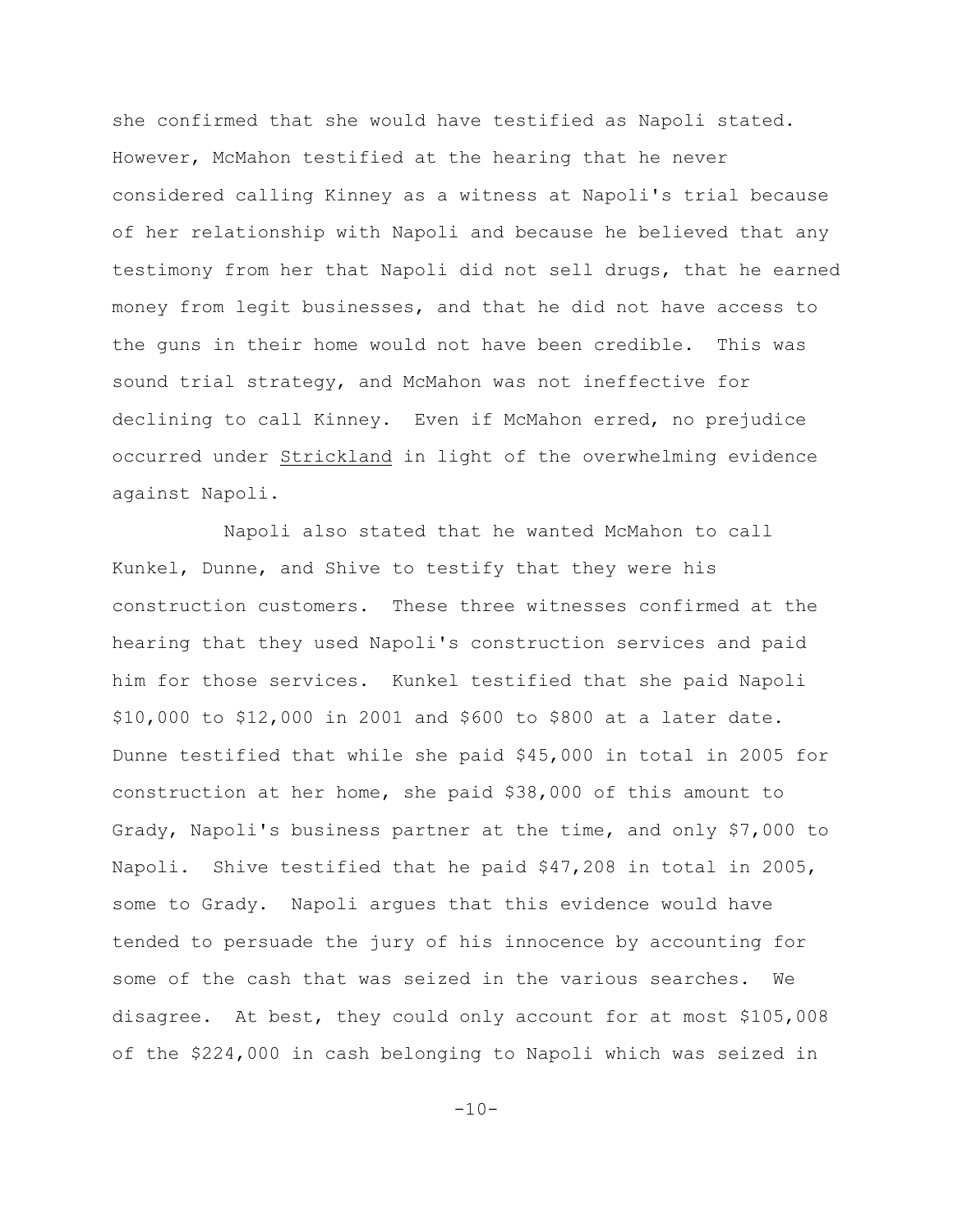the investigation of this case in June 2006. Further, some of the cash paid to him for construction services was paid long before the seizure of the cash in this case, and some was paid to Grady, not to Napoli. By only accounting for some of the cash, this evidence only calls attention to the additional, unaccounted-for cash. Napoli was not prejudiced under Strickland by the failure to call these witnesses.

Napoli also testified at the hearing that he wanted McMahon to call Freudenberger, who would have stated at trial that firearms seized from a storage bin were not connected to the Breed and never controlled by Napoli. Upon taking the stand at the hearing, Freudenberger stated that he was the legal owner of firearms that he kept in a locked cabinet in his house until Quattrocchi and Loebsack moved the firearms to another location, but Napoli was not involved with the firearms. Freudenberger's testimony at the hearing that Napoli had nothing to do with the firearms was not credible and is contradicted by the testimony of Quattrocchi and Loebsack. Freudenberger also stated that he was at Napoli's home when Napoli beat Burke but that he did not see a drill, whereas Napoli himself admitted at the hearing to drilling Burke in the arm. It was proper for McMahon to decline to call such an incredible witness.

Napoli further stated on the witness stand that he urged McMahon to call Fischer, the wife of Kenneth Steinmuller ("Steinmuller"), who purportedly would have testified that Steinmuller told her that he intended to blame Napoli for the

-11-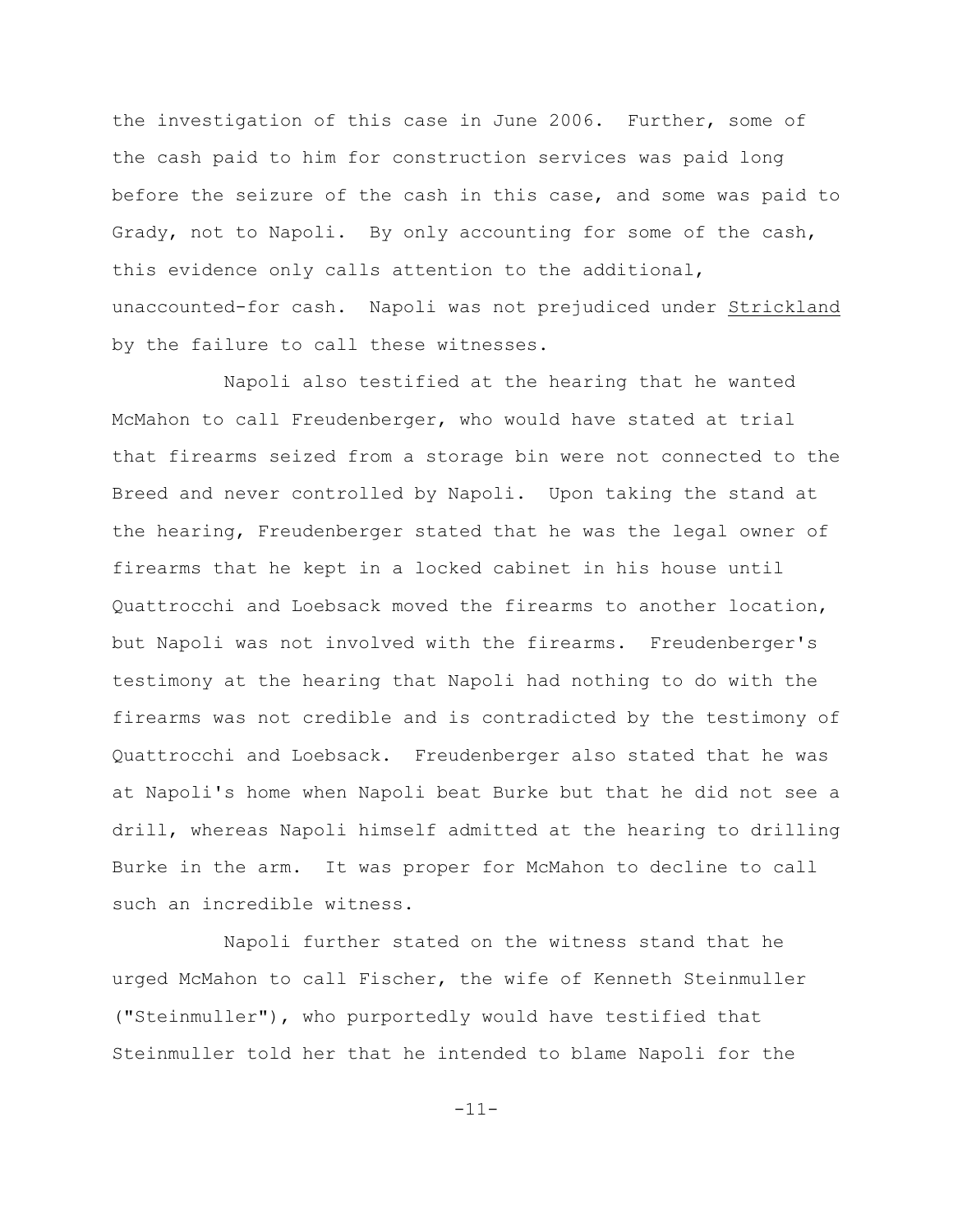drugs and firearms found at their residence even though Napoli never brought over drugs. Fischer did not testify at the hearing. Without hearing from Fischer, we afford her affidavit no weight. Furthermore, the alleged purpose of Fischer's testimony would have been to impeach Steinmuller. However, Steinmuller never testified at trial.

In addition, Napoli testified that Koon, the Treasurer of the Breed, should have been called to testify at the trial, as he did in front of the grand jury, that the purpose of the Breed organization was not to deal methamphetamine. Koon did not appear as a witness at the hearing due to his poor health, but his grand jury testimony was admitted as evidence. Napoli further stated that Michael Barowsky and James Chester, long time members of the Breed, would have testified to the same effect as Koon. McMahon did not want to call any of these witnesses because the issue at trial was not what the bylaws of the Breed stated, or the historical purpose of the organization, but rather whether illegality and violence occurred nonetheless. There was nothing prejudicial about the failure to seek to introduce irrelevant or tangential proof.

Napoli has failed to show that he was prejudiced under Strickland by counsel's failure to interview these witnesses because their testimony either would not have been material or would have been insufficient to raise a reasonable probability that the result in the case would have been different. Strickland, 466 U.S. at 694. Counsel cannot be deemed

 $-12-$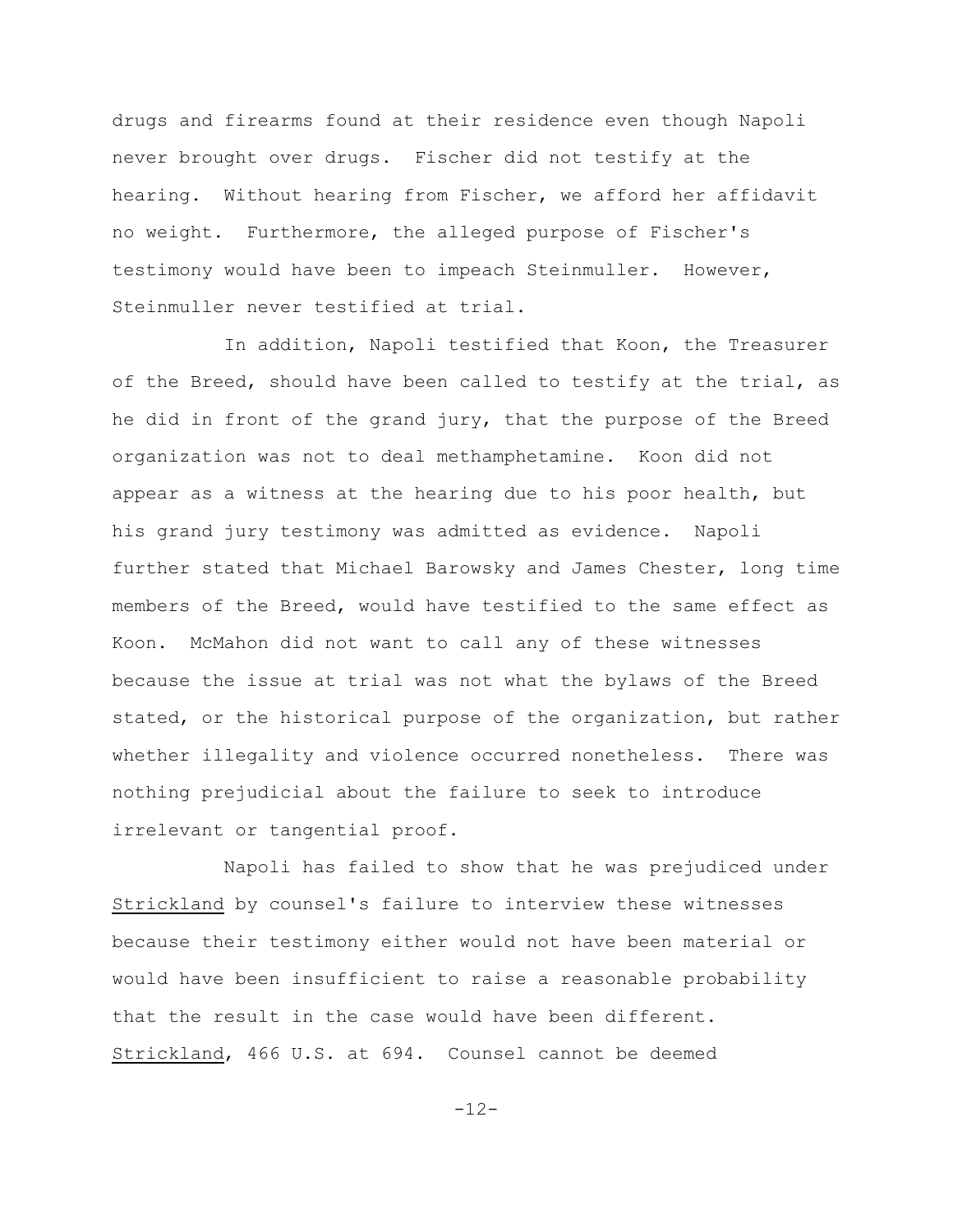ineffective for failing to call a witness where there is good reason to question the witness's credibility and the witness would be vulnerable to cross-examination on damaging evidence. See, e.g., McAleese v. Mazurkiewicz, 1 F.3d 159, 167–70 (3d Cir. 1993).

Napoli's next contention is that his trial attorneys failed to contest the testimony of Agent Kirk Schwartz as violating Rules 701, 702, 703, and 403 of the Federal Rules of Evidence. Schwartz was employed in the Bureau of Narcotics Investigation and Drug Control in the Office of the Pennsylvania Attorney General and had taken the affidavit in support of the wiretap of Napoli's phone in 2006. First, Napoli contends that Agent Schwartz's testimony impermissibly provided a summary of evidence not yet presented to the jury. It is proper for a witness who is a law enforcement official to testify at the start of trial to the "story of... [the] investigation" but not for such a witness to tell "the story of the conspiracy according to the Government." See United States v. Figaro, 126 F. App'x 75, 78 (3d Cir. 2005). Here, Schwartz properly testified about the steps taken during the investigation. Witnesses "generally should be allowed to explain the context in which they act." Id. (quoting United States v. Sallins, 993 F.2d 344, 346 (3d Cir. 1993)). Schwartz did so by testifying about several undercover drug purchases, surveillance activities, "colors" worn by the Breed, the location of Breed chapters, the wiretaps and search warrants that were used, and how cooperating coconspirators

-13-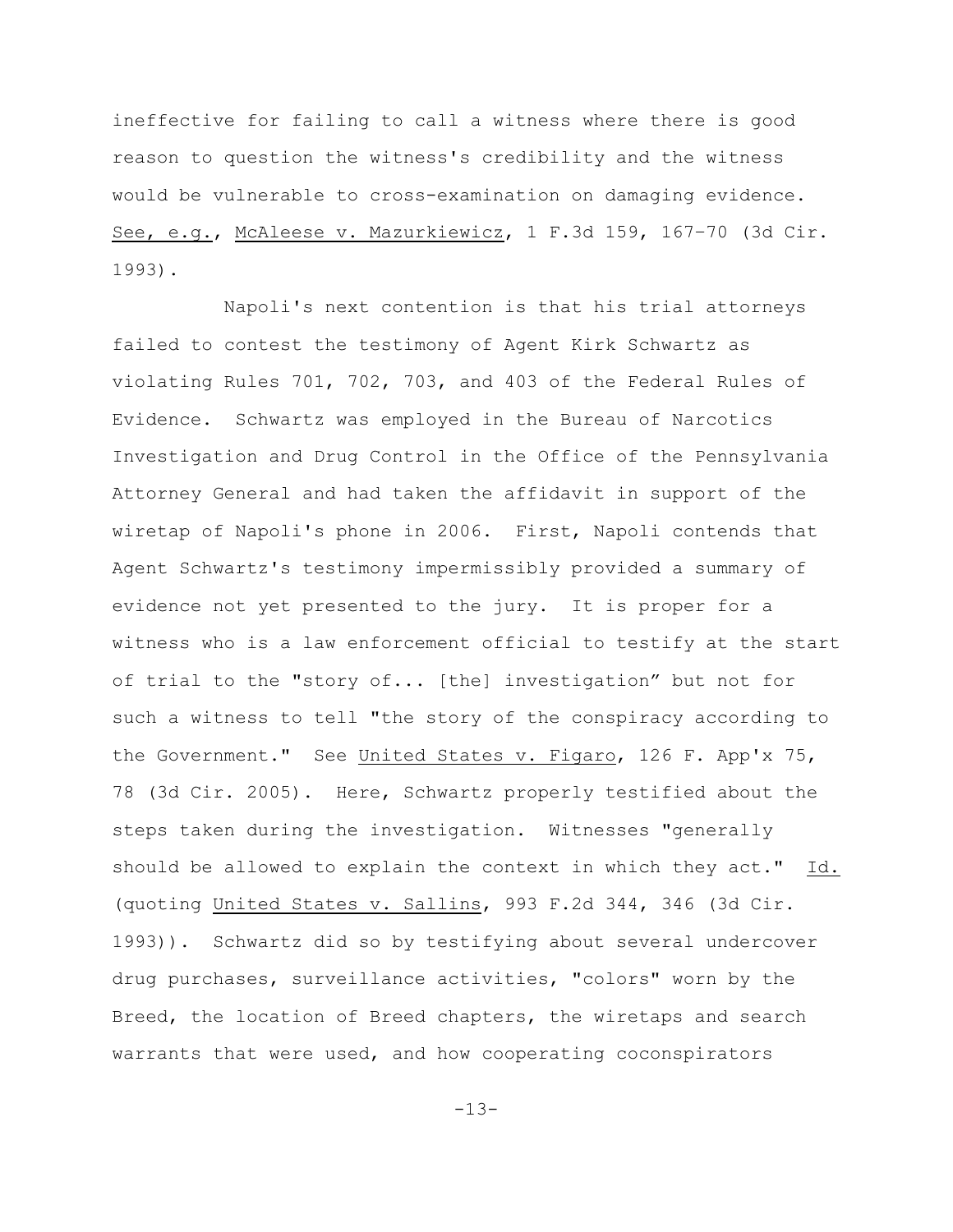showed agents lockers containing physical evidence. Schwartz also identified the parties speaking on each wiretap tape. None of this testimony impermissibly told the story of the conspiracy. Accordingly, any objection by Napoli's trial counsel would have been futile.

Napoli also argues that Schwartz's role as both a fact and an expert witness "conferred an aura of special reliability and trustworthiness" on Schwartz's testimony. While our Court of Appeals has not squarely addressed this issue, another circuit has noted that "the use of the case agent as an expert increases the likelihood that inadmissible and prejudicial testimony will be proffered." United States v. Dukagjini, 326 F.3d 45, 53 (2d Cir. 2002). The Second Circuit explained that three different problems may arise when a case agent testifies as both an expert and a lay witness. Id. Despite potential problems that may arise when a case agent testifies as both an expert and a lay witnesses, the same court still noted that such testimony is permitted. Id. at 56.

The first potential problem is, as Schwartz argues, that the witness's expertise may confer upon him an "aura of special responsibility and trustworthiness." Id. at 53. Here, even if such a aura existed, Schwartz's testimony was corroborated by eight coconspirators, and no Strickland prejudice occurred.

The second potential problem is that "expert testimony by a fact witness or case agent can inhibit cross-examination."

-14-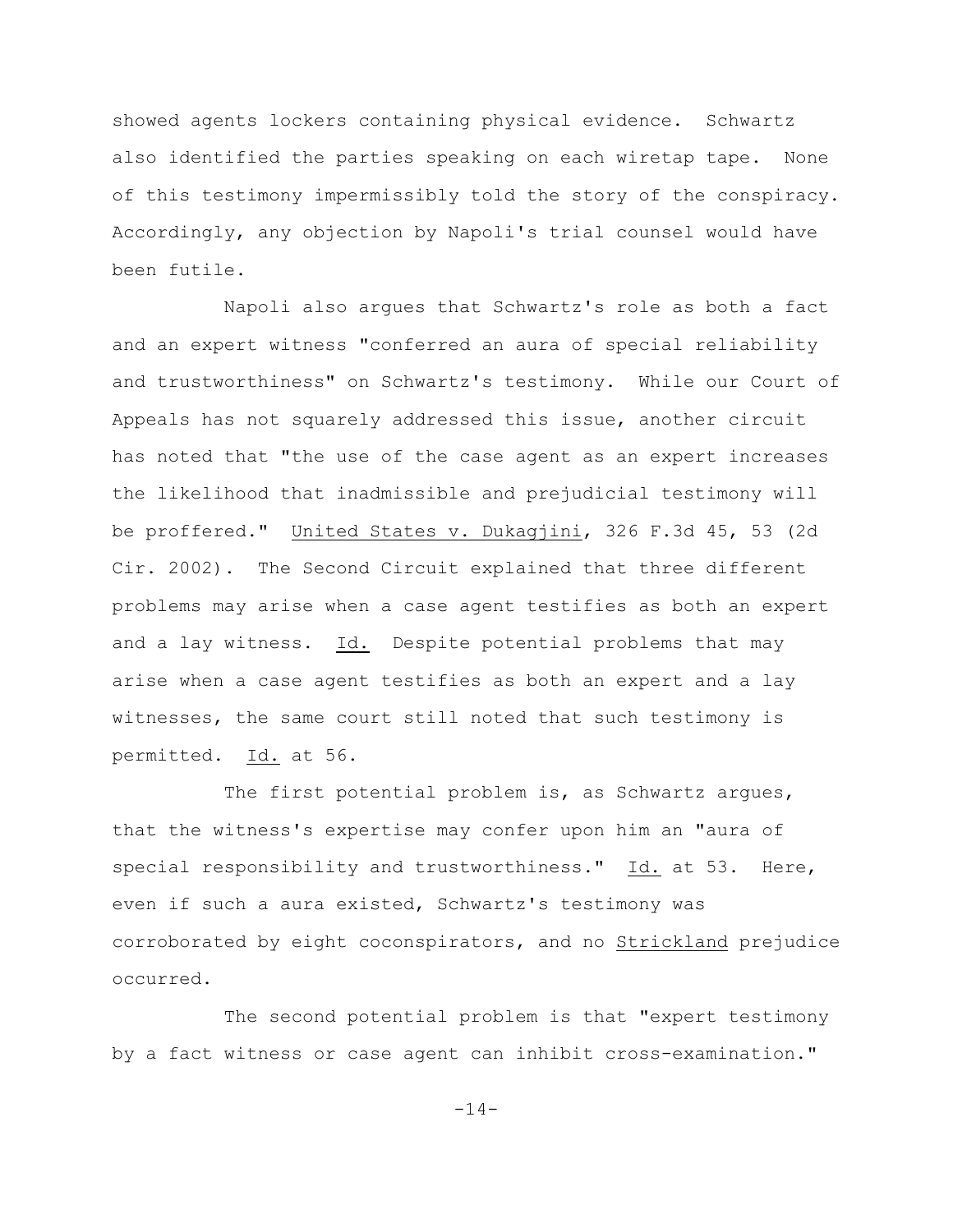Id. Indeed, Napoli contends that his trial counsel was forced to engage in a "delicate" cross-examination of Schwartz because of his elevated expert status. However, Napoli does not reference any specifics, and we do not find that the cross-examination was ineffective.

The third potential problem when a case agent testifies as both a fact witness and an expert is that "there is an increased danger that the expert testimony will stray from applying reliable methodology and convey to the jury the witness's 'sweeping conclusions'" about the defendants' activities. Id. However, the Dukagjini court explained that it is the district court's responsibility to avoid any such potential errors "by being vigilant gatekeepers of such expert testimony to ensure that it is reliable." Here, Napoli does not point to specific testimony that was unreliable. Nor do we find any unreliable testimony in the record. No prejudice occurred.

Napoli then contends that his counsel erred by not objecting when the court stated that Schwartz qualified as an expert in narcotics and code language in front of the jury. Napoli contends that Schwartz should have been qualified as an expert outside of the presence of the jury because the court may have appeared to endorse Schwartz by stating in front of the jury that he was permitted to testify as an expert. Rule 103 of the Federal Rules of Evidence provides:

> The court must conduct any hearing on a preliminary question so that the jury cannot hear it if:

> > $-15-$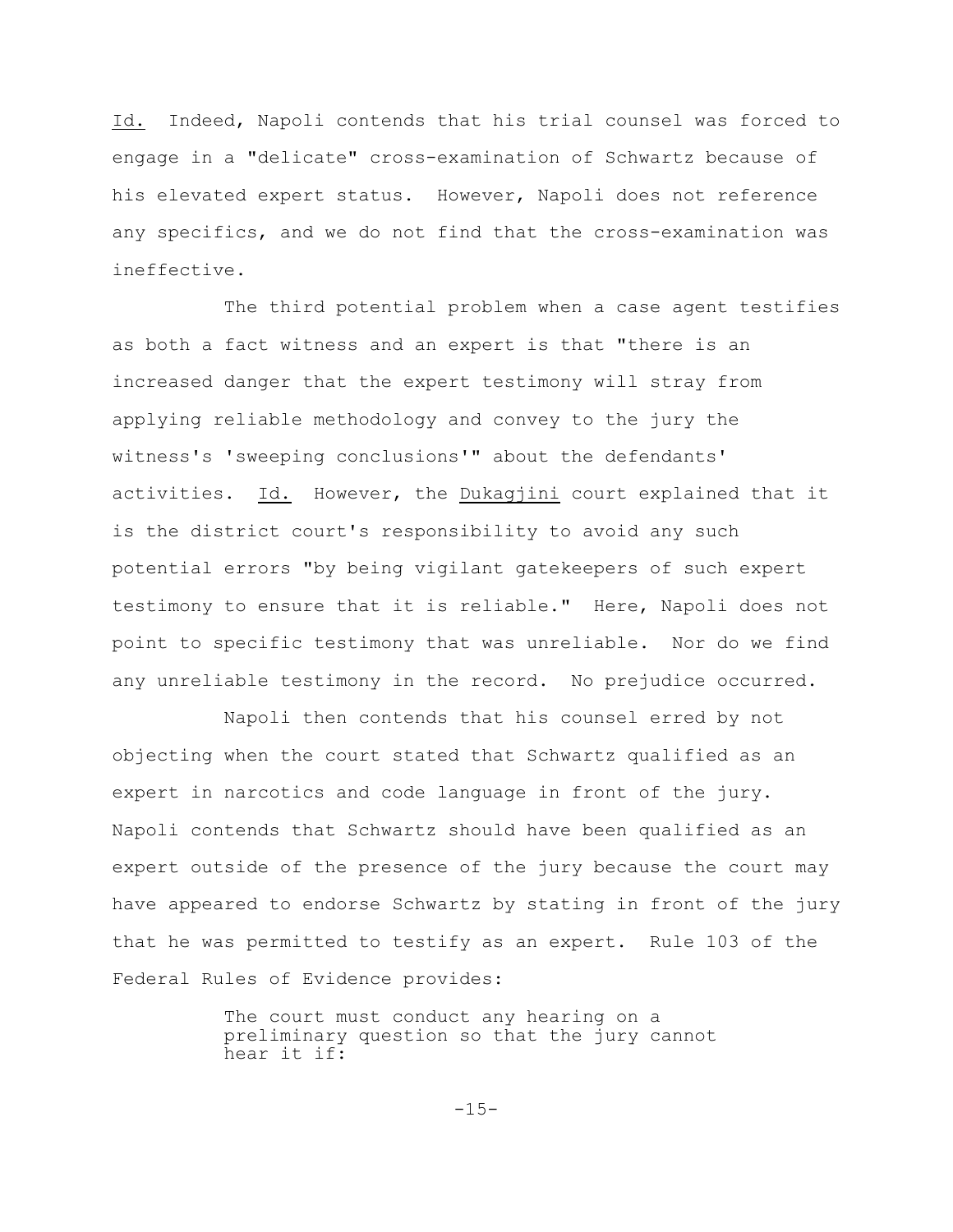(1) the hearing involves the admissibility of a confession; (2) a defendant in a criminal case is a witness and so requests; or (3) justice so requires.

Fed. R. Evid. 103. Here, none of those circumstances was present. At least one court outside of this circuit has disapproved of counsel performing voir dire of an expert witness in the presence of the jury. See United States v. Johnson, 488 F.3d 690, 697 (6th Cir. 2007). That said, the cases which Napoli cites from within this circuit do not prohibit a court from qualifying an expert in the presence of the jury. See Schneider v. Fried, 320 F.3d 396, 404 (3d Cir. 2003); Bruno v. Merv Griffin's Resorts Int'l Casino Hotel, 37 F. Supp. 2d 395, 398 (E.D. Pa. 1999). Moreover, the government offered to conduct the voir dire outside the presence of the jury, but Napoli's counsel stated that voir dire typically occurred in front of a jury and so should in this case. This accordingly appears to have been a strategic decision of counsel.

In addition, other courts to address this issue have found that voir dire of an expert's qualifications may take place either in the presence or absence of the jury, at the discretion of the court. See United States v. Nacchio, 555 F.3d 1234, 1245 n.10 (10th Cir. 2009). Furthermore, the Supreme Court has emphasized that the law governing expert testimony "grants a district court the same broad latitude when it decides how to determine reliability as it enjoys in respect to its ultimate reliability determination." Kumho Tire Co. v. Carmichael, 526

 $-16-$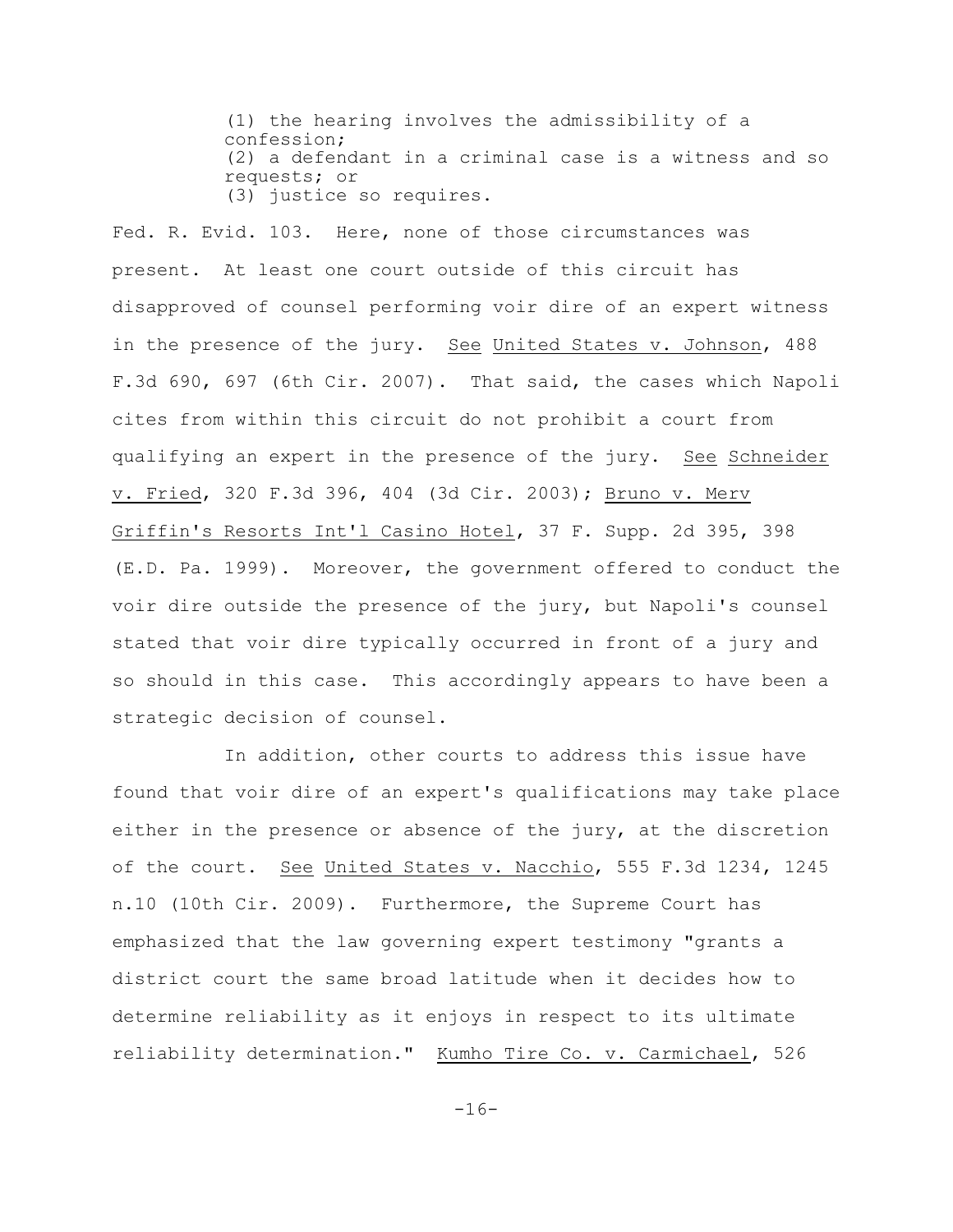U.S. 137, 142 (1999). We conclude that Napoli was not prejudiced under Strickland when Schwartz was approved as an expert in the presence of the jury.

Napoli also argues that Schwartz was only qualified as an expert in interpreting drug language but that he also testified about interpreting ordinary language. For example, Napoli contends it was improper for Schwartz to interpret "something" to mean "methamphetamine" and "I have other stuff I gotta get rid of" to mean that the person on the recording "had money she wanted to give to Mr. Napoli but he was away." Under Rule 702 of the Federal Rules of Evidence, a court may admit expert opinion evidence if "the expert's scientific, technical, or other specialized knowledge will help the trier of fact to understand the evidence or to determine a fact in issue." Furthermore, "it is well established that experienced government agents may testify to the meaning of coded drug language under [Rule] 702." United States v. Terrence Gibbs, 190 F.3d 188, 211 (3d Cir. 1999). In Terrence Gibbs, our Court of Appeals determined that expert testimony should be excluded if law enforcement agents testify to coded or code-like language used by defendants if such language is clear and thus the expert testimony is not helpful to the jury. That is not what occurred here. Schwartz's testimony was necessary to interpret the ambiguous and coded words used in the recorded conversations and thus to help the jury understand the evidence. Thus, although the words he interpreted were not necessarily drug jargon, his

-17-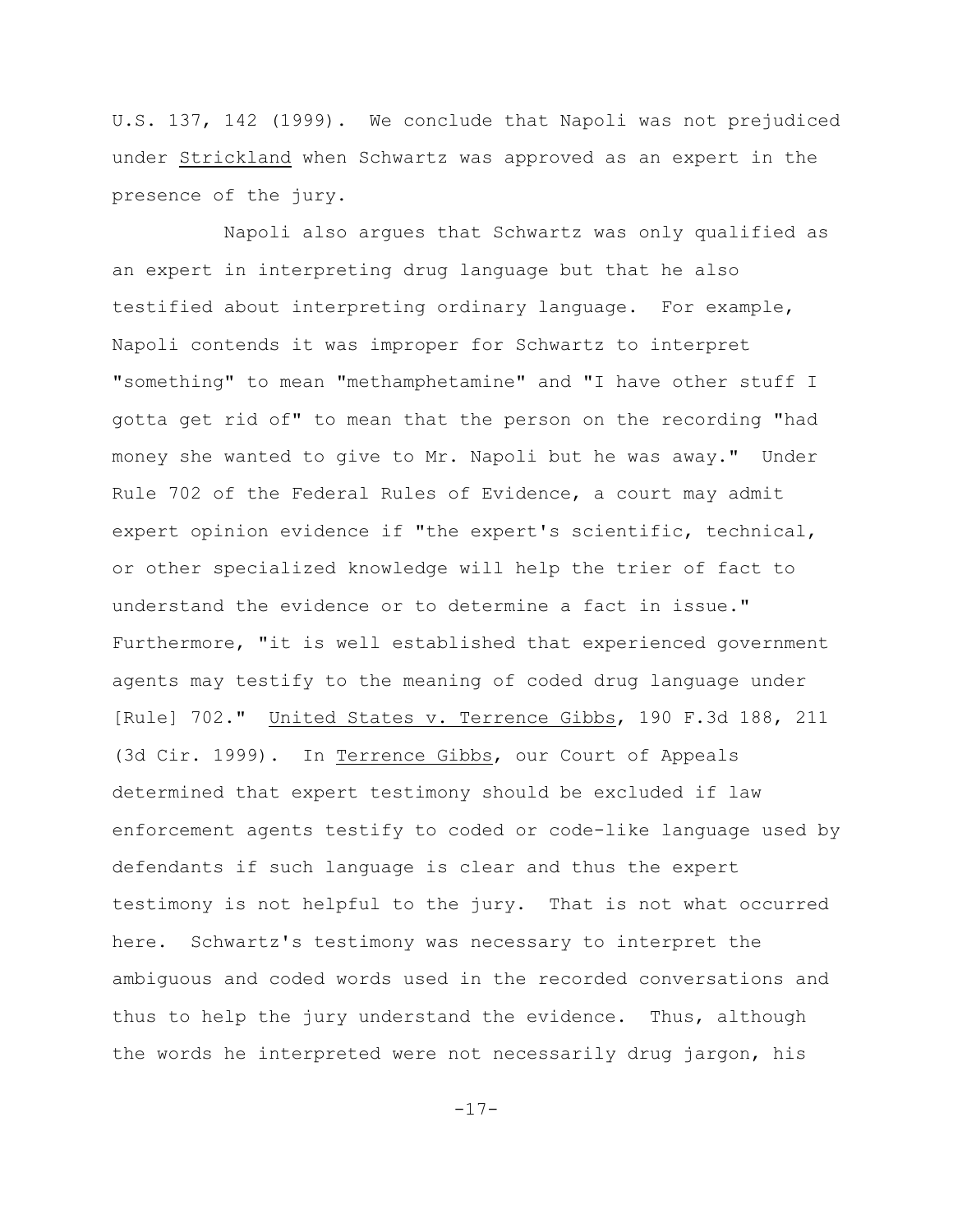expertise was still required. Again, Napoli was not prejudiced under Strickland, 466 U.S. at 694.

Napoli additionally maintains that Schwartz's expert testimony was unreliable. This argument is baseless. As noted above, government agents "may testify to the meaning of coded drug language under [Rule] 702." Terrence Gibbs, 190 F.3d at 211. Schwartz was an experienced agent and his expert testimony about coded words was reliable.

Napoli further argues that Schwartz testified as to his mindset and also made conclusory statements about Napoli's culpability. Napoli specifically alleges that when Schwartz stated that a "pattern was developing" between Napoli, Johnson, Traverse, and Loebsack, he was describing the conspiracy existing only in Napoli's mind. No ineffective assistance of counsel occurred because Napoli's trial counsel objected to Schwartz's use of the word "pattern" at the trial, and it was overruled. Accordingly, counsel was not ineffective. This testimony was also not a conclusory statement about Napoli's culpability. Under Rule 704(b) of the Federal Rules of Evidence, "an expert witness must not state an opinion about whether the defendant did or did not have a mental state or condition that constitutes an element of the crime charged or of a defense. Those matters are for the trier of fact alone" Fed. R. Evid. 704(b). A "pattern" is not a mental state or condition constituting an element of any crime charged against Napoli or any defense. Accordingly, Rule 704(b) was not implicated.

-18-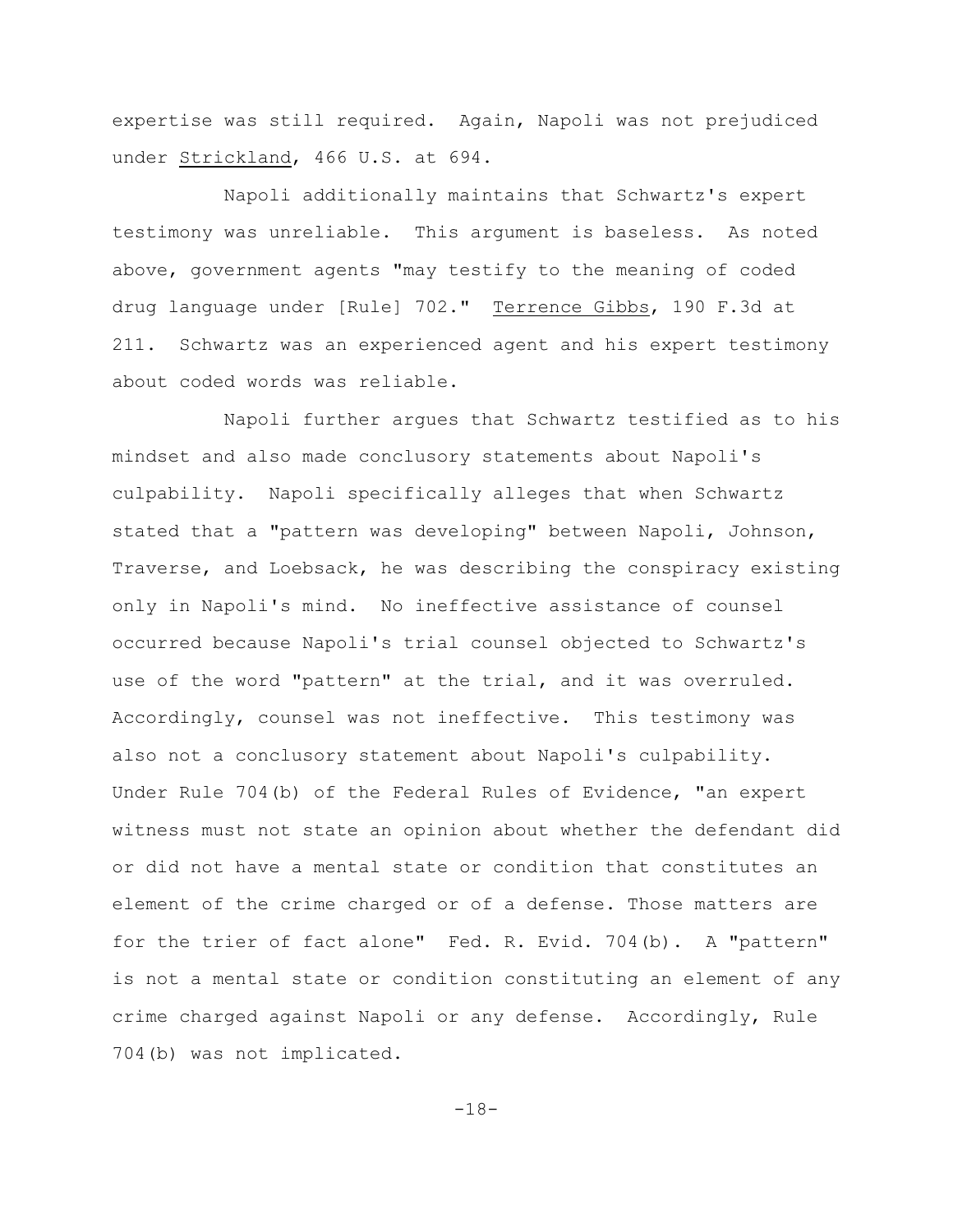Napoli also alleges that Schwartz testified as to Napoli's state of mind when he stated, "it became apparent ... that Mr. Johnson was waiting on a delivery of methamphetamine," and when asked to interpret coconspirator Johnson's phrase, "I got something for you anyway," Schwartz testified, "Mr. Johnson wants to give Mr. Napoli the money he collected." None of these statements relates to Napoli's state of mind, and Schwartz's testimony did not violate Rule 704(b). Napoli cites United States v. Watson, 260 F.3d 301, 309 for the proposition that law enforcement officers may not testify about defendants' intent. However, in that case our Court of Appeals emphasized that the prosecutor erred by eliciting expert testimony regarding the defendant's intent. Here, the government did not ask Schwartz about Napoli's intent. Rather, Schwartz was merely interpreting what Johnson said. No prejudice took place. Strickland, 466 U.S. at 694.

Napoli's next argument is that his trial counsel was ineffective for failing to show that evidence obtained from wiretap surveillance was inadmissible. As part of this argument, Napoli first contends that his trial counsel failed to object to untimely sealing of the recordings of the intercepted conversations. The wiretap of Napoli's telephone ended on June 13, 2006, and a sealing order was signed on June 15, 2006 by Judge Jack A. Panella of the Superior Court of Pennsylvania, who supervised the wiretap investigation. Any delay between June 13, 2006 and June 15, 2006 was reasonable under the requirements of

 $-19-$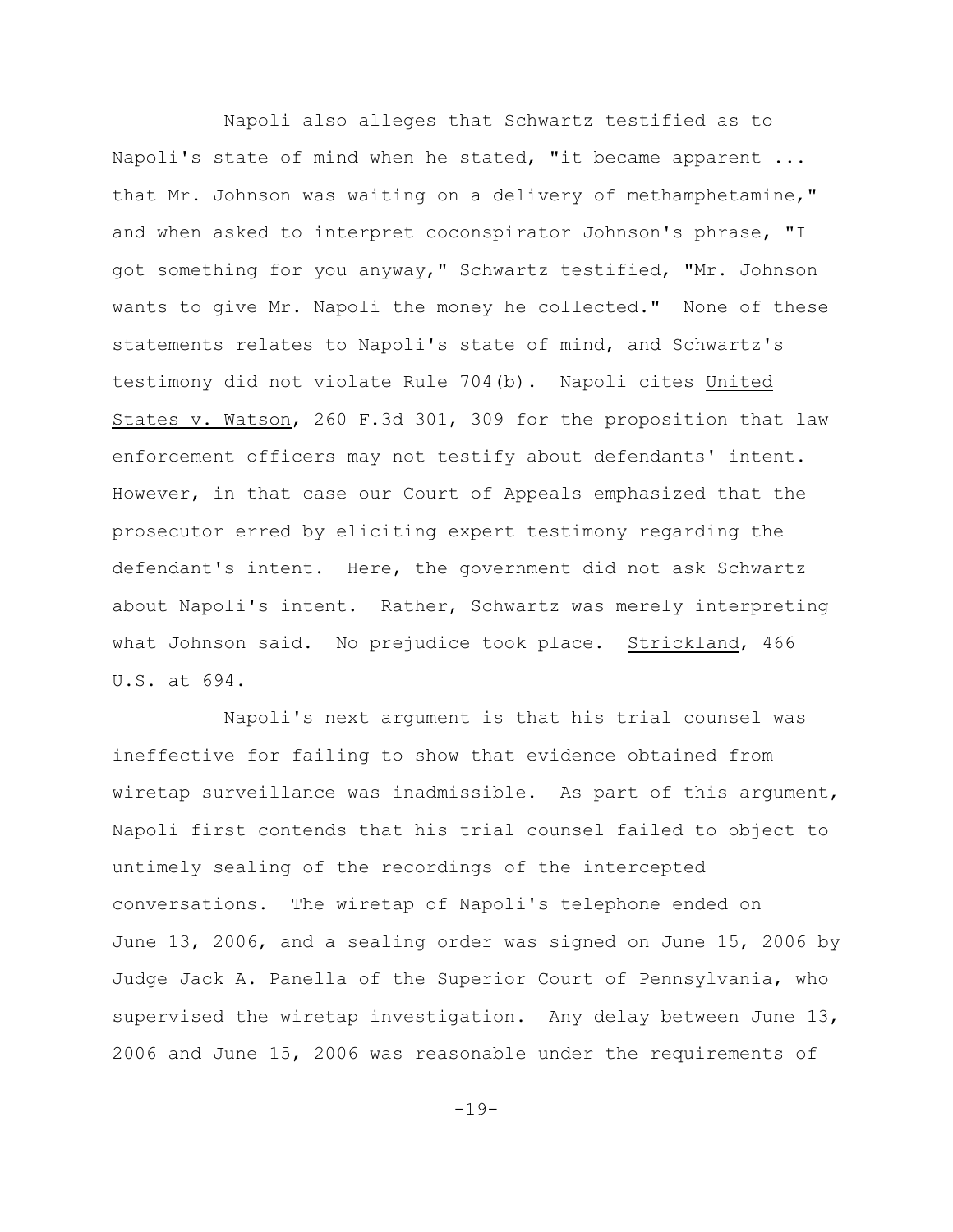18 U.S.C. § 2518(8)(a), which requires that "[i]mmediately upon the expiration of the period of the order, or extensions thereof, such recordings shall be made available to the judge issuing such order and sealed under his directions." 18 U.S.C. § 2518(8)(a). The statute also provides that "[t]he presence of the seal provided for by this subsection, or a satisfactory explanation for the absence thereof, shall be a prerequisite for the use or disclosure of the contents of any wire, oral, or electronic communication or evidence derived therefrom." Id. (emphasis added). The Supreme Court has found that this exclusionary remedy also applies if the seal was not timely applied. See United States v. Ojeda Rios, 495 U.S. 257, 263 (1990). The disk was "removed, sealed, signed for and submitted to the Superior Court" on June 13, 2006, and the government has represented that Judge Panella was out of town on court business on that day and signed the order when he returned at 4pm on June 15, 2006. Here there was an objectively reasonable "satisfactory explanation."

In United States v. Carson, our Court of Appeals held that two kinds of delays are "satisfactory" under  $\frac{1}{5}$  2518(8)(a). 969 F.2d 1480, 1488 (3d Cir. 1992). The first was "the relatively short delays necessitated by the process required to comply with the provisions of the Act; administrative delays for want of a better term." Id. The second was longer delays attributable to "understandable mistakes of law and interference from unexpected, extrinsic events beyond the government's control." Id. Here, the first type of delay occurred. It is

 $-20-$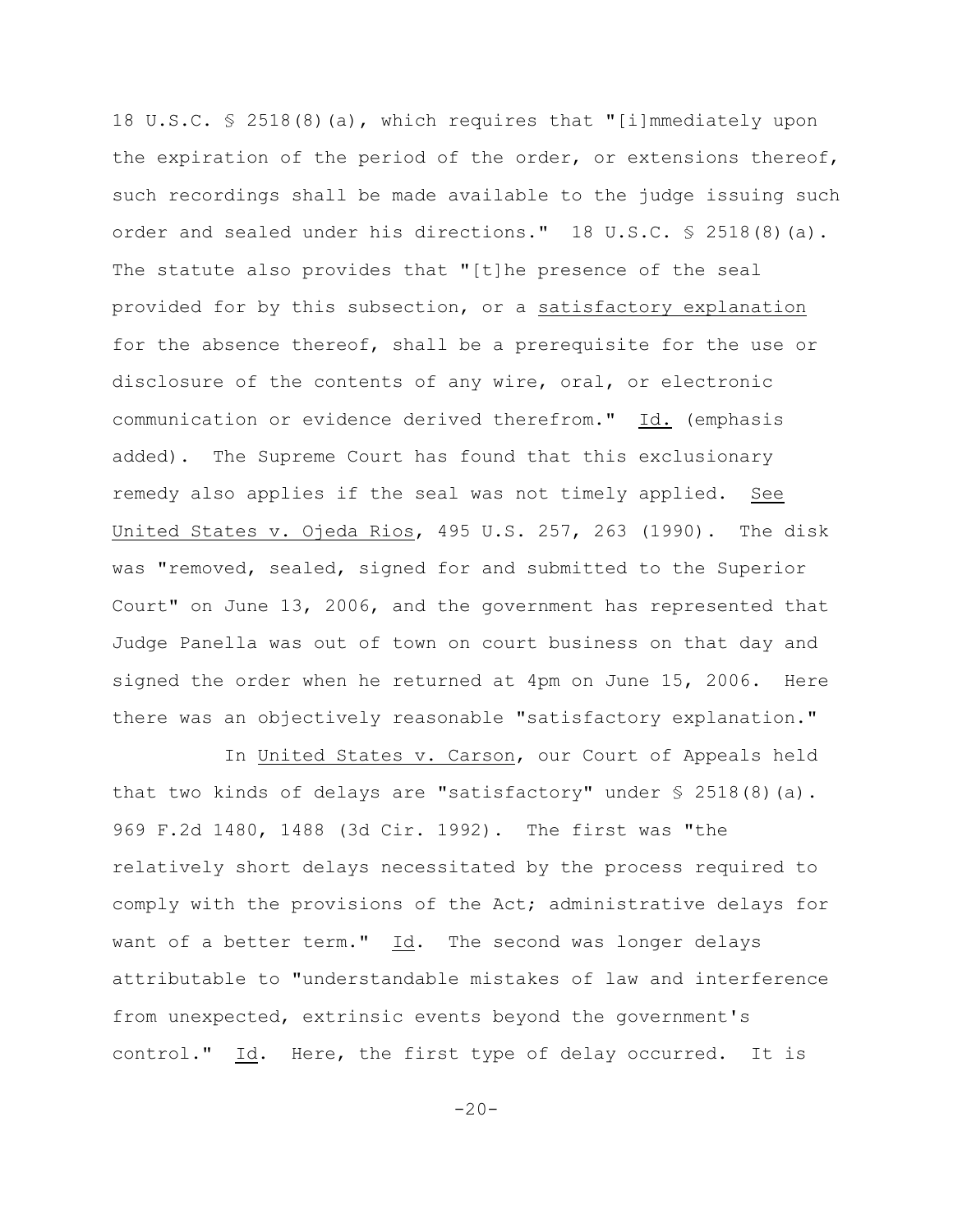understandable that Judge Panella was away for two days and unable to sign a sealing order. Thus, if Napoli's counsel had moved to suppress the tapes on this basis, he would not have been successful.

In his list of alleged Strickland violations, Napoli maintains that the wiretap application did not demonstrate that the wiretap was "necessary" under 18 U.S.C. § 2518 and that his counsel was ineffective for not revealing this lack of necessity. To obtain a wiretap, "[t]he Government does not have a great burden in proving necessity, because it need not prove to a certainty that normal investigative techniques will not succeed, but rather it needs only to show that such techniques reasonably appear to be unlikely to succeed if tried." Heilman, 377 F. App'x at 186 (internal citations omitted). In each affidavit in support of the wiretap application, Agent Schwartz included a section entitled "Need for Interception" to explain why wiretap interception was necessary and why normal investigative tools precluded law enforcement from obtaining sufficient evidence to prosecute. Within Napoli's necessity argument, two of his subarguments were addressed by our Court of Appeals in Napoli's direct appeal. These were first, that the government used the necessity statement from the wiretap application of Johnson, Napoli's co-defendant, to establish that necessity existed to obtain Napoli's wiretap, and, second, that the necessity section in the application for Johnson's wiretap was composed of boilerplate language. The Court of Appeals concluded that the

-21-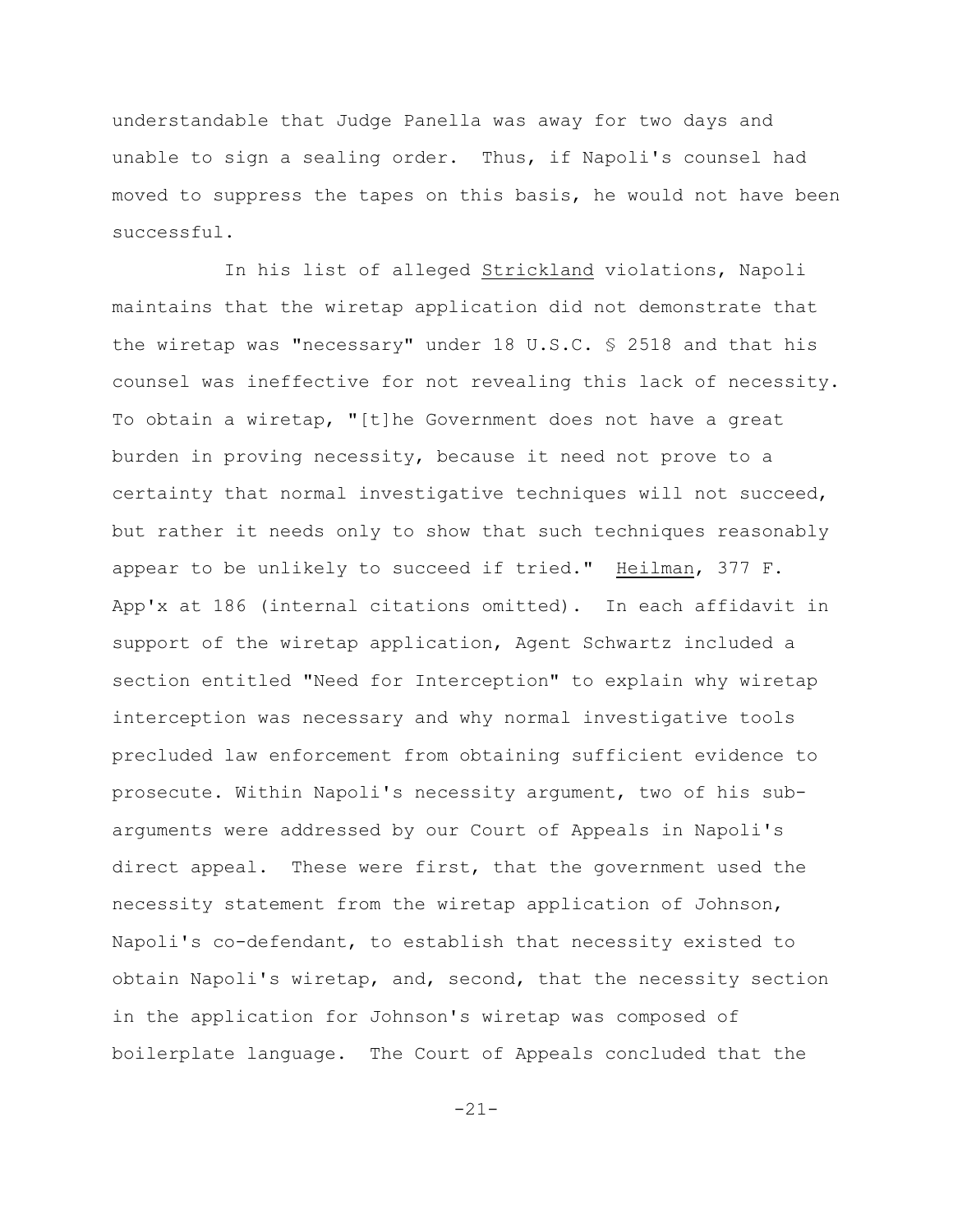affidavits did not rely on boilerplate recitations but rather contained "detailed descriptions" of why traditional "investigatory tools would be insufficient in this case." Heilman, 377 F. App'x at 186 (emphasis in original). The court also agreed that "the wiretap affidavits for Johnson's second phone and Napoli's phone are virtually the same." It explained that Napoli's argument on this point "misses the mark" because the two wiretap applications were part of the same investigation and thus the evidence referenced to establish necessity was very similar. See id. at 190.

Napoli made two additional arguments in his § 2255 motion regarding this necessity issue. The first was that his trial counsel did not understand the wiretap law, including that the standard for obtaining a wiretap is one of necessity and not probable cause, and the second was that his counsel erred by not objecting to the court's application of Franks v. Delaware, 438 U.S. 154 (1978) and United States v. Leon, 468 U.S. 897 (1984) in denying Napoli's motion to suppress.

In Franks v. Delaware, the Supreme Court determined that a criminal defendant has the right to challenge the truthfulness of factual statements made in an affidavit of probable cause supporting a warrant if he can make a "substantial preliminary showing that a false statement knowingly and intentionally, or with reckless disregard for the truth, was included by the affiant in the warrant affidavit, and if the allegedly false statement is necessary to the finding of probable

```
-22-
```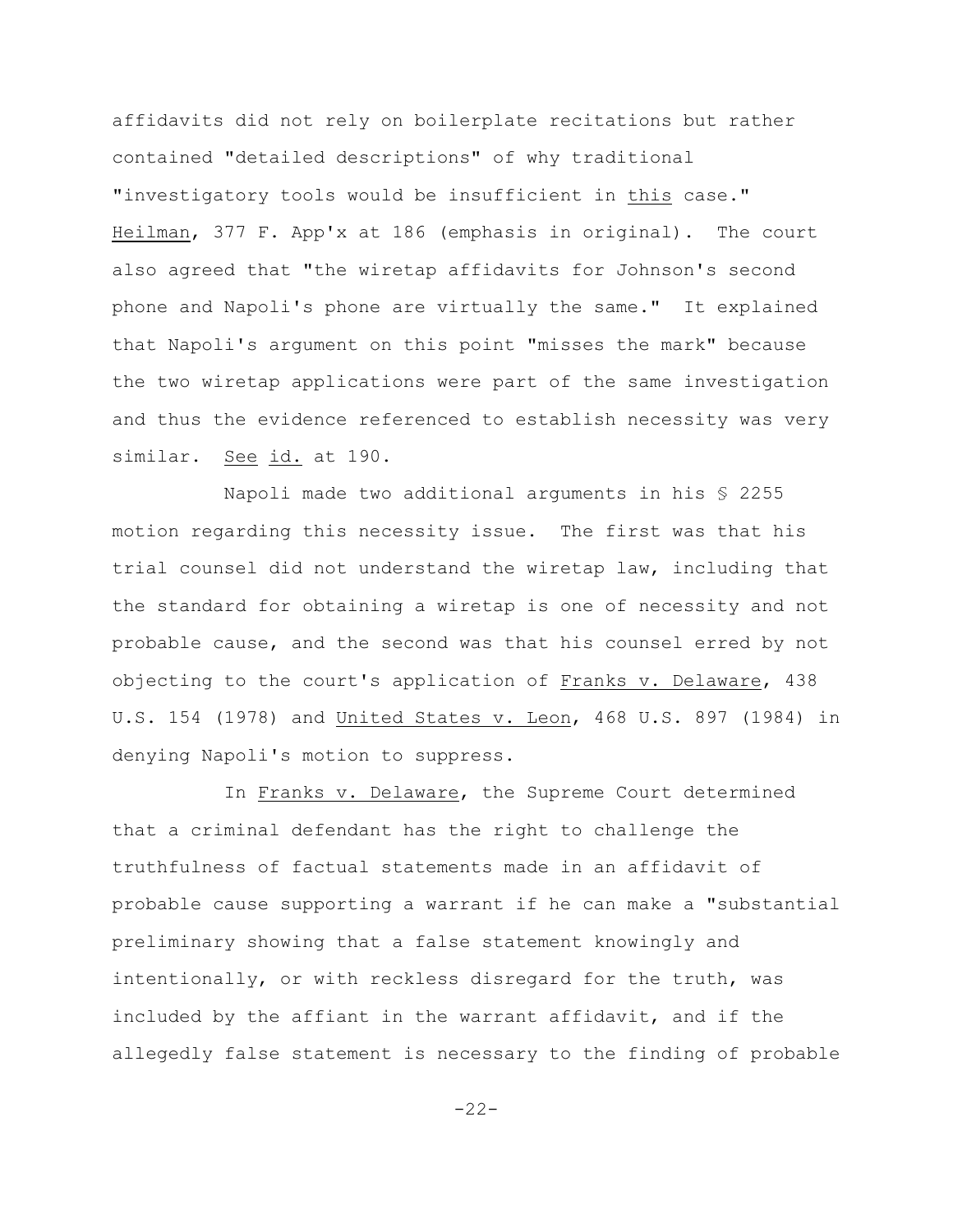cause." 438 U.S. at 155-56. Our Court of Appeals concluded that Napoli failed to make this preliminary showing. Heilman, 377 F. App'x at 178.

In United States v. Leon, on which Napoli relies, the Supreme Court held that the exclusionary rule did not prohibit the admission of evidence seized in reasonable, good-faith reliance on a search warrant, even if the warrant was subsequently found to be defective. 468 U.S. at 918. Our Court of Appeals has never addressed whether the good faith exception of Leon applies to wiretaps, but other circuits are split on this issue. See Heilman, 377 F. App'x at 185 n.21 (citing United States v. Rice, 478 F.3d 704, 711-12 (6th Cir. 2007); United States v. Moore, 41 F.3d 370, 376 (8th Cir. 1994), United States v. Malekzadeh, 855 F.2d 1492, 1497 (11th Cir. 1988); United States v. Vest, 842 F.2d 1319, 1334 (1st Cir. 1988)).

Napoli brought up essentially the same issues in his appeal, although not under the ineffective assistance of counsel mantra. Our Court of Appeals found that the District Court addressed both whether the affidavits supported probable cause and whether they established necessity to conduct the wiretaps. It recognized that the district court did not and had no need to analyze the good faith exception of Leon in its conclusion that the wiretaps were necessary. See Heilman, 377 F. App'x at 190. Accordingly, any objection by Napoli's trial counsel to the district court's application of Leon would have failed.

-23-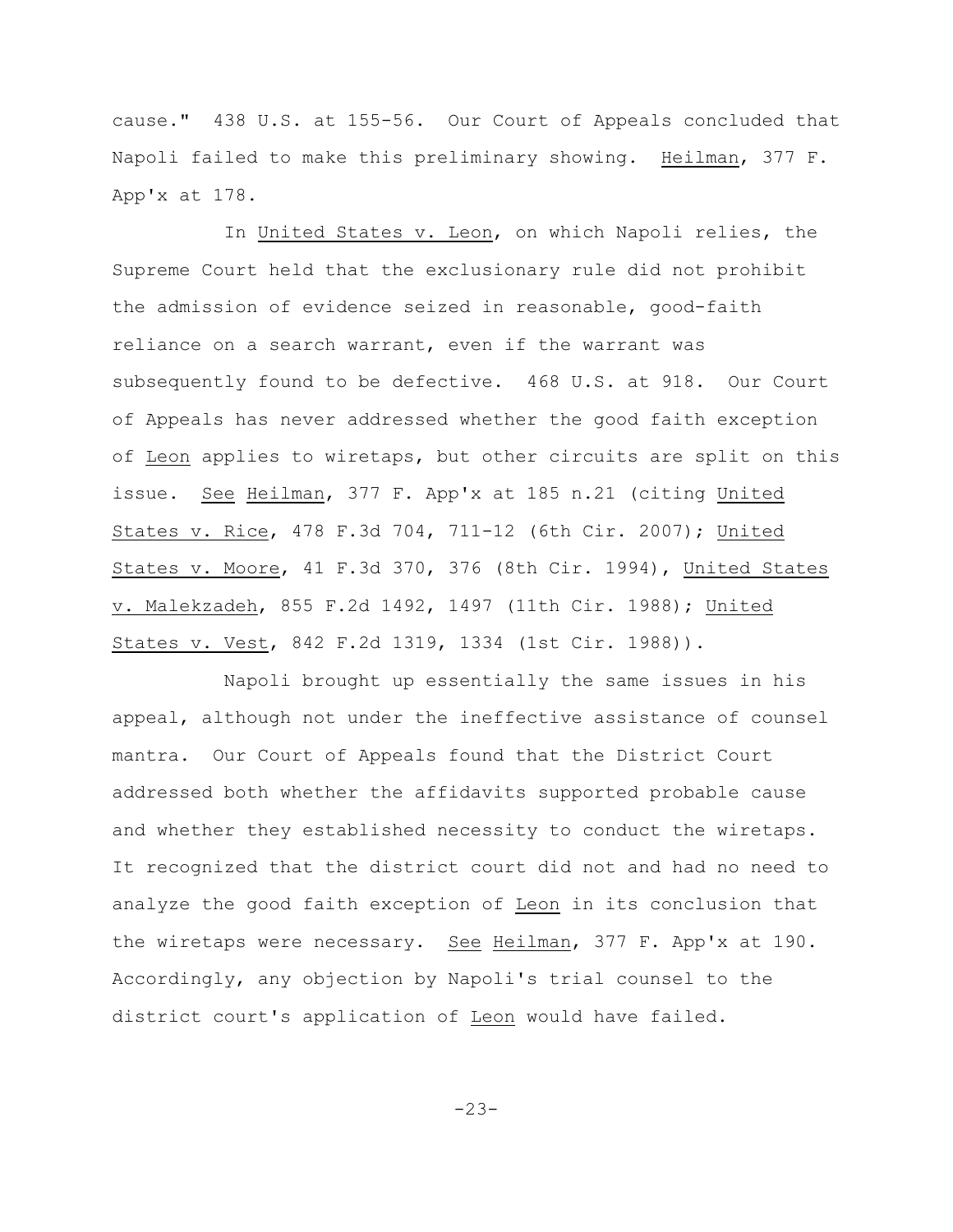Regarding the application of Franks by the district court, our Court of Appeals found that Napoli's reading of 18 U.S.C. § 3504 as mandating a necessity hearing separate from a Franks hearing was "completely divorced from a plain reading of the text." Id. at 184. Napoli also addresses this same issue in his contention that his appellate counsel was ineffective because she argued in her opening brief that Franks was an appropriate standard but then stated that Franks was inapplicable in her reply brief. The Court of Appeals determined that Franks was the appropriate standard. Id. Accordingly, Napoli was not prejudiced by any failure of Napoli's attorneys to argue that Franks was inapplicable.

Napoli follows with the argument that his trial counsel failed to show that Schwartz materially misrepresented and overstated several key facts in his affidavit in support of his wiretap application. He contends that Schwartz misstated that David Serviolo, an informant, would never be able to infiltrate the Breed and overstated that the Breed members showed heightened awareness of their surroundings. As noted above, Serviolo made a series of controlled drug purchases during the investigation. Schwartz made these statements to show why a wiretap was necessary.

Our Court of Appeals also addressed this argument, and concluded that Napoli did not provide any evidence that Schwartz "misrepresented the usefulness of physical surveillance." See id. at 182. Nor does Napoli provide any such evidence in his

 $-24-$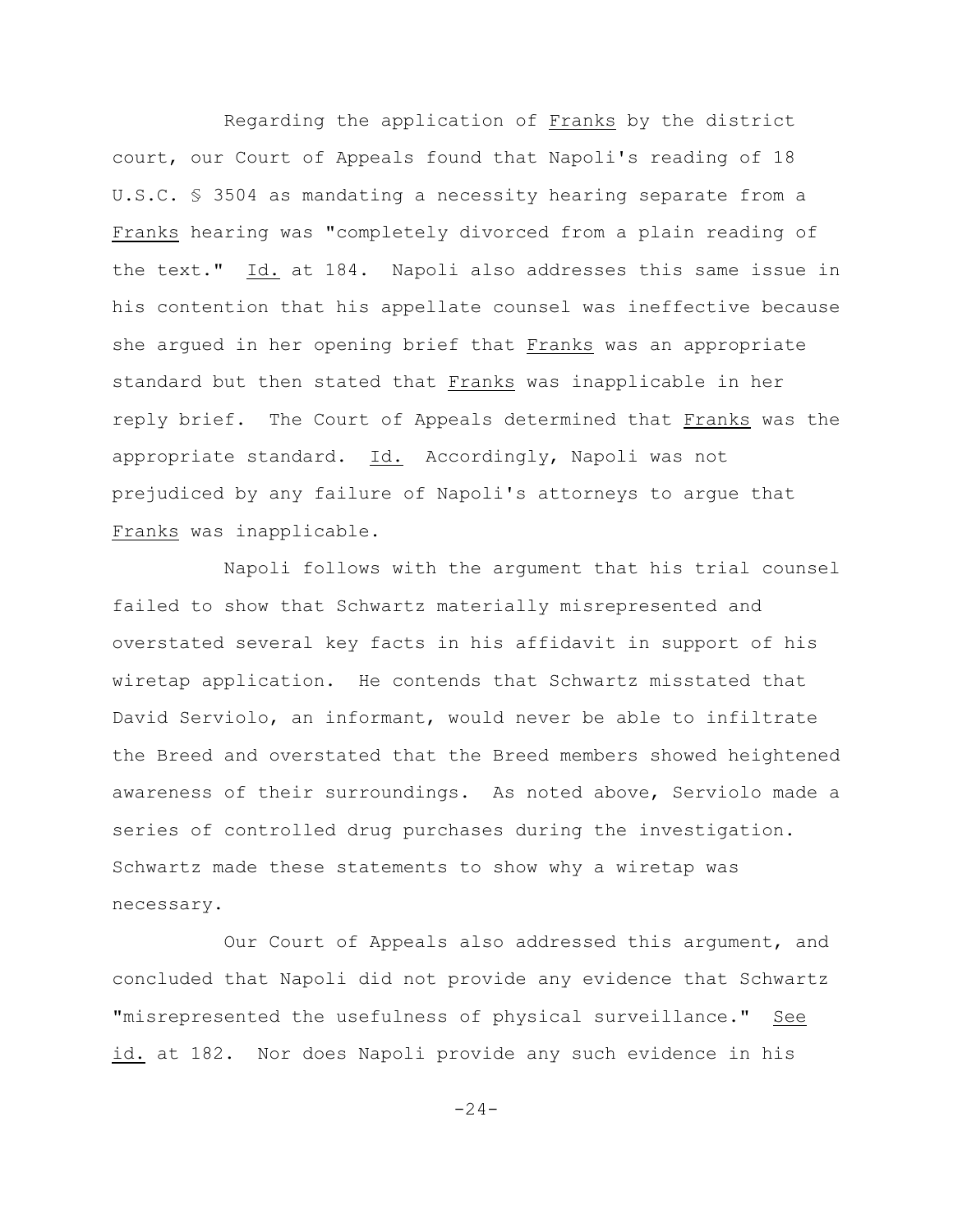current motion. He merely contends that Serviolo was invited to join the Breed and therefore could have infiltrated the organization on behalf of the Pennsylvania State Police investigation. However, the Third Circuit directly addressed this argument and found that this information was not material. Id. at 180. The panel reasoned that although Serviolo had been invited to join the Breed, he declined and thus "would not have access to more details about the organization's operations." Id. at 180. The panel went on to note that even if "Serviolo [had] been willing to infiltrate the Breed, that would not have necessarily negated the necessity for obtaining wiretaps in this case." Id. at 180. The panel explained that as a new member, Serviolo would have had "lowly" status that would have significantly lessened any usefulness of the infiltration. Id. at n.18.

Napoli's argument regarding Schwartz's alleged misrepresentations in his wiretap application affidavit also includes his contention that Schwartz referred to Robert Traverse, who was suspected of engaging in drug transactions with Johnson, as Bob LNU (last name unknown) in the affidavit but identified him with his last name two weeks earlier. The form in which Schwartz identifies Traverse is a wiretap transcript cover that contains the date of a phone call that took place two weeks before the date Napoli's wiretap began. There is no proof, however, that Schwartz created this form on that date. He may have created it much later, after Traverse's full name was known,

 $-25-$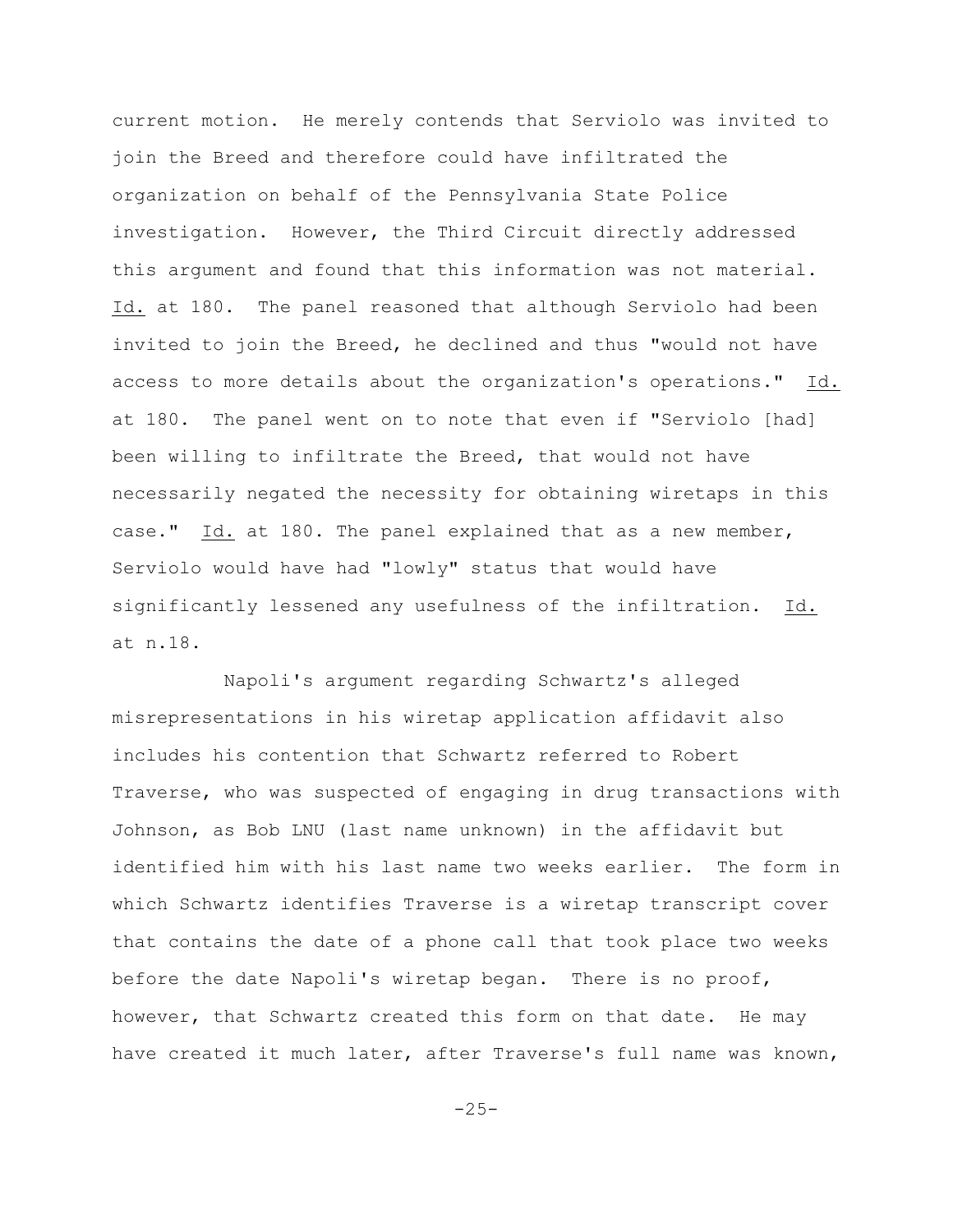when he was going back through the transcripts to create cover sheets.

Napoli also asserts that in his affidavit Schwartz materially misrepresented Traverse's job by stating he was merely related to methamphetamine trafficking, whereas in his grand jury testimony Schwartz more explicitly stated that he believed Traverse was Johnson's supplier. Specifically, in the affidavit Schwartz stated, "[y]our Affiant believes that Bob's 'job' is related to methamphetamine trafficking." Similarly, in the grand jury testimony, Schwartz responded to the question, "[w]hat pattern did you see develop," with the answer, "[f]irst and foremost, we believed that Johnson was obtaining the crystal methamphetamine from an individual named Robert Traverse." We find that any difference in this language does not amount to a material misrepresentation warranting a Franks hearing, and accordingly no prejudice occurred. Strickland, 466 U.S. at 694

Napoli noted that his trial counsel failed to argue that the wiretap application contained contradictory statements and was steeped in Schwartz's opinions and beliefs rather than facts. Napoli contends Schwartz was contradictory because he stated that wiretaps were "the only way to fully identify [Napoli's] methamphetamine organization," but he also stated that Napoli and Johnson were cryptic and guarded over the telephone. This is not a contradiction. Targets of wiretap investigations are frequently cryptic, but agents are trained to learn the code of such cryptic conversations and extract relevant evidence.

 $-26-$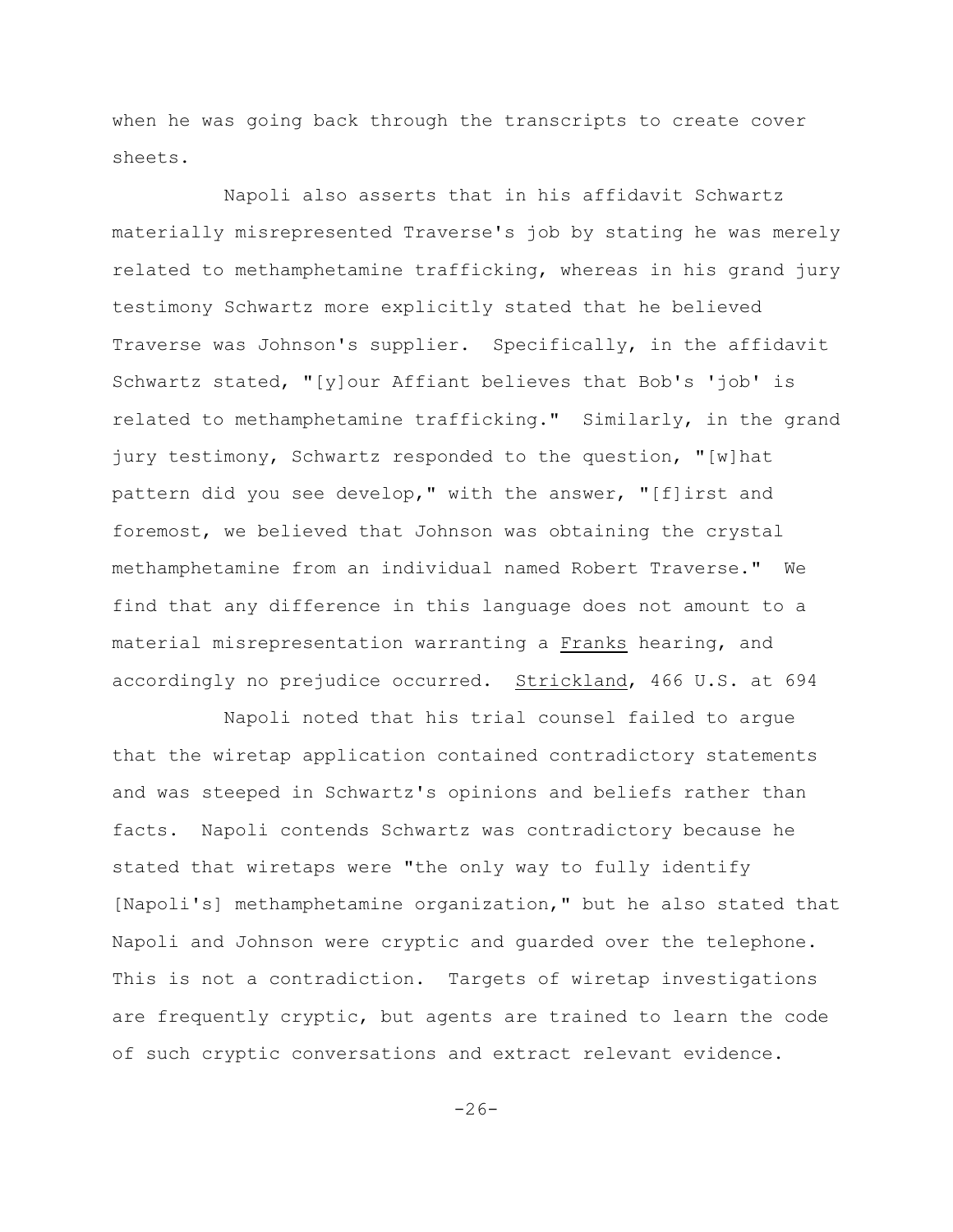In sum, none of the arguments Napoli makes with respect to the wiretap application has any merit. The Strickland standard for ineffective assistance of counsel totally fails.

Napoli next contends that the government failed timely to disclose Jencks material, thus rendering his trial counsel ineffective. Jencks material refers to prior statements of government witnesses that must be provided to defendants after the witnesses testify on direct.  $18 \text{ U.S.C. }$  \$ 3500(b).<sup>2</sup> Napoli specifically claims that the government did not provide his attorney with handwritten notes that were statements of Schwartz prior to his testimony. According to Napoli, these notes would have contradicted Schwartz's affidavit by showing that Serviolo could have infiltrated the Breed, making the wiretap unnecessary. First, as discussed above, there is no evidence that Serviolo could have infiltrated the Breed. He would have been a new member, not privy to the inner workings of the group such that the wiretaps would have been rendered unnecessary. In addition, our Court of Appeals also addressed and rejected this argument on Napoli's direct appeal. See Heilman, 377 F. App'x at 194-98.

<sup>2.</sup> Section 3500(b) provides: "After a witness called by the United States has testified on direct examination, the court shall, on motion of the defendant, order the United States to produce any statement (as hereinafter defined) of the witness in the possession of the United States which relates to the subject matter as to which the witness has testified. If the entire contents of any such statement relate to the subject matter of the testimony of the witness, the court shall order it to be delivered directly to the defendant for his examination and use."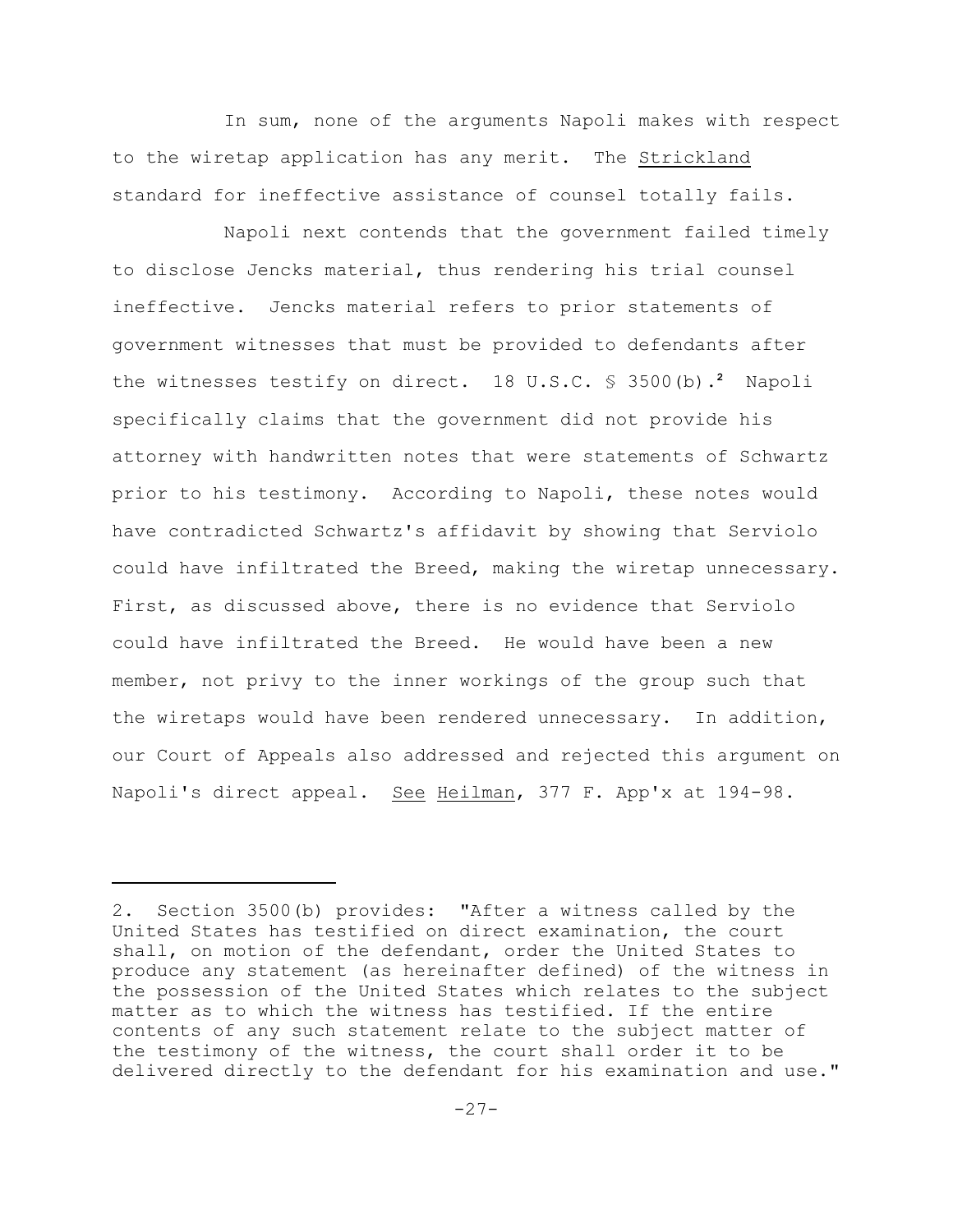Napoli further contends that his trial counsel failed to object to hearsay on constitutional grounds when Agent Schwartz testified to statements from non-testifying coconspirators. Napoli does not describe any specific statements that were impermissible hearsay, and we do not find any in the record. Accordingly, this claim is without merit.

Napoli alleges that his trial counsel was ineffective because they failed to object to the admission of prejudicial evidence of other bad acts, including threats, violence, weapons, explosives, arson, and extortion, in violation of Rule 404(b) of the Federal Rules of Evidence. Specifically, Napoli maintains that his trial counsel failed to object to testimony regarding the defendants' stealing motorcycle parts, possessing explosives, keeping brass knuckles and dynamite sticks, beating of club members, whipping club members with belts, stealing from club members, participating in bar fights, disrespecting law enforcement, attempting to extort other business, burning a Christmas tree, and requiring neighborhood tattoo businesses to pay him as a condition of doing business. Rule 404(b) provides that "[e]vidence of a crime, wrong, or other act" may be admissible to prove "motive, opportunity, intent, preparation, plan, knowledge, identity, absence of mistake, or lack of accident." Fed. R. Evid. 404(b). This Rule also provides that "[o]n request by a defendant in a criminal case, the prosecutor must ... provide reasonable notice of the general nature of any such evidence that the prosecutor intends to offer at trial.

-28-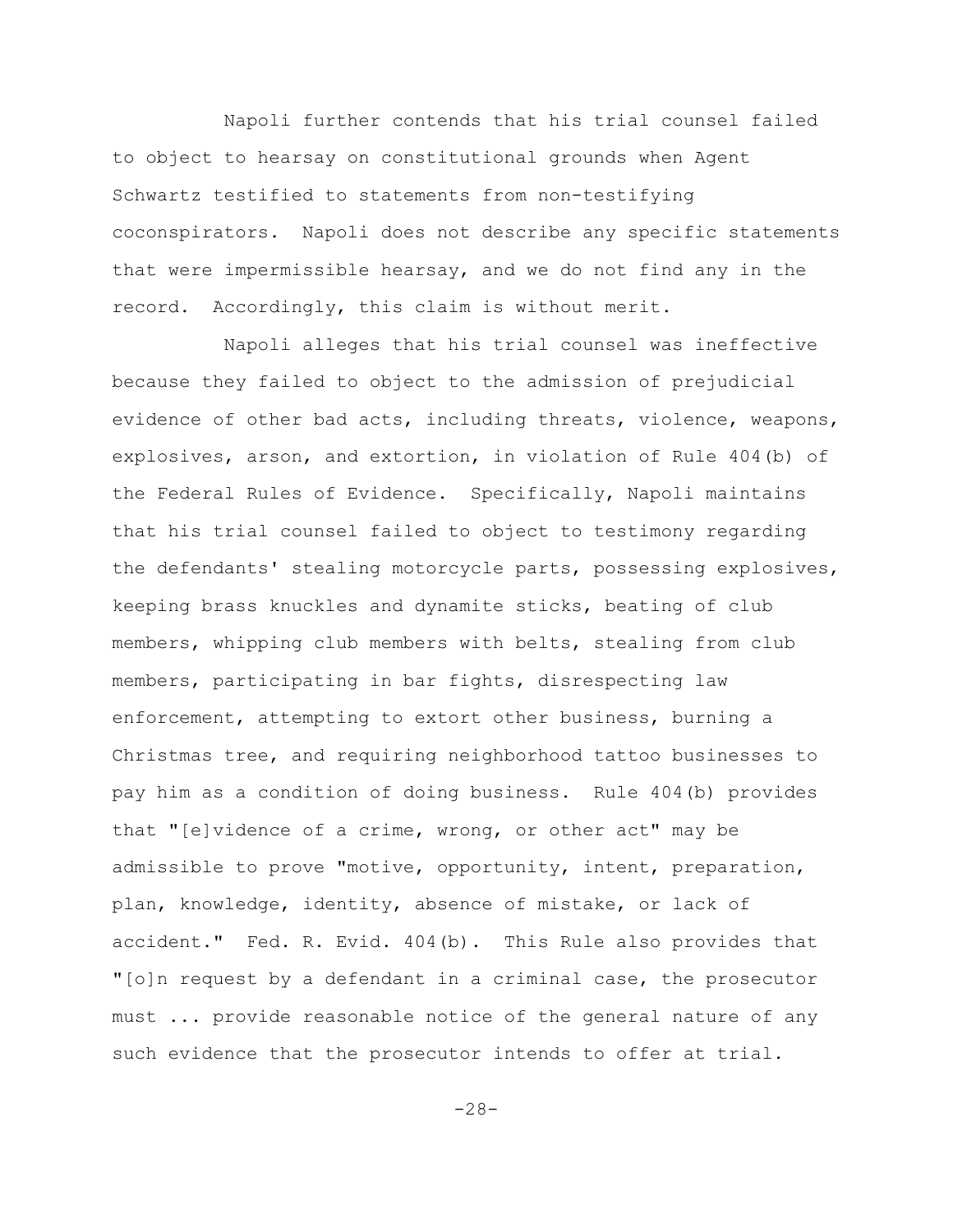Here, the government provided such notice in a memorandum of law on August 14, 2007.

Evidence of uncharged crimes may be introduced and is not subject to Rule 404(b) if it goes toward proving elements of the crimes actually charged against such defendant. United States v. Eufrasio, 935 F. 2d 553, 572-73 (3d Cir. 1991); see also United States v. Terrence Gibbs, 190 F.3d 188, 217 (3d Cir. 1999). Similarly, "Rule 404(b) does not limit the admission of evidence of the defendant's participation in acts of violence as direct proof of a conspiracy." Terrence Gibbs, 190 F.3d at 218.

Here, the evidence to which Napoli refers was introduced as proof of the extortion, conspiracy, and VICAR counts. The burnt Christmas tree photographs to which Napoli objects were introduced as evidence of the fire at Grady's home that occurred after Napoli threatened to set Grady on fire if Grady failed to pay Napoli \$25,000. This was proof of extortion for Count V. The evidence to which Napoli points of the defendants being disrespectful to police officers was also part of the evidence involving the extortion count. Officer Thomas Phillips, an officer with the Bristol Township Police Department, testified about his response to an incident at Grady's residence because someone called him about Napoli attempting to break into the home. He described how he saw damage to the front door and Napoli out in the street. He stated that Napoli gave him the finger and made a "motion to kiss his ass." This evidence was relevant proof of the extortion charge.

 $-29-$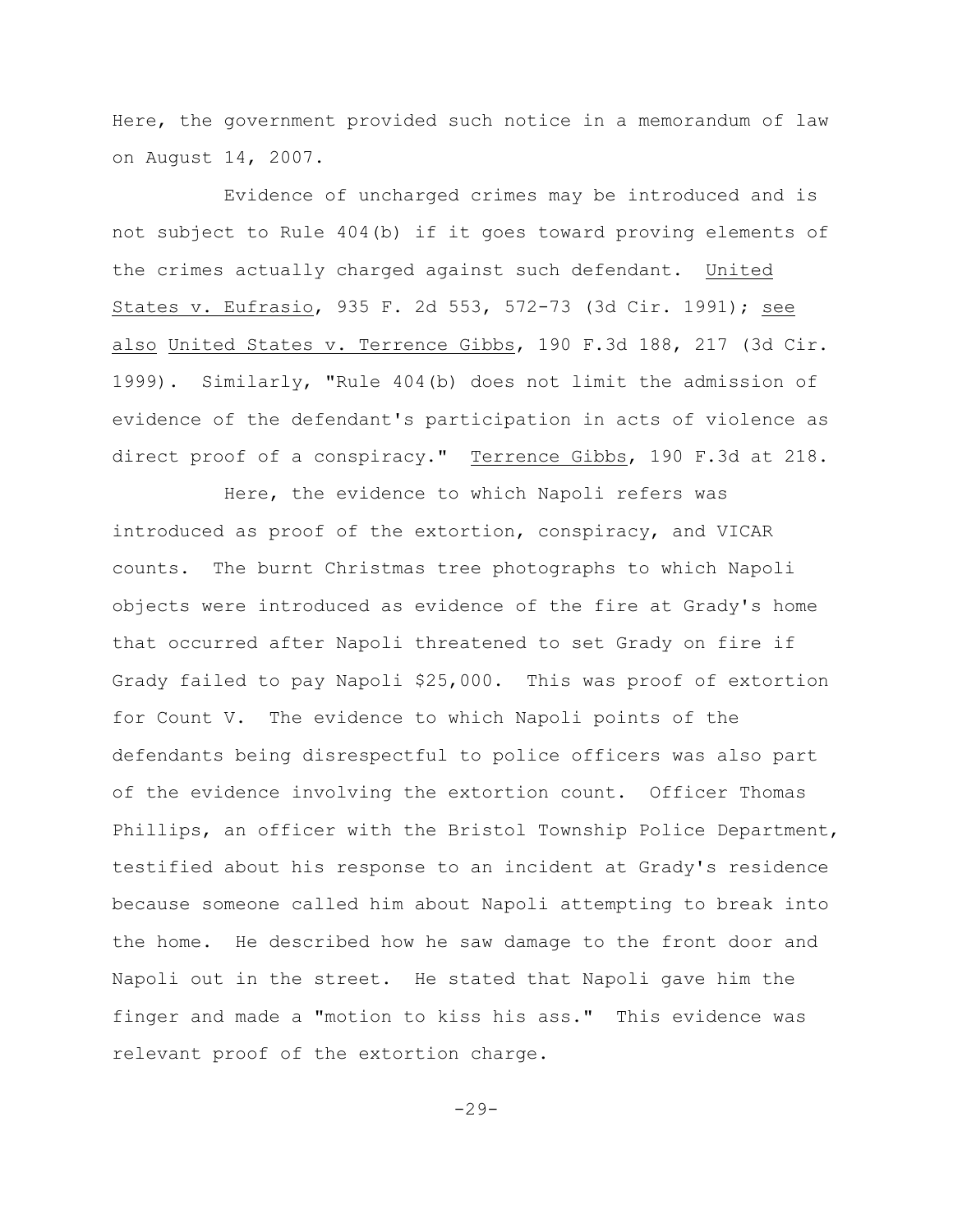The evidence of stolen motorcycle parts, brass knuckles, and explosives was introduced when the government asked Agent Schwartz what he seized as a result of executing search warrants as part of his investigation. This evidence did not unfairly prejudice Napoli but rather went toward proving the conspiracy and VICAR counts. Similarly, any evidence of beating club members and attempting to extort other businesses was germane to the VICAR counts.

Napoli argues that his trial counsel failed to challenge the admissibility of tape recordings which the government introduced as coconspirator statements allowable under Rule  $801(d)(2)(E)$  of the Federal Rules of Evidence. He claims that the statements were not a part of the conspiracy or in furtherance of the conspiracy. Under Rule 801(d)(2)(E), a statement is not hearsay if it "was made by the party's coconspirator during and in furtherance of the conspiracy." Fed. R. Evid. 801(d)(2)(E). Before a statement may be admitted under Rule  $801(d)(2)(E)$ , three requirements must be satisfied. United States v. Stephen Gibbs, 739 F.2d 838, 843 (3d Cir. 1984) (citations omitted). First, there must be independent evidence establishing that the person against whom the statement is offered participated in the conspiracy. Second, the statement must have been made in furtherance of the conspiracy. Third, the statement must have been made during the life of the conspiracy. Id.

-30-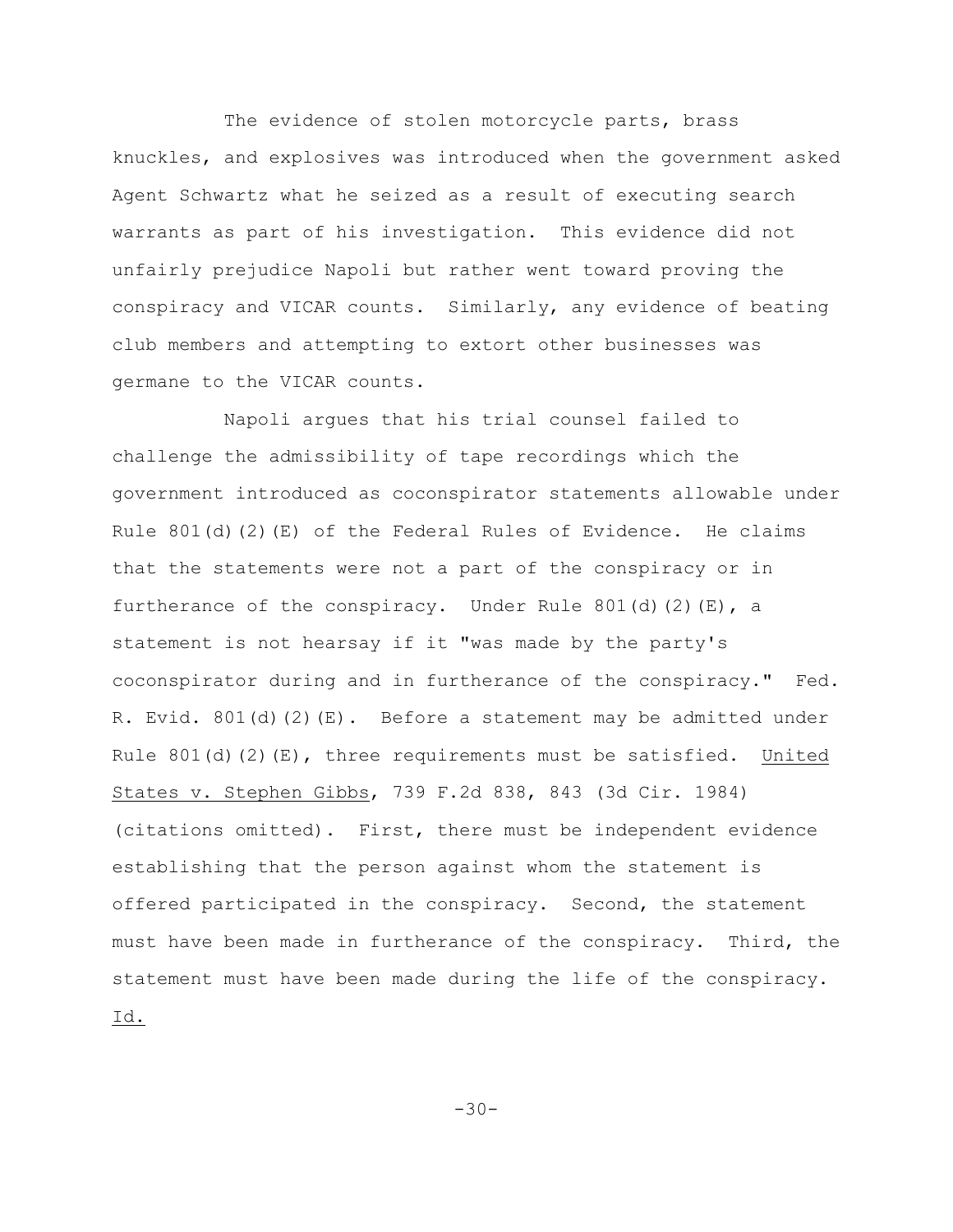Coconspirator statements may be admitted over an objection that they do not meet these requirements of Rule  $801(d)(2)(E)$  only upon a showing by a preponderance of the evidence that these requirements have been satisfied. Bourjaily v. United States, 483 U.S. 171, 175 (1987). Napoli contends there was no independent evidence that he participated in the conspiracy and that his counsel was ineffective by not objecting to the admission of the tape recordings on this basis. This is incorrect. Numerous coconspirators planned to and did testify at trial about the conspiracy. These tape recordings were clearly admissible since independent evidence of conspiracy existed.

Napoli also contends that many of the tape recorded conversations introduced at trial were not in furtherance of the conspiracy, and rather were "mere idle chatter." The infurtherance requirement is broadly interpreted. Stephen Gibbs, 739 F.2d at 845 (citations omitted). Statements made to individuals who are not involved in the conspiracy are not in furtherance of it, nor are casual conversations between coconspirators that are not intended to advance the conspiracy. Id. (citations omitted). However, statements made among coconspirators to keep each other informed about the progress of the conspiracy do satisfy the in-furtherance requirement. Id. (citations omitted). Napoli does not point to specific statements in the record that were not made in furtherance of the conspiracy, and we have not found any that fall into this

-31-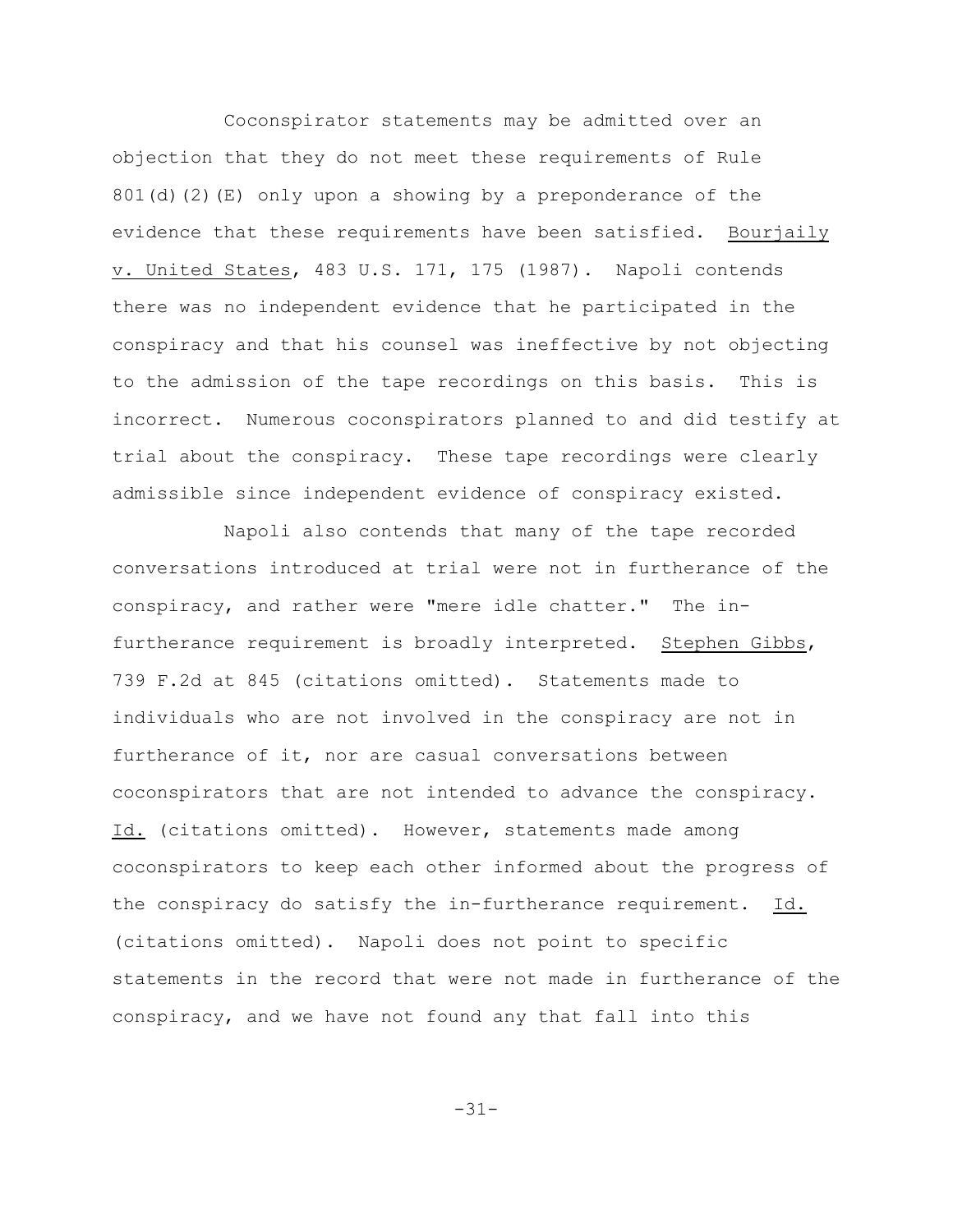category. Any objection to the admissibility of the tape recordings under Rule  $801(d)(2)(E)$  would have failed.

Napoli submits that the government was unable to identify the speakers of the tape recorded conversations through credible evidence. Again, Napoli is wrong. Agent Schwartz testified as to the names and identities of each person on the tape recordings. Schwartz explained at trial how he was able to identify voices: "Oftentimes people will identify themselves on the telephone. They'll - when they call somebody they'll say hey it's Billy, hey, it's Junior, hey, it's John. It - it'll come down to voice recognition, after you listen to their calls several hundred times. You know, oftentimes, from voice recognition, who the person is. In the case of Mr. Napoli, his cell phone was subscribed in his name." This was sufficient foundation. The lack of any objection by Napoli's counsel does not violate Strickland.

Napoli further argues that Eric Loebsack, one of the government's cooperating witnesses and a coconspirator, was unable to identify people in the tape recorded phone calls introduced by the government. This tape described by Napoli was not introduced by the government but rather by one of the codefendants during cross-examination of Loebsack. The claim accordingly fails.

Another ground for relief pursued by Napoli is that his trial counsel was ineffective for failing to challenge the admission of the tape recordings and transcripts as more

-32-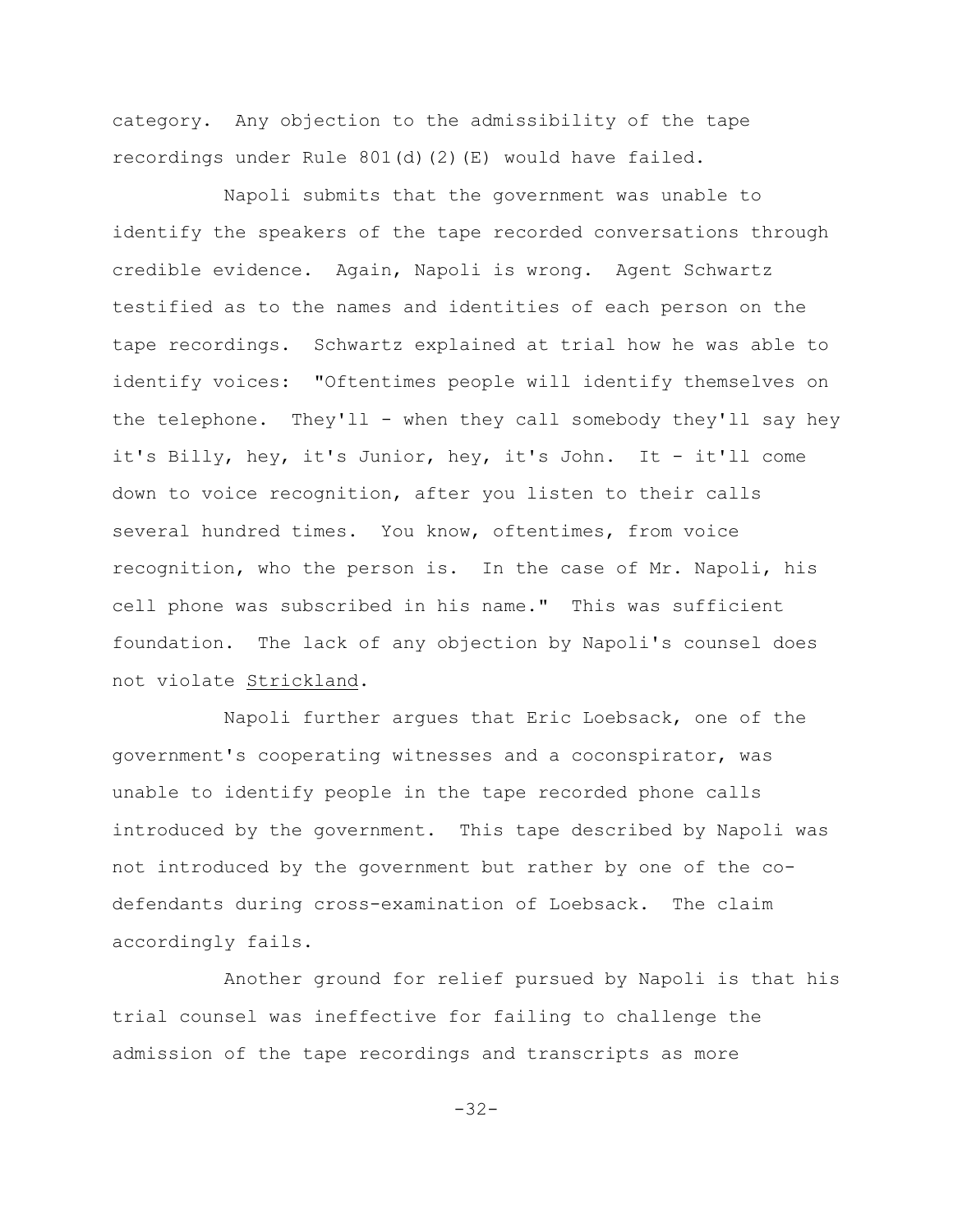prejudicial than probative under Rule 403 of the Federal Rules of Evidence because of the offensive and derogatory language against women and African Americans that was used throughout the recordings. Napoli is correct that the tape recorded conversations were riddled with expletives. However, admission of taped conversations containing expletives, including racial epithets, is not improper when "it would have been virtually impossible to redact this or the other conversations without altering their substance." United States v. Price, 13 F.3d 711, 720 (3d Cir. 1994). That would have been the case here. Any objection by his counsel would have been overruled.

Napoli contends a Strickland violation occurred because his trial counsel did not request a hearing under United States v. Starks, 515 F.2d 112, 121 (3d Cir. 1975) to challenge the admissibility of the tape recordings for being inaudible or barely audible. Napoli bases his contention that the recordings were inaudible on the fact that some of the transcript stated that certain parts of the recordings were "indiscernible."

However, the transcripts of this trial generally do not provide the content of the tape recorded calls. Instead, the transcribers wrote "audio played" when one of the recordings was played in the courtroom. That said, occasionally the transcriber attempted to transcribe the content of audio calls from the recordings. Some of the words were "indiscernible" when the transcriber attempted to do this. This does not demonstrate that the tapes were inaudible in the courtroom. Transcribers do not

-33-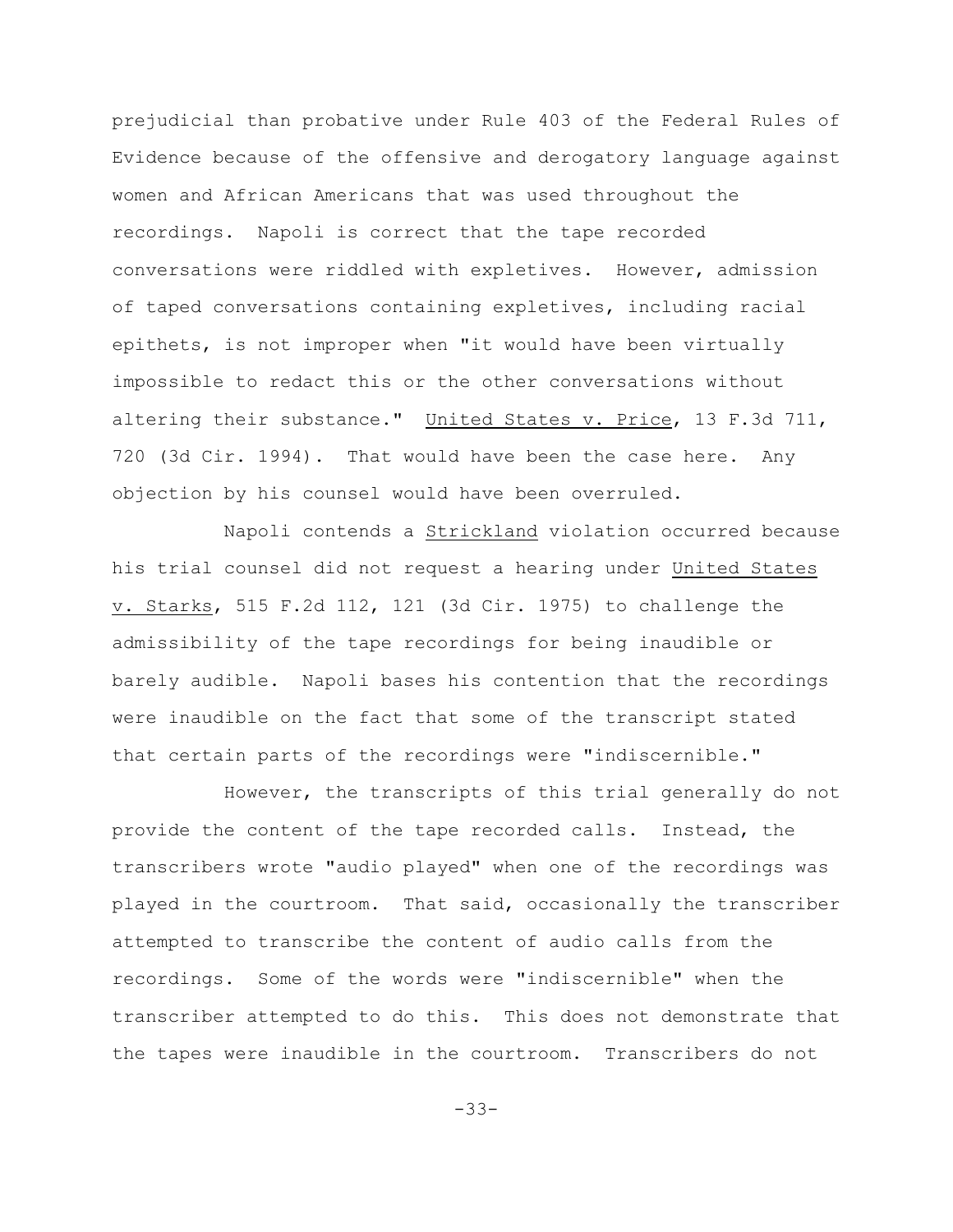attempt to transcribe testimony while in the courtroom but rather listen to recordings of trials outside of the courtroom after the conclusion of proceedings. Here, the transcriber would have thus been listening to a recording of a recording, and as a result the sound quality would have been worse than it actually was in the courtroom. The fact that these recordings of recordings were occasionally "indiscernible" to the transcriber does not establish that the recordings were inaudible when played in the courtroom.

Napoli further argues that his attorneys "failed to even prepare the defense version of the transcripts which accurately reflect the unintelligible portions of the conversations." It is not clear to what Napoli is referring here, and Napoli does not provide the court with any defense version of the transcripts. Accordingly this argument fails. Napoli also maintains that a Starks hearing would have revealed that witnesses were unable to identify speakers on the tape recordings presented by the government, but as discussed above witnesses were properly identified.

Another argument that Napoli raises concerning the ineffectiveness of his trial attorneys was their failure to object to the government's opening statements regarding the guilty pleas of non-testifying co-defendants. Napoli asserts that the government made repeated references to the guilty pleas of Kenneth Steinmuller and James Fostinis, two of Napoli's codefendants who did not testify at trial. Under Bruton v. United

 $-34-$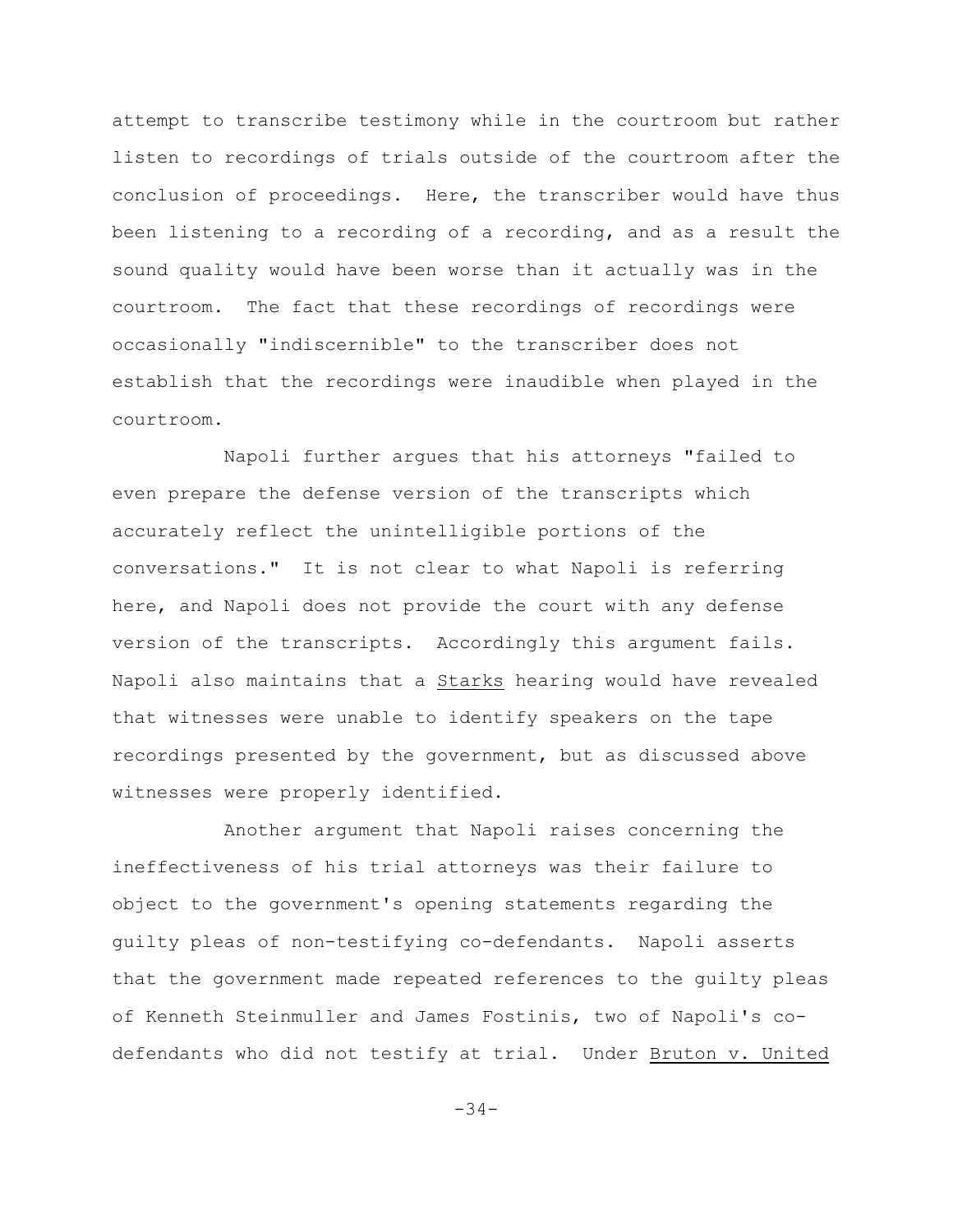States, the admission of a confession of a non-testifying codefendant inculpating a defendant being tried violates the Confrontation Clause rights of that defendant. 391 U.S. 123, 126 (1968). No Sixth Amendment violation occurred under Bruton because the guilty pleas of Napoli's non-testifying co-defendants did not inculpate Napoli. Moreover, the guilty pleas were only mentioned in the opening statement and never introduced as evidence. The court made it clear in its preliminary instructions to the jury that the opening statement was not evidence. No Sixth Amendment violation occurred.

Napoli's next argument is that his trial attorneys were ineffective because they entered into stipulations as to evidence of certain elements of some offenses. Napoli emphasizes that his counsel entered into stipulations without informing Napoli or getting his consent. According to Napoli, his counsel was ineffective in stipulating to the drug identity for the conspiracy to distribute methamphetamine charge and to the interstate commerce element of the firearm charges. Stipulations are a matter of trial strategy and as a result are entitled to deference. When used correctly, stipulations allow counsel "to avoid senselessly lengthening a trial or drawing attention to issues harmful to a party." United States v. Shabazz, No. 06–710–01, 2011 WL 2453496, at \*4 (E.D. Pa. June 20, 2011).

Napoli is correct that certain stipulations require the defendant's express consent, but none of the stipulations involved here do. Those requiring express consent are taking a

-35-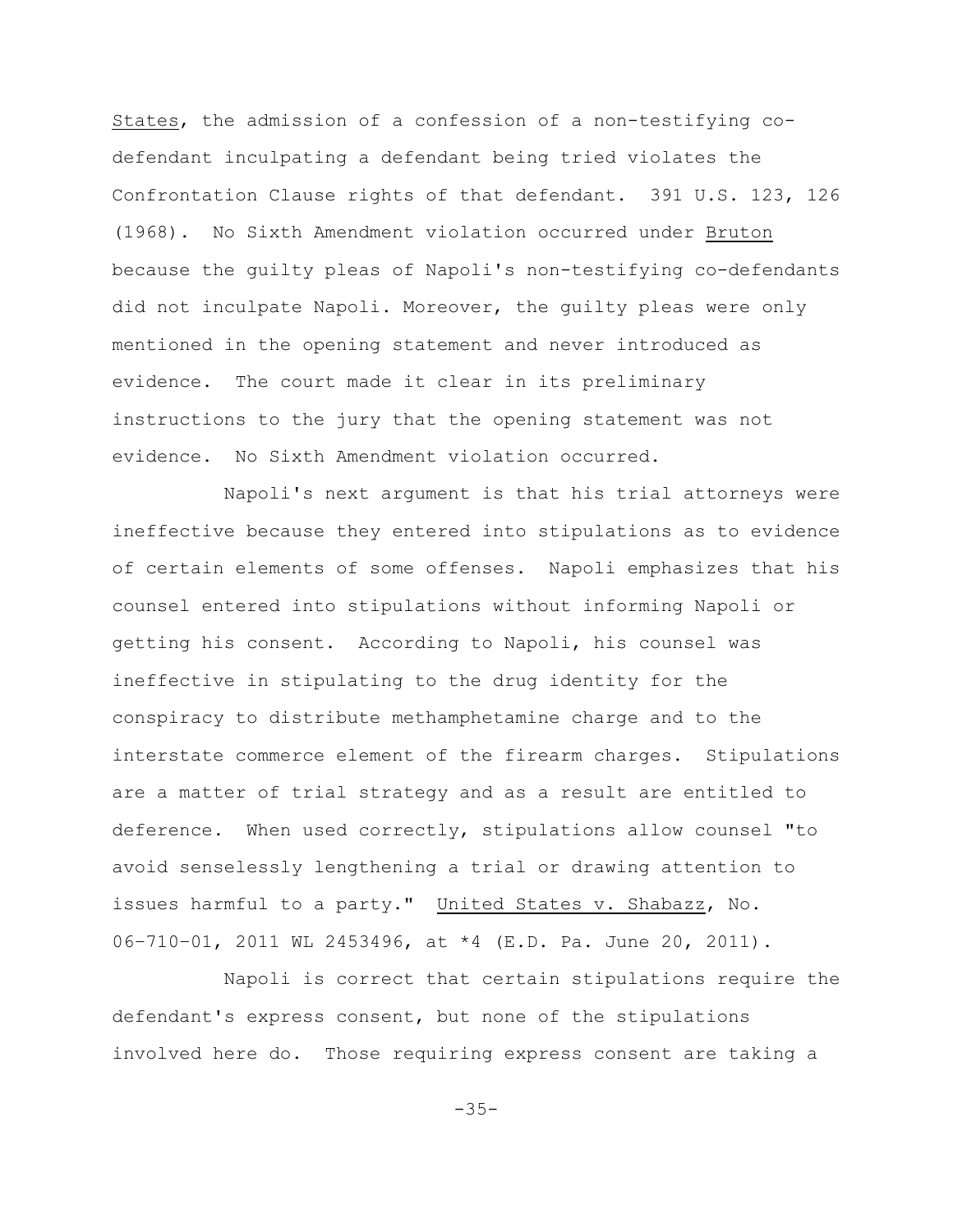guilty plea, waiving a jury, testifying at trial, and appealing a conviction. Jones v. Barnes, 463 U.S. 745, 751 (1983). The stipulations Napoli references regarding drug analysis and interstate nexus evidence are among the many tactical decisions left to the judgment of trial counsel. See id. at 753 n.6. Napoli's counsel, Jack McMahon, testified at the evidentiary hearing that he discussed all stipulations with Napoli. We believe McMahon. McMahon stated that they were sound trial strategy because Napoli's defense was not that the substances found were not methamphetamine. In any event, the government's chemist was in the hallway at the time of trial, ready to testify to the nature of the substances. Significantly, Napoli does not claim that the stipulated drug analysis or interstate nexus evidence was inaccurate and thus does not allege any prejudice.

Napoli submits that his trial attorneys failed to object to the court's denial of the jury's request to read the transcripts of the tape recordings during deliberations. At trial, a court "has broad discretion in deciding whether to accede to a jury's request for a reading of testimony." United States v. Zarintash, 736 F.2d 66, 69-70 (3d Cir. 1984). The court may decline to read back testimony where: (1) the request would slow the trial because the testimony at issue is lengthy; or (2) there is a danger that the jury may give undue weight to the testimony. United States v. Bertoli, 40 F.3d 1384, 1400 (3d Cir. 1994). Napoli contends that the court's refusal was not based on either of these two bases because the court told the

-36-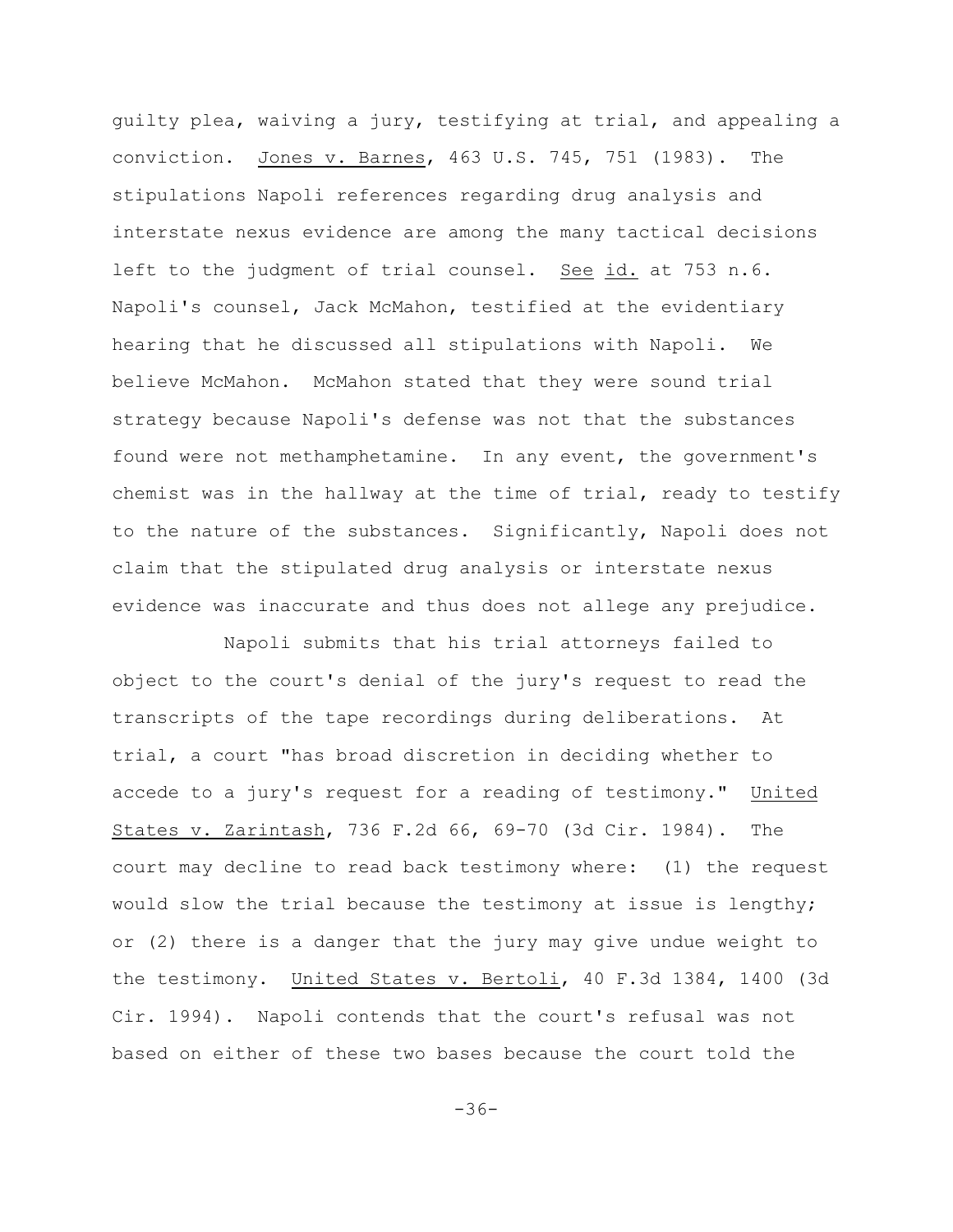jury, "those transcripts are not available and you're going to have to use your recollection as to what was said here during trial." The jury's request would have required playing back multiple days of testimony and would have thus significantly slowed the trial. The court properly made the decision, within its discretion, to avoid significant delay in an already lengthy trial. It was not obligated to explain to the jury the Bertoli analysis.

In his list of arguments, Napoli maintains that his trial counsel was ineffective for failing to dispute the extra security measures put in place. These measures included an anonymous jury and partial sequestration of the jury, as well as sequestered lunches and breaks and transportation by the U.S. Marshals Service of jurors to and from a central location to court each day. Napoli was also physically restrained by foot shackles which were obscured from jury view by a curtain around the defense table.

The government requested these measures by motions filed on September 10, 2007 and September 14, 2007, respectively. These security measures were requested because of evidence of prior threats made by Napoli and other Breed members against law enforcement, including Napoli's yelling at the state agents who testified at the pretrial hearings. On September 12, 2007, the court held a telephone conference with counsel in which counsel had the opportunity to argue orally against the motion for an anonymous and partially sequestered jury. Then, on September 18,

-37-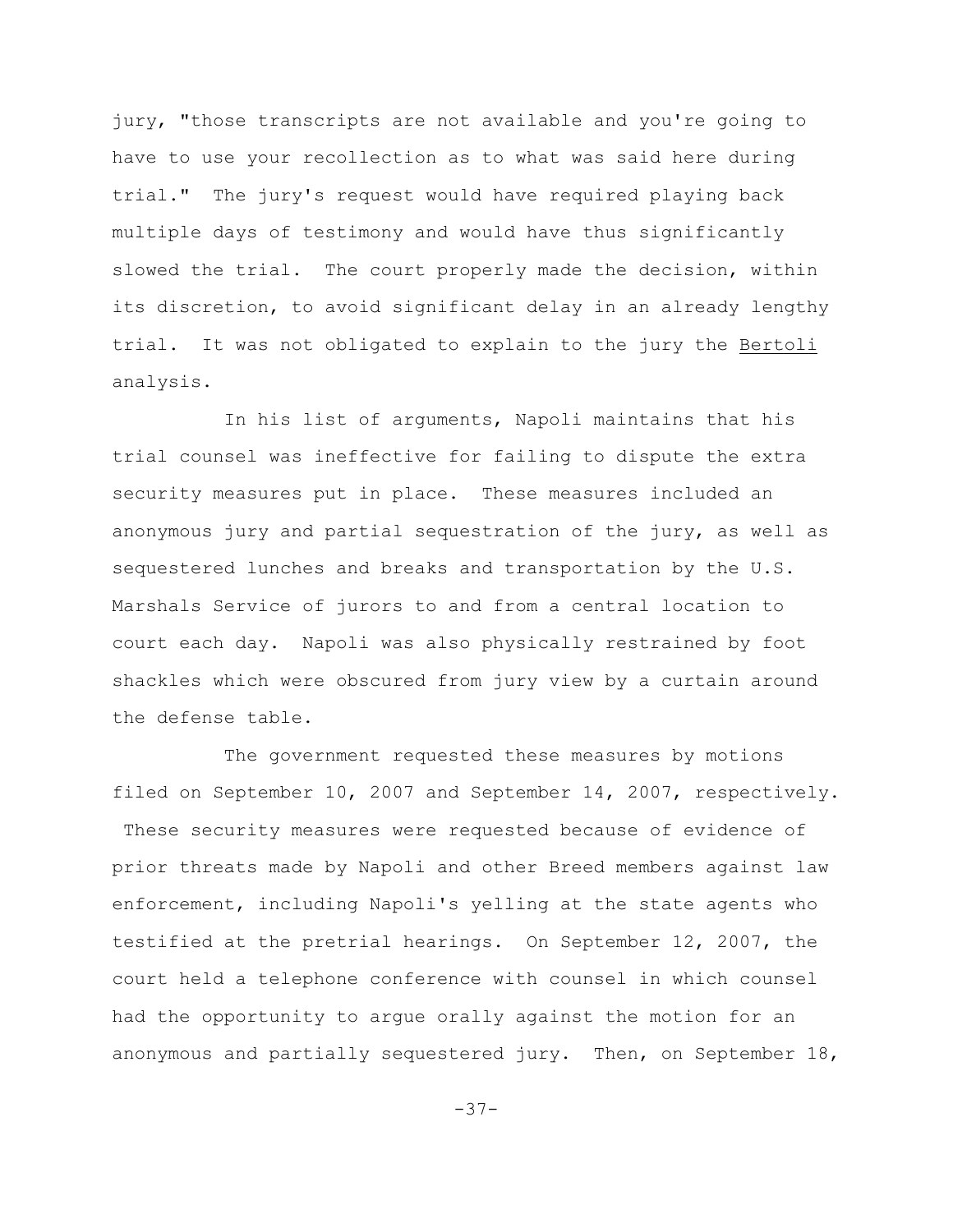2007, prior to jury selection, all defense counsel argued against the motion to restrain the defendants, and the court granted the motion over the defendants' objections. Accordingly, since Napoli's counsel objected, no ineffective assistance of counsel occurred.

Napoli alleges that his trial counsel failed to object to the discharge of a juror in the middle of the trial or request that the court give curative instructions to the other members of the jury. Napoli contends that the remaining jurors may have assumed the Breed was responsible for the juror's abduction or disappearance. Napoli misrepresents the record. His counsel did object to the discharge of the juror, and the court overruled the objection. The reason the juror was discharged was his failure to appear at the rendezvous point where the deputy marshals met the anonymous members of the jury to escort them to the courthouse. The deputy marshals waited an additional half hour and the juror did not appear. Additionally, they called the juror's home phone number and cell phone number and the number of the juror's sister, which the juror had provided, and there was no answer at any of those numbers. Thus, the court discharged the juror and replaced him with an alternate so as not to delay the trial. A discussion of this incident, including the objection of Napoli's counsel, occurred on the record outside the presence of the jury. No prejudice occurred. Strickland, 466 U.S. at 694.

-38-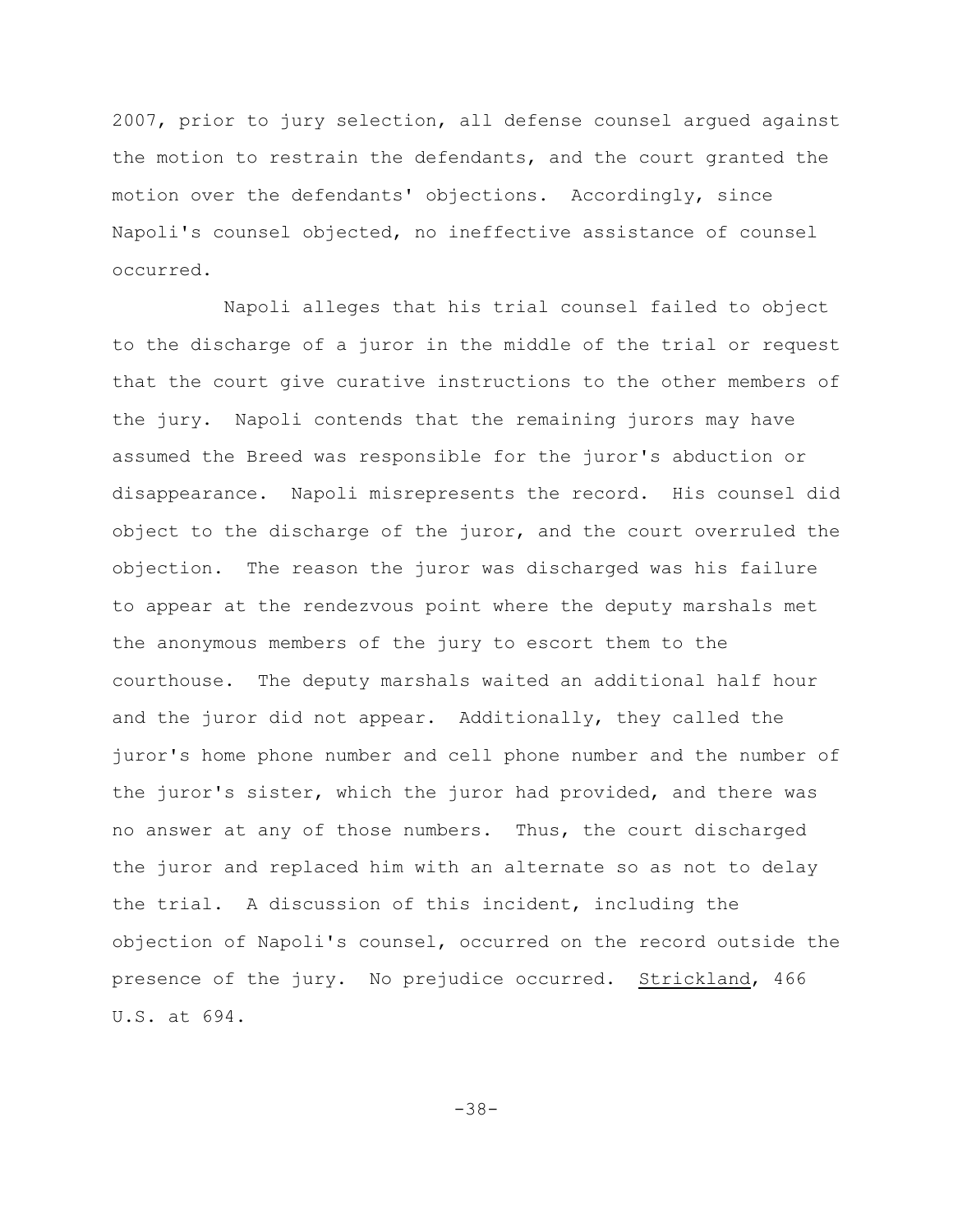Napoli next contends that his trial counsel was ineffective for failing to object to documents that the government introduced as business records under Rule 803(6) of the Federal Rules of Evidence. The records were taken from his computer, from Grady's computer, and a "suspicious activity report" made by a bank employee. Rule 803(6) at the time of trial<sup>3</sup> provided for an exception for the hearsay rule for:

> A memorandum, report, record, or data compilation, in any form, of acts, events, conditions, opinions, or diagnoses, made at or near the time by, or from information transmitted by, a person with knowledge, if kept in the course of a regularly conducted business activity, and if it was the regular practice of that business activity to make the memorandum, report, record or data compilation, all as shown by the testimony of the custodian or other qualified witness, or by certification that complies with Rule 902(11), Rule 902(12), or a statute permitting certification, unless the source of information or the method or circumstances of preparation indicate lack of trustworthiness. The term "business" as used in this paragraph includes business, institution, association, profession, occupation, and calling of every kind, whether or not conducted for profit.

Fed. R. Evid. 803(6) (as in effect at the time of trial).

The reason the government introduced documents taken from Napoli's and Grady's computers was to show that the amount of legitimate construction business conducted by Napoli did not justify the cash seized from him. The documents from Grady's computer were accounting records for Napoli and Grady's

<sup>3.</sup> The Federal Rules of Evidence were restyled in 2011. Napoli's trial occurred in 2007.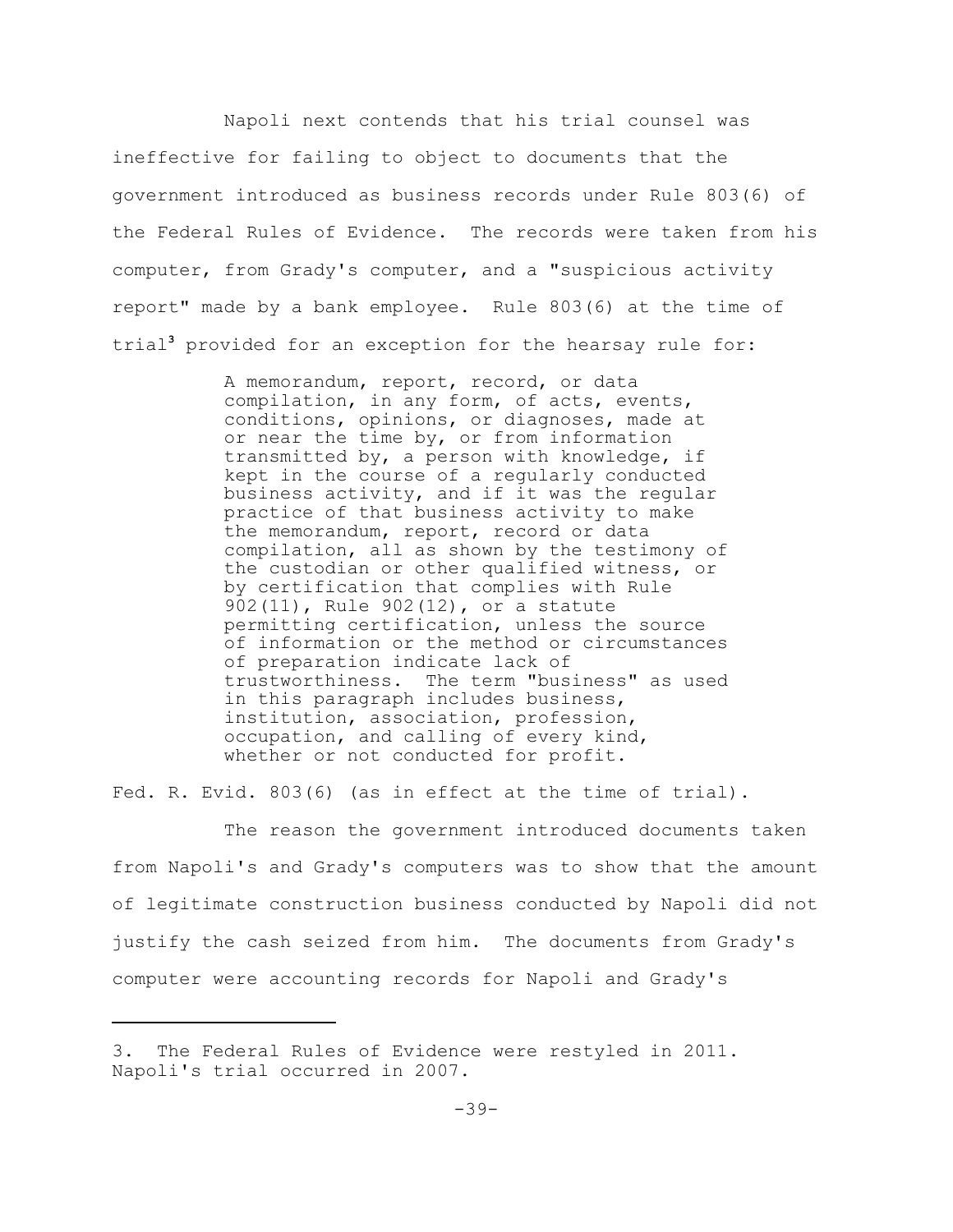construction business. They were introduced by the author of the documents, Anne Marie Doyle, who was Grady's girlfriend and an accountant for the construction company. Napoli is correct that the government did not specifically go through the elements of Rule 803(6) with Doyle. However, these documents do fall within the business records exception because Doyle had knowledge of the company's business, it was her regular practice to create the documents, and she kept them in the course of regularly conducted business. Moreover, even if Napoli's attorneys should have challenged the introduction of these documents, the government could have then used the documents to refresh Doyle's recollection of the accounting she performed. See Fed. R. Evid. 612. Significantly, there was overwhelming evidence that the cash in Napoli's possession did not come from a legitimate source of business. Accordingly, Napoli was not prejudiced under Strickland. 466 U.S. at 694.

Able Rios ("Rios"), a special agent with the computer forensics unit of the Pennsylvania Attorney General's office, testified about the documents from Napoli's computer. Rios examined Napoli's computer after it was seized pursuant to a search warrant. One of his tasks was to determine whether there were any business records on the computer having to do with Napoli's construction company. He testified as to what was contained in various documents. These records were not introduced "for the truth of the matter asserted" and thus do not fall within the definition of hearsay under Rule 801 of the

 $-40-$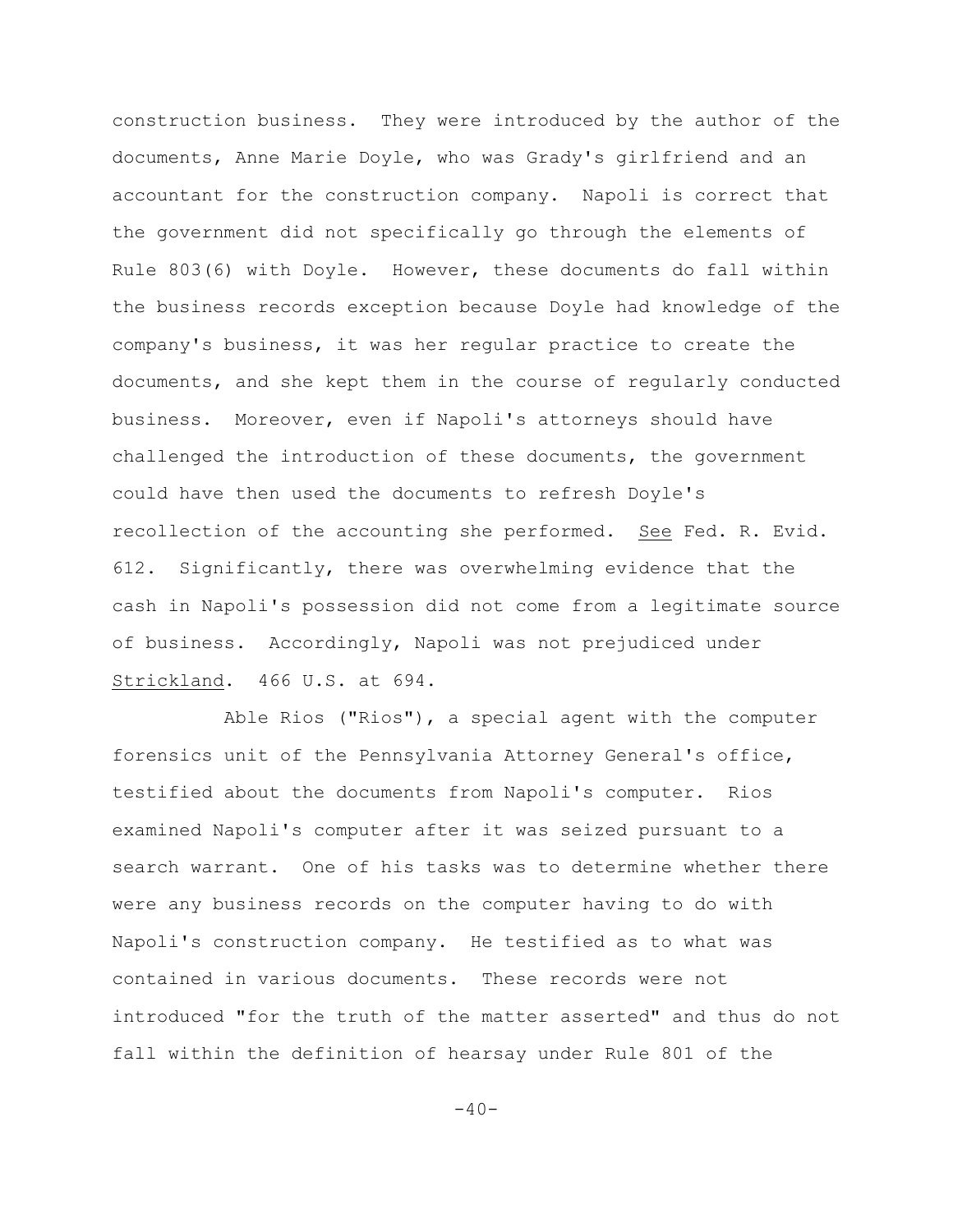Federal Rules of Evidence. The purpose of introducing these documents was to show that Napoli maintained hardly any records of his construction business. There were only three documents on the computer related to the construction business. Accordingly, the records were not hearsay. See Fed. R. Evid. 801.

Napoli also objects to a "suspicious activity report" on Confrontation Clause grounds. These types of reports are documents made by banks when individuals make cash transactions close to \$10,000. In this instance, the Citizens Bank employee who created the report, which he called a "suspicious transaction document," prepared it because of a withdrawal from Napoli's account of \$9,500. The employee was called to testify about this transaction and a few other changes in the balance of Napoli's bank account. The report was provided to the employee but only to refresh his recollection of Napoli's transaction and was not introduced into evidence. Napoli's Confrontation Clause rights under the Sixth Amendment were not violated, and no hearsay was introduced. Furthermore, Napoli's counsel objected following the employee's reference to the "suspicious transaction document," but the court still allowed the government to use it to refresh the employee's recollection. No ineffective assistance under Strickland occurred.

Napoli further alleges that his trial counsel did not challenge expert testimony of ion-scan tests showing methamphetamine on currency found from the defendants. Napoli contends that "it was an error to convey to the jury that just

-41-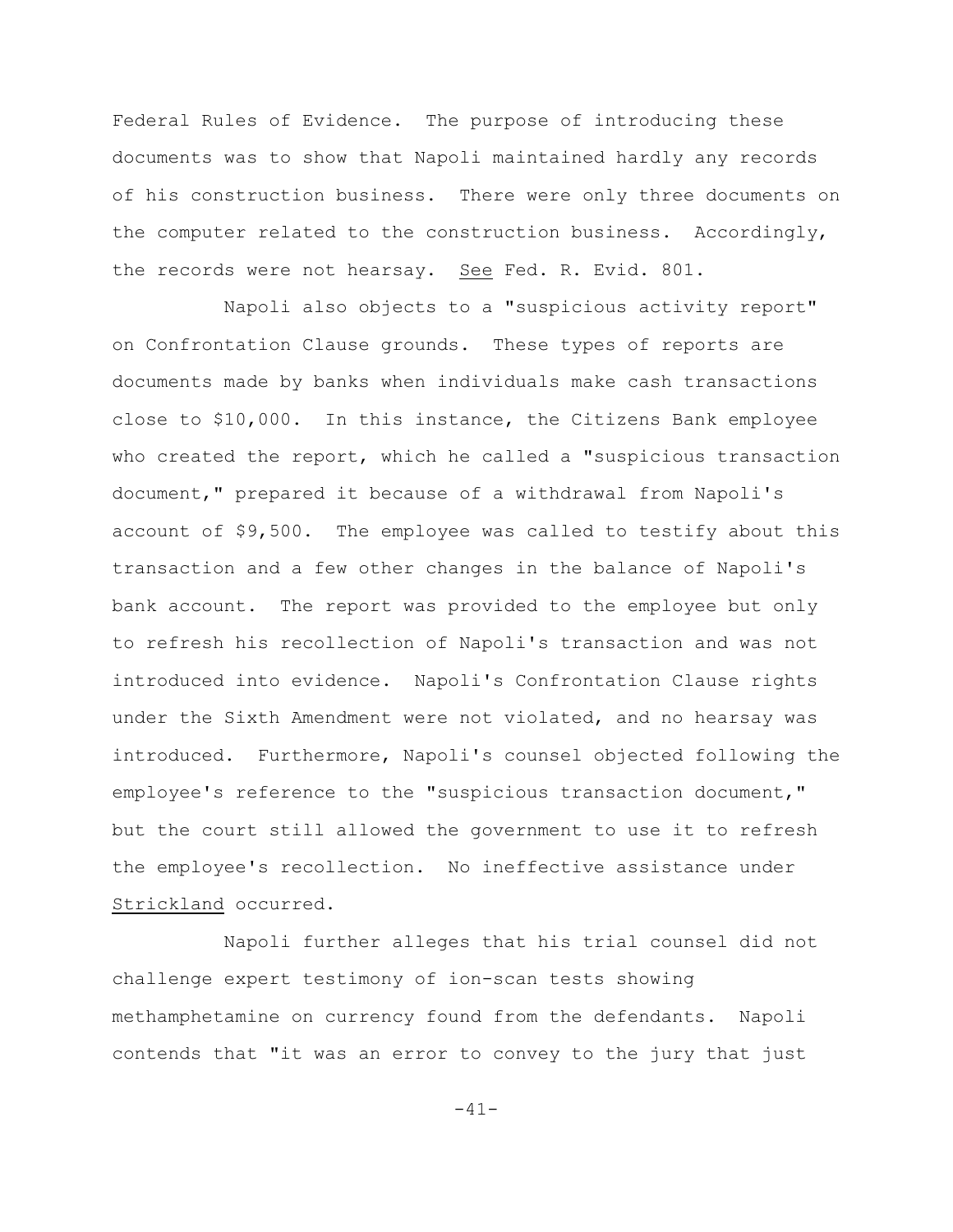because the currency had trace levels of methamphetamine, Napoli was involved in trafficing [sic] of methamphetamine." According to Napoli, a significant amount of United States currency has traces of controlled substances on it. Napoli cites cases regarding forfeiture of money found by trained dogs to be contaminated with cocaine rather than cases involving the introduction of evidence at trial of money found by ion-scan technology to be contaminated with methamphetamine. See United States v. Fifty-Three Thousand Eighty-Two Dollars in United States Currency, 985 F.2d 245 (6th Cir. 1993); United States v. Six Hundred Thirty-Nine Thousand Five Hundred & Fifty-Eight Dollars in United States Currency, 955 F.2d 712 (D.C. Cir. 1992); United States v. \$80,760.00 in U.S. Currency, 781 F. Supp. 462 (N.D. Tex. 1991); United States v. \$87,375 in United States Currency, 727 F. Supp. 155 (D.N.J. 1989). None of these cases is relevant to Napoli's argument.

Courts which have addressed whether to admit ion-scan evidence indicating traces of drug residue on currency have found this evidence to be admissible. See, e.g., United States v. Hairston, 409 F. App'x 668, 671 (4th Cir. 2011); United States v. Hernandez-De La Rosa, 606 F. Supp. 2d 175, 189 (D.P.R. 2009); Munoz v. United States, 2008 U.S. Dist. LEXIS 57326, at \*190-202 (E.D.N.Y. July 28, 2008). Moreover, in this case Sergeant Pueyes, the ion scan coordinator at the Pennsylvania Army National Guard Counterdrug Program, testified extensively about the operation of ion-scan technology, his training to operate the

 $-42-$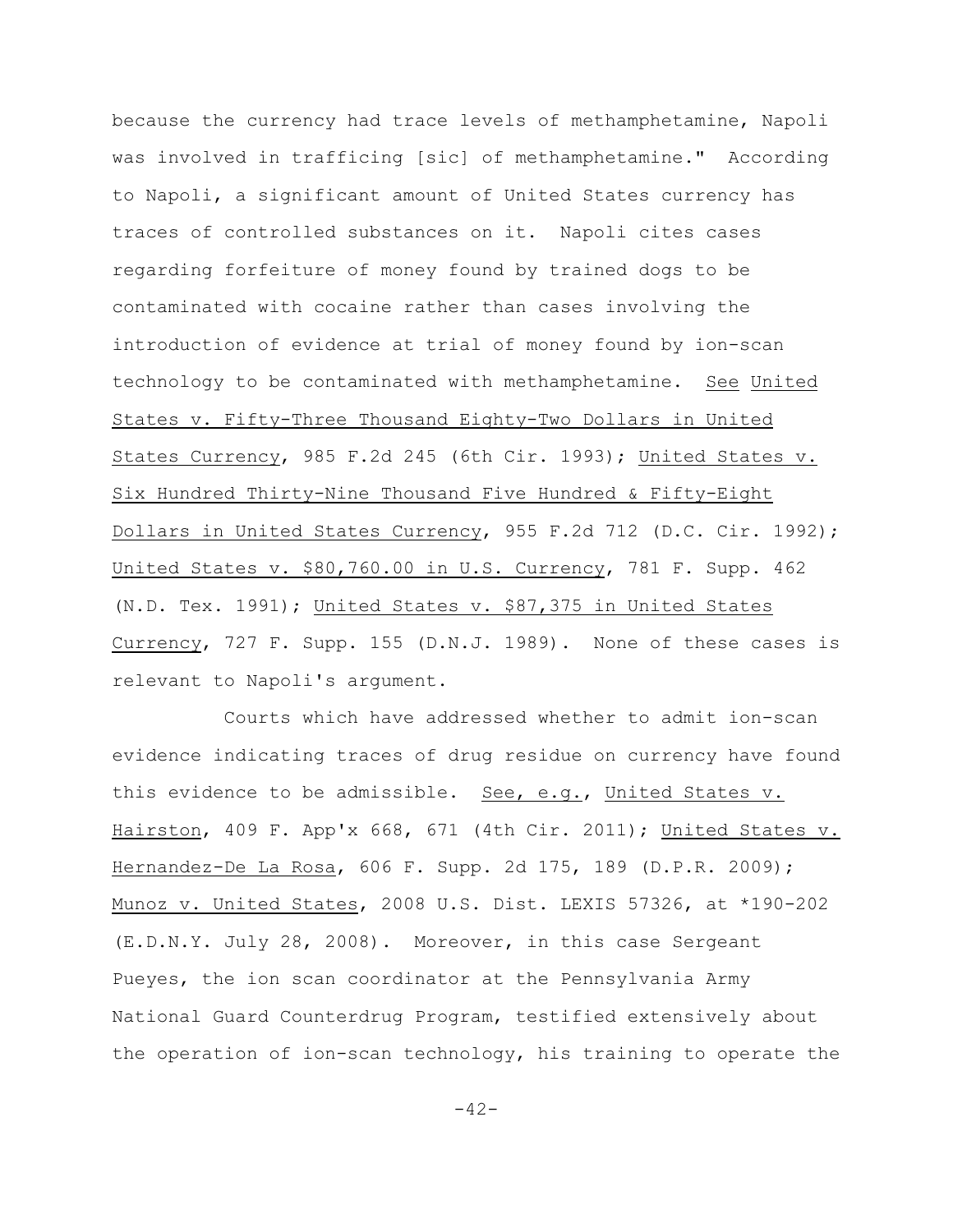technology, the protocols he employed for reliable results, and the methodology he used in testing the cash involved in the case. He testified that it is "definitely rare" to find methamphetamine on United States currency. In addition, Napoli's trial counsel cross-examined Sergeant Pueyes extensively on the operation of the ion-scan technology and the methodology he used. He specifically asked questions about how rare it is for methamphetamine residue to be on currency. There was no ineffective assistance of counsel.

Napoli asserts that his trial counsel failed to object to the introduction by the government of Napoli's non-payment of taxes as an indication of involvement in illegal activity. It is well-established law in drug trafficking prosecutions that evidence of a defendant's non-filing of tax returns is admissible as circumstantial evidence tending to show that the defendant possessed a large amount of cash without a legitimate source. See United States v. Chandler, 326 F.3d 210, 215 (3d Cir. 2003); see also United States v. Cooley, 131 F. App'x 881, 883 (3d Cir. 2005). Under Rule 403 of the Federal Rules of Evidence, however, relevant evidence "may be excluded if its probative value is substantially outweighed by the danger of unfair prejudice, confusion of the issues, or misleading the jury." In this case, the probative value of evidence that Napoli did not file tax returns exceeded any unfair prejudice. The government sought to show that the approximately \$224,000 in unexplained cash proceeds belonging to Napoli and seized by law enforcement were illegal

-43-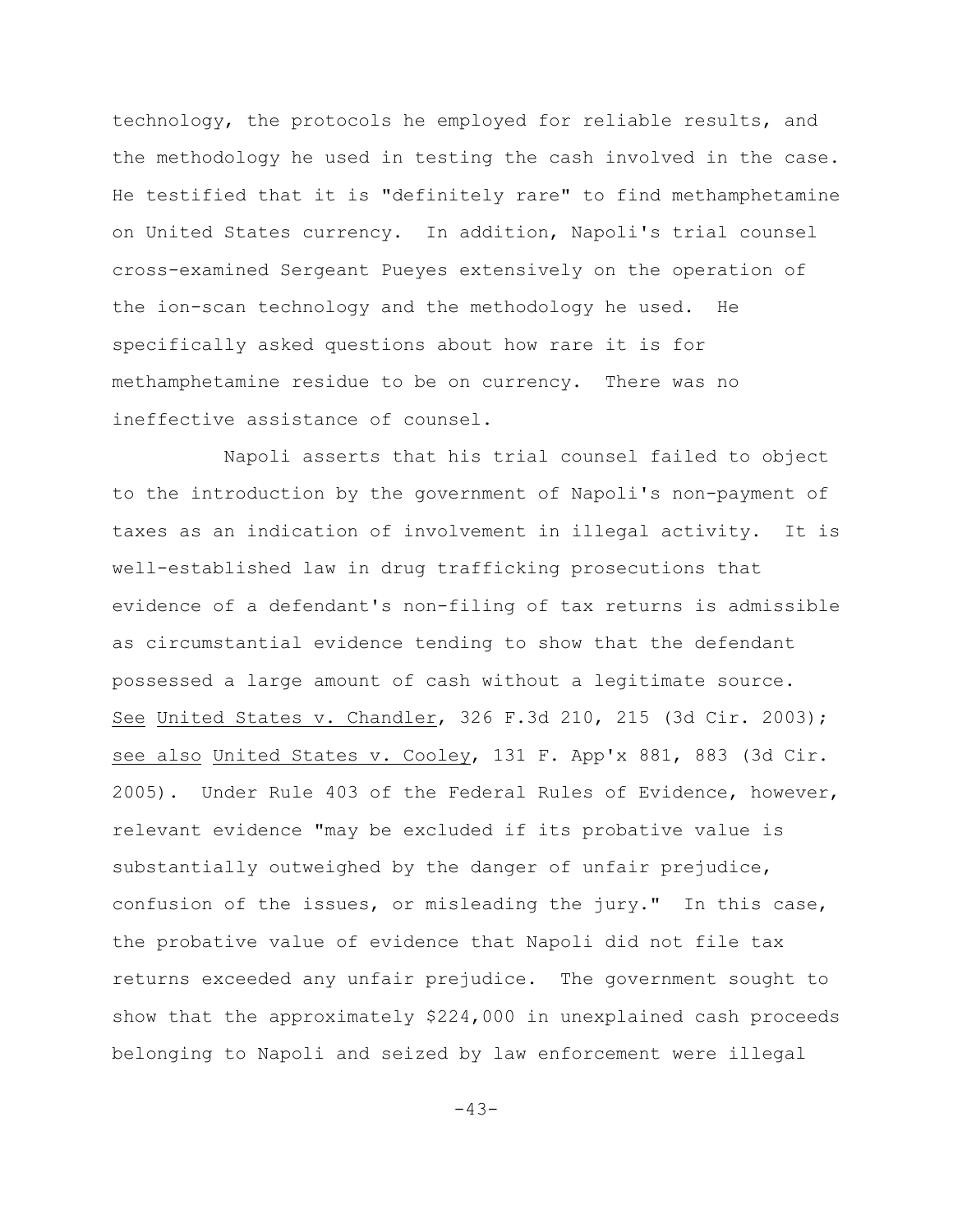proceeds from drug trafficking. Indeed, "[c]ourts of appeals consistently have upheld the admissibility of such evidence when it reasonably supports the government's assertion that the defendant possessed substantial cash not obtained through legitimate means." Chandler, 326 F.3d at 215. This evidence was probative, and any objection by Napoli's counsel would have failed.

Napoli next raises the issue that his trial attorneys were ineffective because they failed to object to certificates of nonexistence of tax records which were introduced by the government. Napoli argues his counsel failed to make an objection under Melendez-Diaz v. Massachusetts, 129 S. Ct. 2527 (2009), which was decided after his trial. Under this decision, a certification of nonexistence of a record which "would serve as substantive evidence against the defendant whose guilt depended on the nonexistence of the record for which the clerk searched" is subject to the Confrontation Clause. Id. at 2539. Indeed, our Court of Appeals has held that the introduction of a certificate of nonexistence of a record violated the Confrontation Clause where the defendant did not have the ability to confront the person who prepared the document. Gov't of Virgin Islands v. Gumbs, 426 F. App'x 90, 91 (3d Cir. 2011) (not precedential). Napoli's trial attorneys were not ineffective for not objecting to the introduction of this evidence because the law on this issue was not clear until the ruling in Melendez-Diaz by the Supreme Court in 2009. Ineffective assistance of counsel

 $-44-$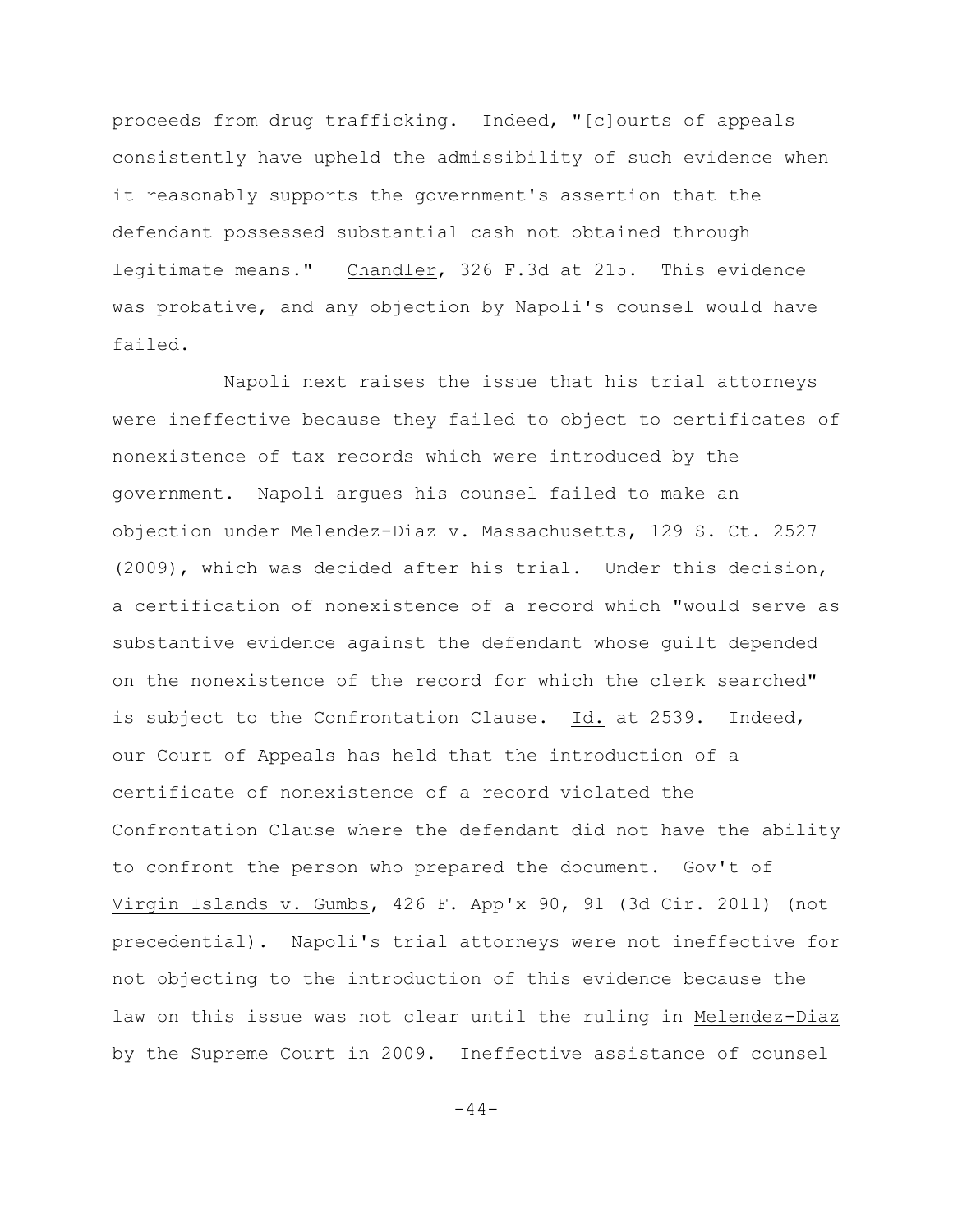is judged by "an objective standard of reasonableness, viewed to the extent possible from the attorney's perspective at the time, without 'the distorting effects of hindsight.'" Duncan v. Morton, 256 F.3d 189, 200 (3d Cir. 2001) (citing Strickland, 466 U.S. at 688-90). Furthermore, "in making litigation decisions, there is no general duty on the part of defense counsel to anticipate changes in the law."  $Id.$  (citations omitted).

Even if this same issue arose today, the certification would have been admissible under United States v. Okorie, 425 F. App'x 166, 170 (3d Cir. 2011) (not precedential). In that case, the court upheld the admission of a report containing the results of employment-records searches to show that the defendant had never worked for certain agencies. The defendant objected that the people who actually performed the searches of the records did not testify, but rather their supervisors testified. Our Court of Appeals found that the Confrontation Clause was not violated where the witnesses "had knowledge of their institutions' records, the searches conducted, and their results, and both were subject to cross-examination on these issues" even though the witnesses were not the individuals who actually performed the searches. Id. at 170. Similarly, here the certifications were introduced by a records custodian, IRS Agent Ken Kelly, which would satisfy the standard under Okorie.

Napoli additionally argues that his trial counsel failed to file a motion for suppression of the evidence, including a computer and its contents, obtained from Napoli's

 $-45-$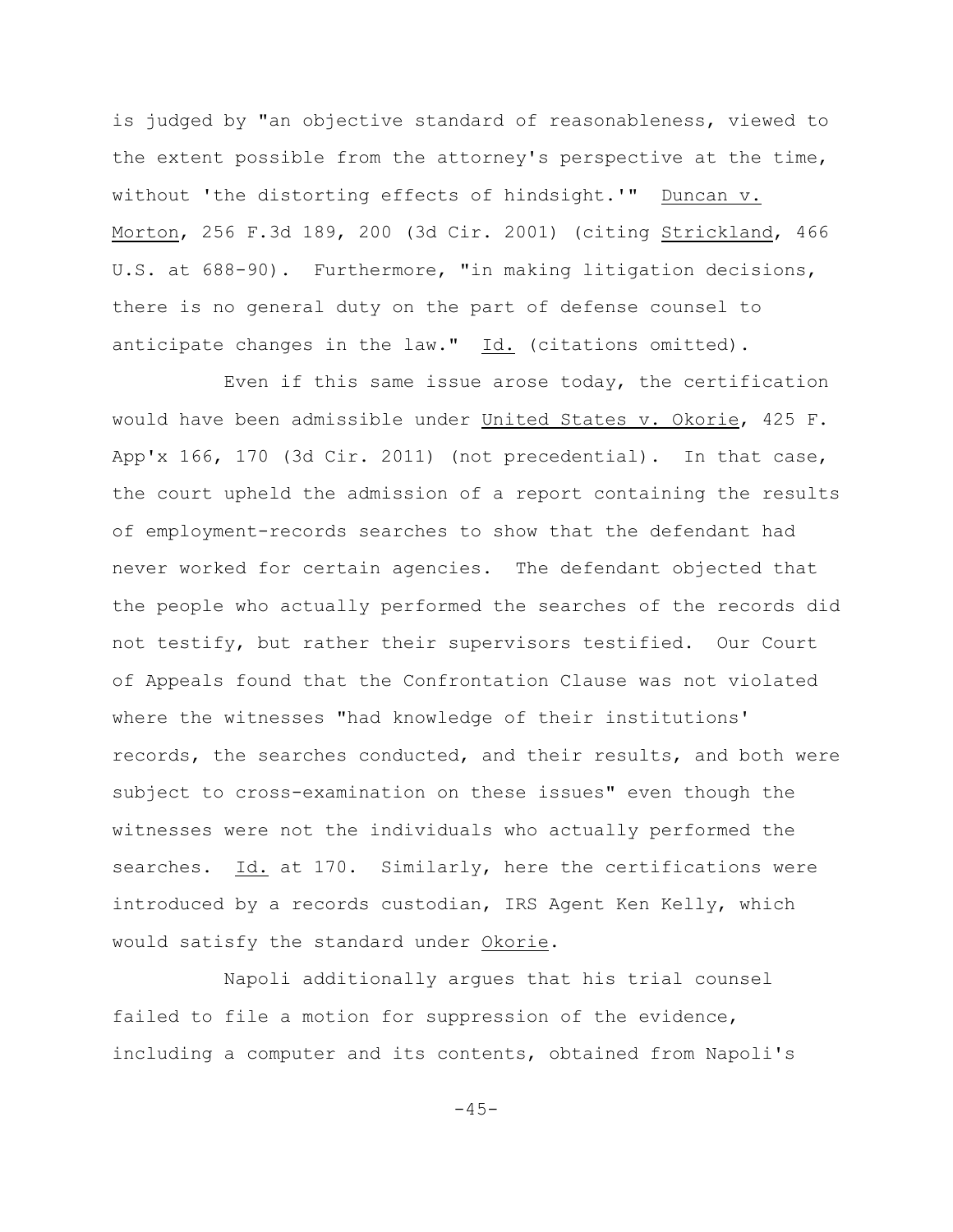home. Napoli contends that many items were seized which were not listed on the warrant. These items include Napoli's vehicles, safe deposit keys, guns belonging to and registered to his girlfriend, a computer, and a money counter. Napoli is incorrect. His counsel did file a suppression motion for the physical evidence taken from his home, and the motion was denied by the court following a hearing. Although Napoli's counsel did not succeed on his motion, he was not ineffective as he did file it.

Next, Napoli alleges that his trial counsel was ineffective in failing to object to the government having two testifying agents at its counsel table. This claim has no merit. First, Napoli does not point to anything in the record to support this claim. Moreover, although Rule 615 of the Federal Rules of Evidence requires a district court to order sequestration of a witness upon a party's request, our Court of Appeals explained that even with multiple agents in the courtroom, the possibility that "agents could coordinate their testimony does not pose a likelihood of prejudice since they had ample time before trial to do that, were they so inclined." United States v. Gonzalez, 918 F.2d 1129, 1137 & n.8 (3d Cir. 1990); Fed. R. Evid. 615.

Napoli also argues that his trial counsel failed to challenge the government's evidence as legally insufficient due to a failure to prove essential elements of the crimes charged. Specifically, he maintains that the government produced insufficient evidence of the existence of an "enterprise" and of

 $-46-$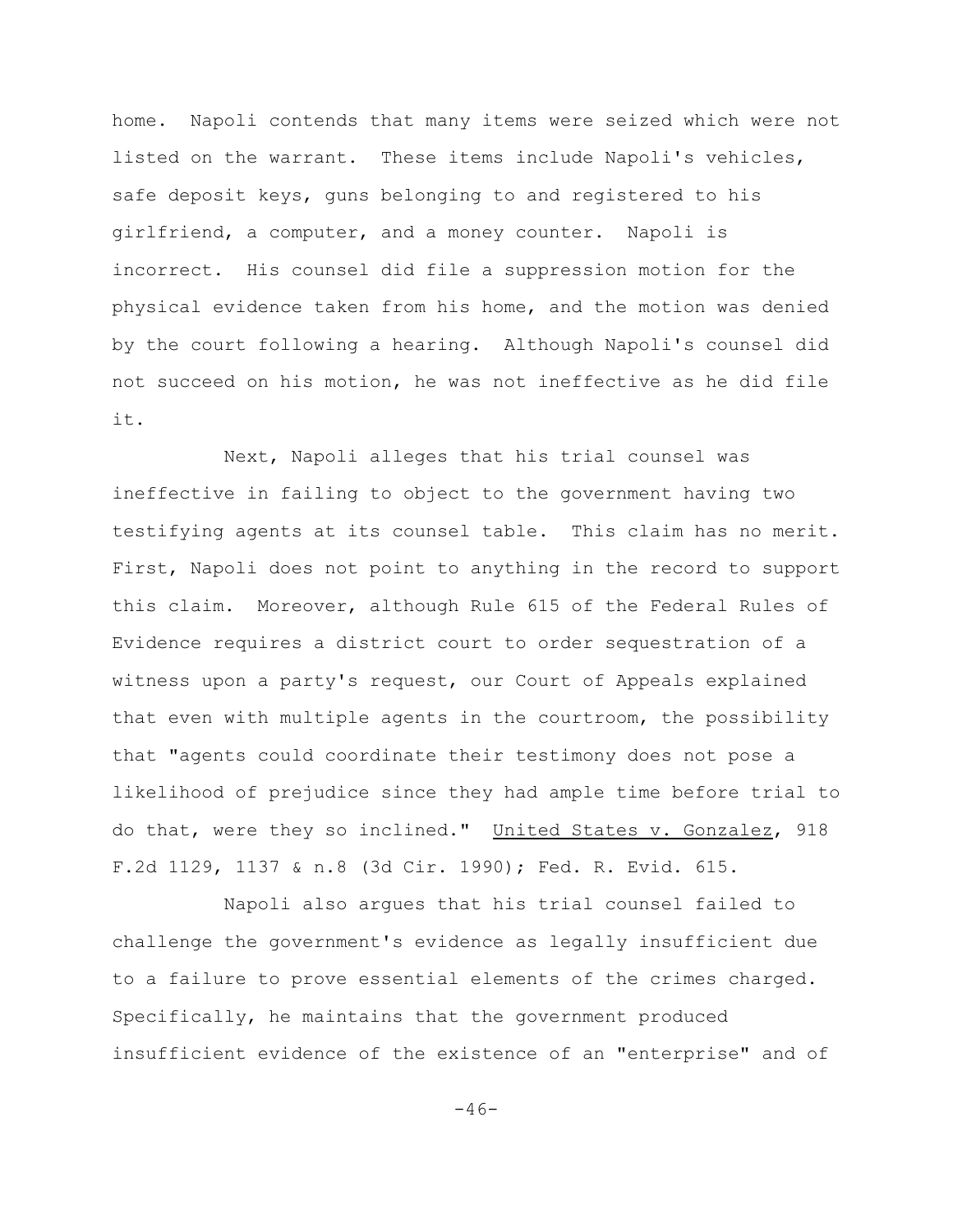the alleged "maintaining or increasing position in" such an enterprise under the VICAR statute. Napoli further argues that the evidence was insufficient to prove collection of credit by extortionate means in violation of 18 U.S.C. § 894. These arguments were raised by Napoli's trial attorneys in a motion under Rule 29 of the Federal Rules of Criminal Procedure. The court held argument on this motion and denied it. This decision was affirmed by our Court of Appeals. Napoli's attorneys may not have been successful, but they were not ineffective.

Napoli then alleges that his trial counsel erred by failing to object to the government providing copies of the grand jury transcripts to testifying witnesses and coaching them "to make up stories in [the] government's favor." This argument is without merit. Napoli points to instances during the trial when witnesses said that they had previously met with the government and that they had listened to the wiretap tapes before getting on the stand. This is proper trial preparation. As Napoli concedes, attorneys regularly interview witnesses before trial and discuss testimony with them. See United States v. Ash, 413 U.S. 300, 318 (1973); Geders v. United States, 425 U.S. 80, 91 n.3 (1976). Napoli has produced no evidence that anything improper occurred, and we find there was no ineffective assistance of counsel in this regard.

Napoli contends that his trial counsel failed to object to the government's vouching for its witnesses' veracity in its closing argument. "Vouching constitutes an assurance by the

-47-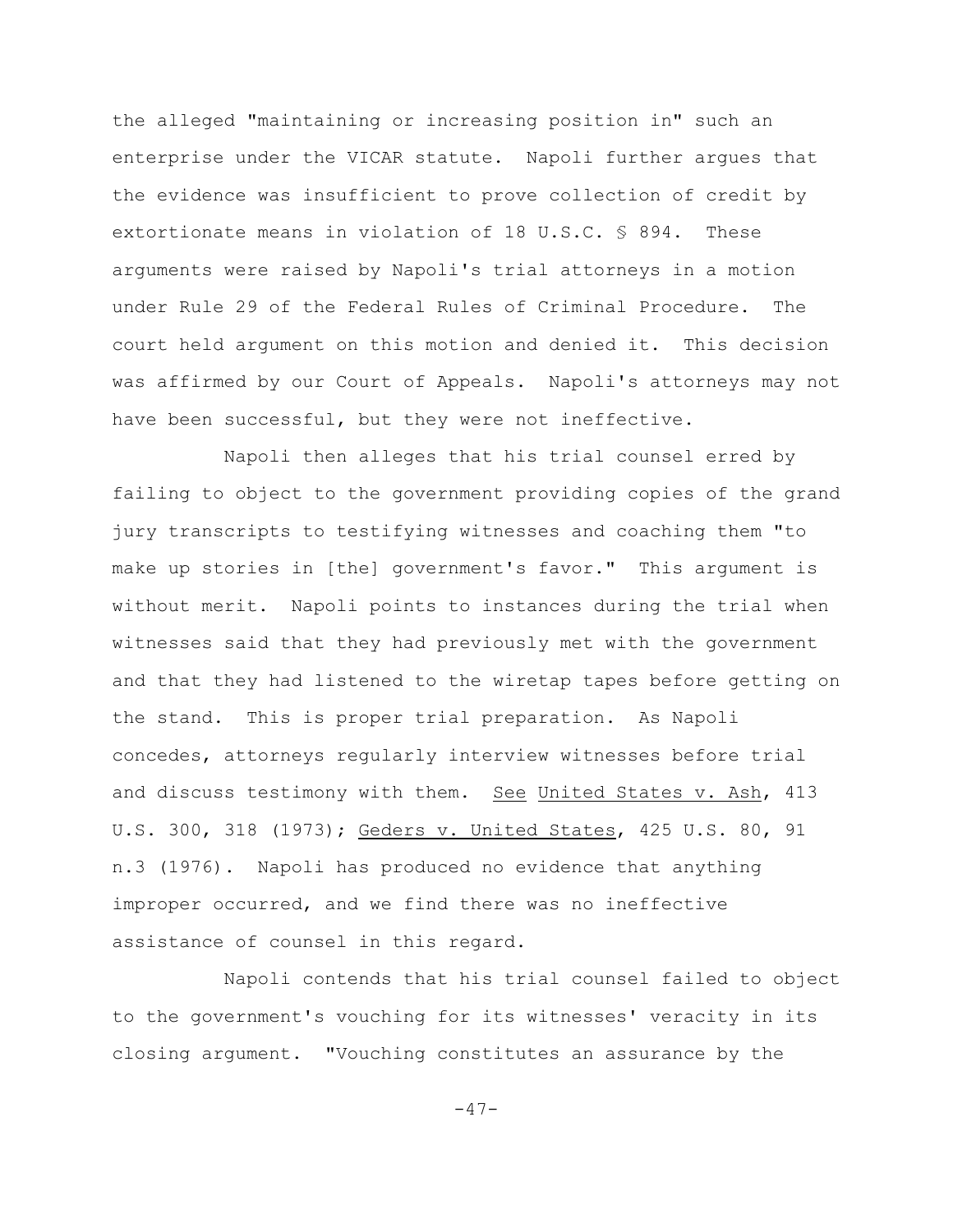prosecuting attorney of the credibility of a Government witness through personal knowledge or by other information outside of the testimony before the jury." United States v. Walker, 155 F.3d 180, 184 (3d Cir. 1998) (citing United States v. Lawn, 355 U.S. 339, 359 n.15 (1958)). Two criteria must be met to find vouching: "(1) the prosecutor must assure the jury that the testimony of a Government witness is credible; and (2) this assurance is based on either the prosecutor's personal knowledge, or other information not contained in the record." Id. at 187. Based on these criteria, vouching has not occurred if the prosecutor merely assures a jury that a witness' testimony was credible. Id. Rather, "[t]he defendant must be able to identify as the basis for that comment an explicit or implicit reference to either the personal knowledge of the prosecuting attorney or information not contained in the record." Id. (citing Lawn, 355 U.S. at 359 n.15).

Napoli points to two specific instances in the government's closing argument, specifically during its rebuttal, when he believes vouching occurred. In the first, the government argued as follows: "They're insulting to the good agents who have worked very hard to make this case and to all the efforts and indications that they have made..." In the second, the government stated about the cooperating coconspirators:

> I suggest to you that there is no motivation for them other than to tell you the truth, because it is no easy task for them to come in and do so. They've had to face these defendants who have brutalized other people.

> > $-48-$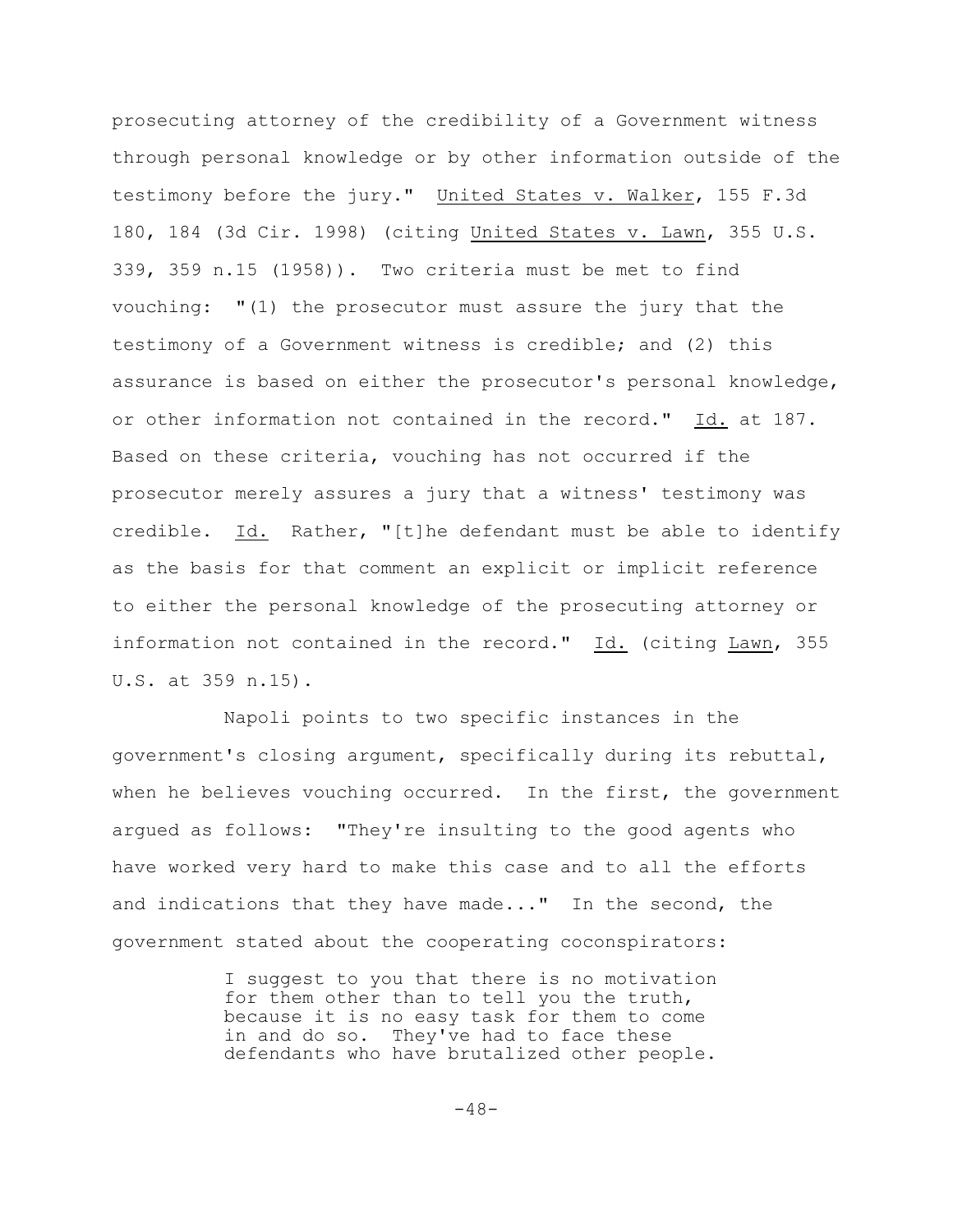They've had to face the community. They've had to face spectators. It's a frightening prospect to do that. And they've given up a lot for the process. They have not benefitted in any way. And the ones who are going to jail, and they're cooperating, it is – there's nothing wrong with them expecting that someone from the government will tell the sentencing judge what they're doing. Because they've admitted their guilt. They're not on trial here. They've admitted their guilt. They're trying to make amends.

As noted above, these statements were not made in the government's opening statement but in response to statements of the defense attorneys in their closing arguments that the prosecution witnesses were lying and not credible. For example, Napoli's counsel argued that the cooperating witnesses would

> say Jack McMahon [defense counsel] was selling methamphetamine if, in fact, that could have got them out of their situation. Their mother, their brother, everyone. It doesn't matter. 'Cause it's all about themselves. And when you have all of that power and you have one focus, to get John Napoli, and you have all of that power of the government, it's pretty easy.

His counsel further stated, "people can sit on those witness stands and say anything they want. I've learned that over all these years." Our Court of Appeals has explained that "in analyzing the effect of the prosecutor's remarks on the outcome of the trial, courts will consider the 'invited response' or 'invited reply' rule, i.e., whether 'defense counsel's comments clearly invited the reply.'" Werts v. Vaughn, 228 F.3d 178, 199 (3d Cir. 2000) (quoting United States v. Young, 470 U.S. 1, 8 & 10 (1985)). Here, defense counsel's comments invited the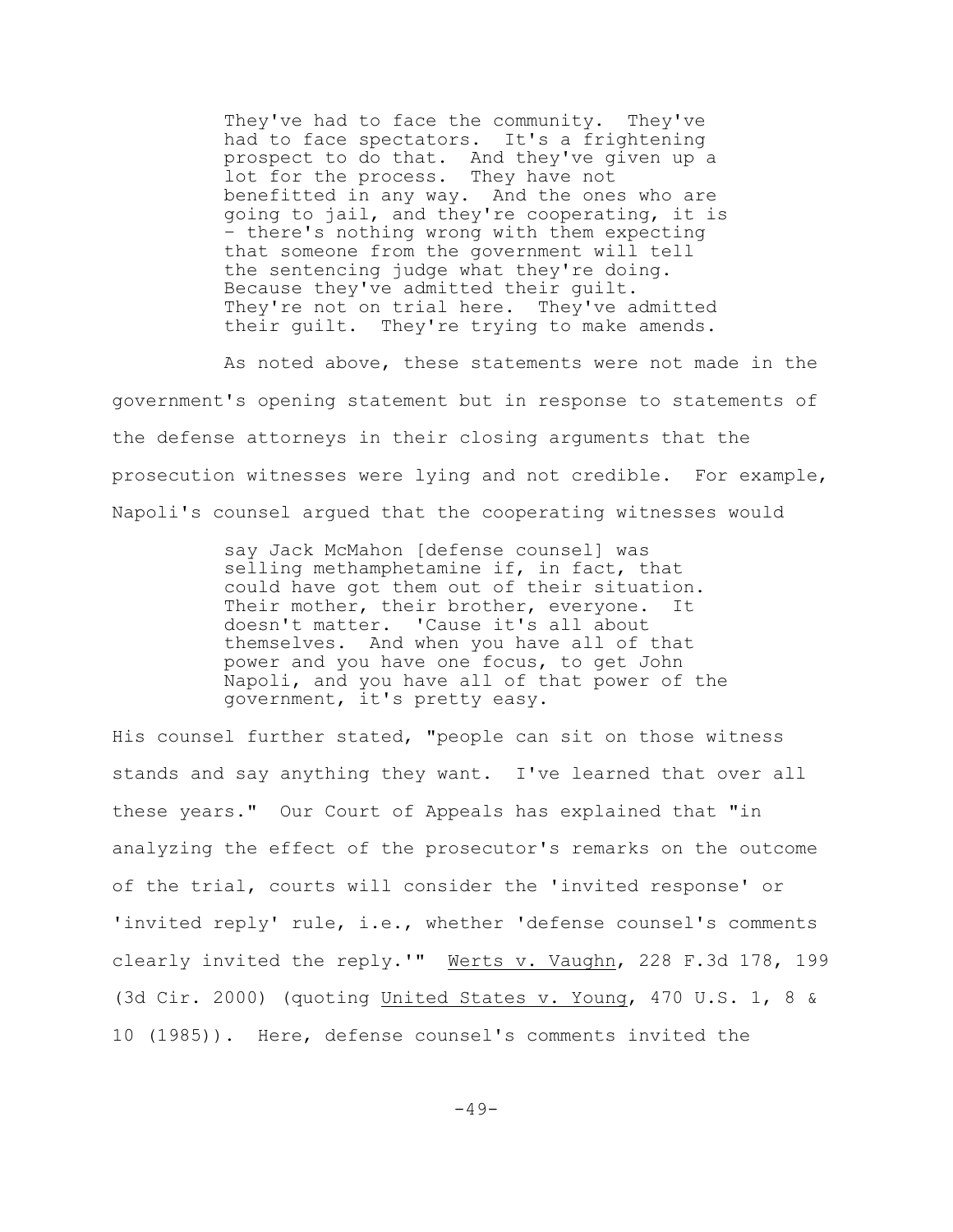prosecutor's remarks. Napoli's constitutional rights were not violated.

Further, Napoli argues that his trial counsel did not challenge defective jury instructions. Napoli first asserts that the court permitted the jury to find Napoli guilty by reason of a conspiracy liability for the VICAR counts and mandated a finding of the interstate commerce element of the VICAR counts. Napoli's arguments fail. Our Court of Appeals affirmed this instruction in Heilman, 377 F. App'x at 206. Although Napoli claimed a different error in the instruction on appeal, our Court of Appeals agreed with the government that the district court "correctly summarized the state of the law and committed no error."

In addition, Napoli asserts that the court wrongly told the jury that Napoli was a convicted felon. It is true that the court accidentally misspoke and included the phrase "possessed by a convicted felon" when it was reading the firearms charge, even though the defendant had waived a jury finding of that element. After the court read the charge, counsel came to sidebar and all parties advised the court of this mistake. The court recommended and all counsel agreed that less attention would be drawn to the mistake if no oral correction was made, but instead the mistake was corrected on the written charge that was given to the jury. Napoli was not prejudiced by this one phrase contained within a long charge because the government had not presented any evidence

 $-50-$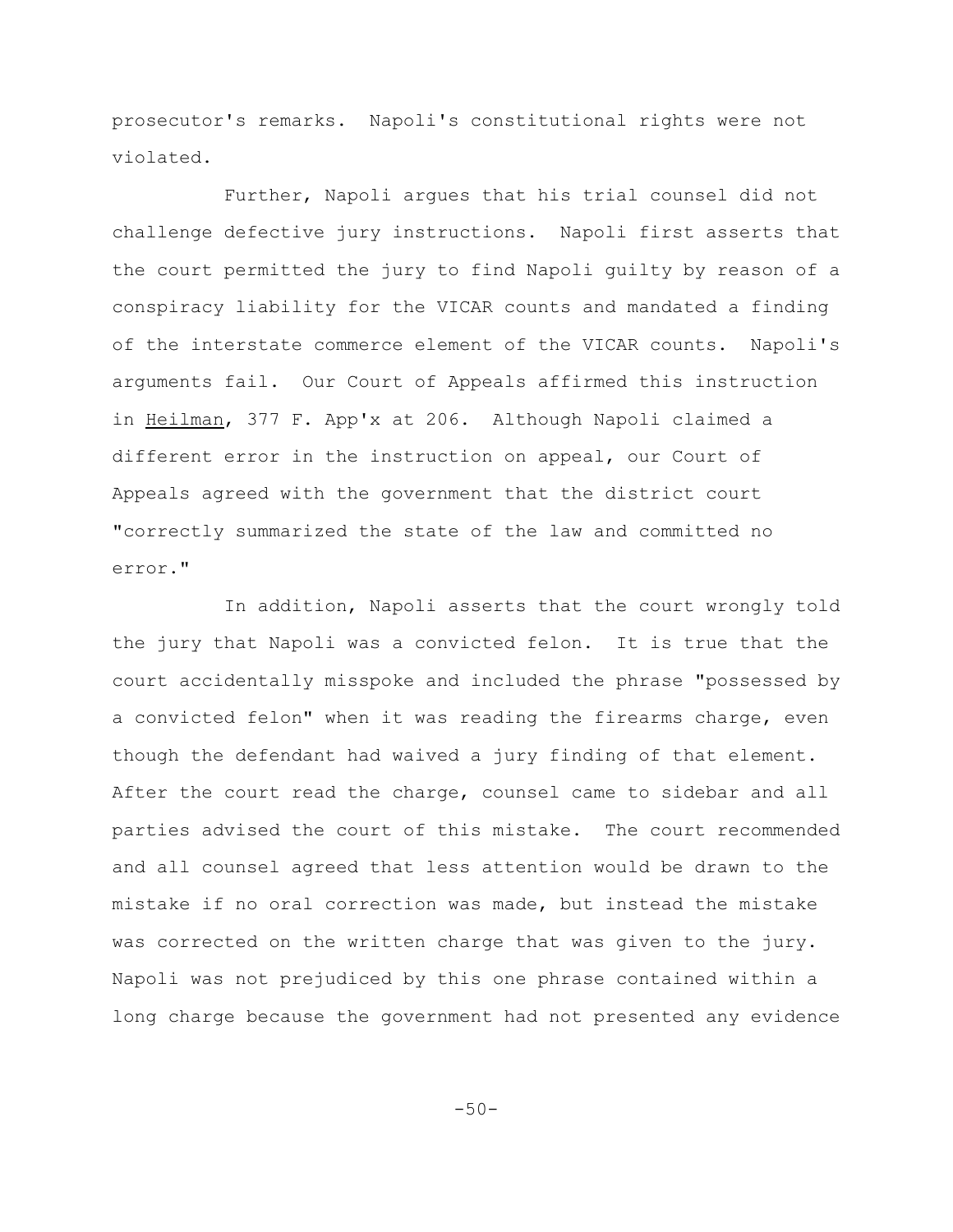to the jury about Napoli's criminal status. Strickland, 466 U.S. at 694.

Napoli also contends that the court improperly instructed the jury with respect to Count V, collection of credit by extortionate means, a violation of 18 U.S.C. § 894. In providing instructions to the jury on that count, the court stated:

> The term "debtor" with reference to any given extension of credit refers to any person to whom that extension of credit is made or to any person who guarantees the repayment of that extension of credit or in any matter undertakes to indemnify the creditor against loss resulting from the failure or any person to who m that extension of credit is made to repay the same. The term "debtor" includes a person who borrows or owes money or who receives something else of value for which he or she is expected to make repayment. As used in these instructions, someone who guarantees the repayment of the loan may also be considered to be a debtor.

Later, the instructions referred to Grady as the "debtor," stating, "[a]ctually [sic] fear on the part of the debtor, Jeffrey Grady, is not an element of the offense charged in Count V of the indictment." It is Napoli's position that this created a mandatory presumption that Grady was the "debtor," thus impinging on the jury's fact-finding duties, is without merit. The court properly instructed the jury to determine whether:

> (1) John Napoli knowingly used to participate in or attempted the use of extortionate means to collect or attempt to collect an extension of credit or loan from Jeffrey Grady; and (2) in doing so, John Napoli expressly or implicitly threatened, ordered or attempted the use of violence or other criminal means

> > -51-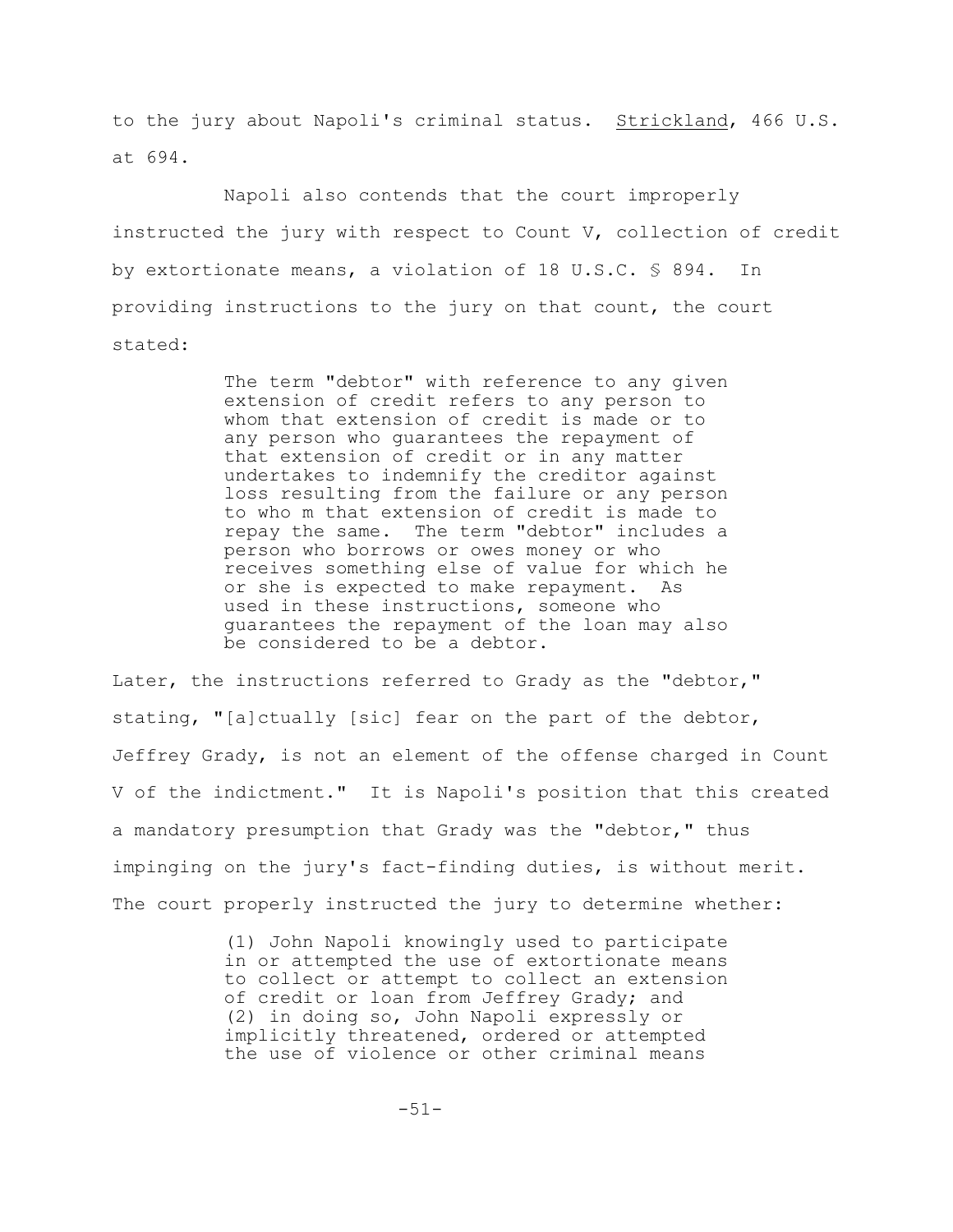# to cause harm to Jeffrey Grady or the property of Jeffrey Grady.

Calling Grady the "debtor" caused no harm to Napoli. Napoli was thus not prejudiced by any failure of his counsel to object to this portion of the jury instructions on collection of credit by extortionate means.

Napoli further argues that the court gave an incorrect "two-inference" instruction on reasonable doubt. This instruction specifically was, "[i]f you view the evidence in the case as reasonably permitting either of two conclusions, one of innocence and the other of guilt, you must, of course, adopt the conclusion of innocence." Napoli is correct that this instruction has been rejected by our Court of Appeals. Our Court of Appeals has followed the Second Circuit in determining that "the 'two-inference' instruction is improper because it 'may mislead a jury into thinking that the government's burden is somehow less than proof beyond a reasonable doubt.'" United States v. Isaac, 134 F.3d 199, 203 (3d Cir. 1998) (internal citations and quotations omitted). However, in Isaac, the court explained that it "did not hold that the instruction was so constitutionally deficient per se that it infected the entire instruction on reasonable doubt."  $Id.$  As in Isaac, here the court's instructions "[a]s a whole ... adequately conveyed the government's burden of proof to the jury." Id. at 204. The court stated that the government was required to prove its case beyond a reasonable doubt and "accurately explained that the

-52-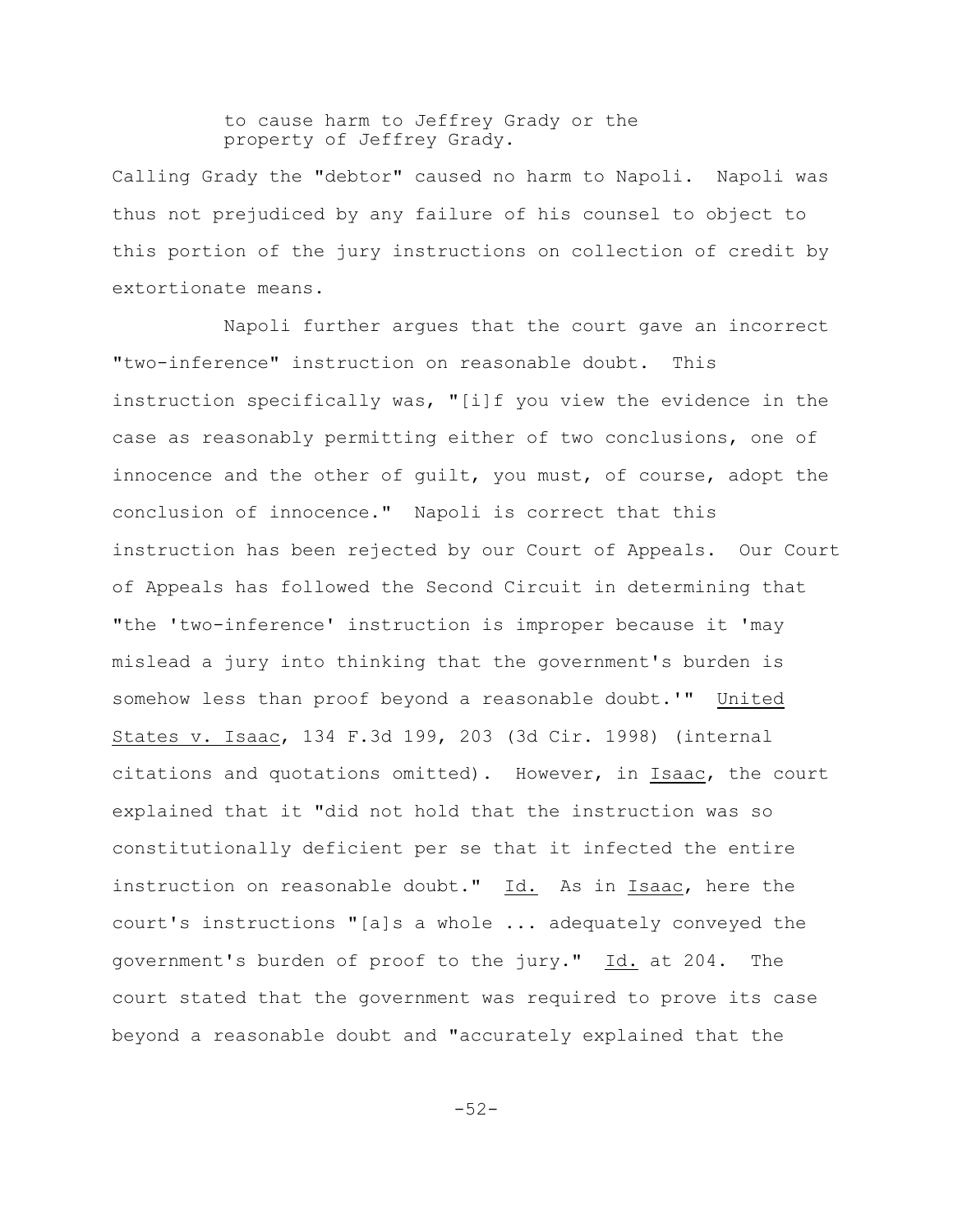standard was high, but not to the point of absolute certainty or to the exclusion of possibilities which defy common sense." Id. Accordingly, as in Isaac, we find that no prejudice occurred.

Napoli's next argument is that his counsel was ineffective at sentencing because she failed to object to the sentence even though it was in excess of the statutory maximum for all counts. Napoli concedes that the maximum sentence for Count One, conspiracy to distribute and to possess with intent to distribute methamphetamine, in violation of 18 U.S.C. § 846, was life imprisonment since the jury found that 500 grams or more of methamphetamine was involved in the conspiracy. See 18 U.S.C. § 841. Accordingly, since Napoli's sentence was imprisonment of 432 months, it was below the statutory maximum.

Nevertheless, Napoli claims that the court erred by imposing a "general sentence" of imprisonment of 432 months on all the counts of the indictment for which he was convicted, rather than specifying an individual sentence for each offense. Napoli is correct that our Court of Appeals held in United States v. Ward, 626 F.3d 179, 184-85 (3d Cir. 2010) that a court commits a plain error when it fails to impose a sentence on each count and instead imposes a general sentence as to all counts so as to prevent an adequate review of the sentence. The appellate court based its decision on § 5G1.2 of the Sentencing Guidelines, which indicates that sentencing courts must impose a sentence on each count. See U.S.S.G. § 5G1.2(b). However, Ward was handed down over two years after Napoli's sentence was imposed. See Duncan,

-53-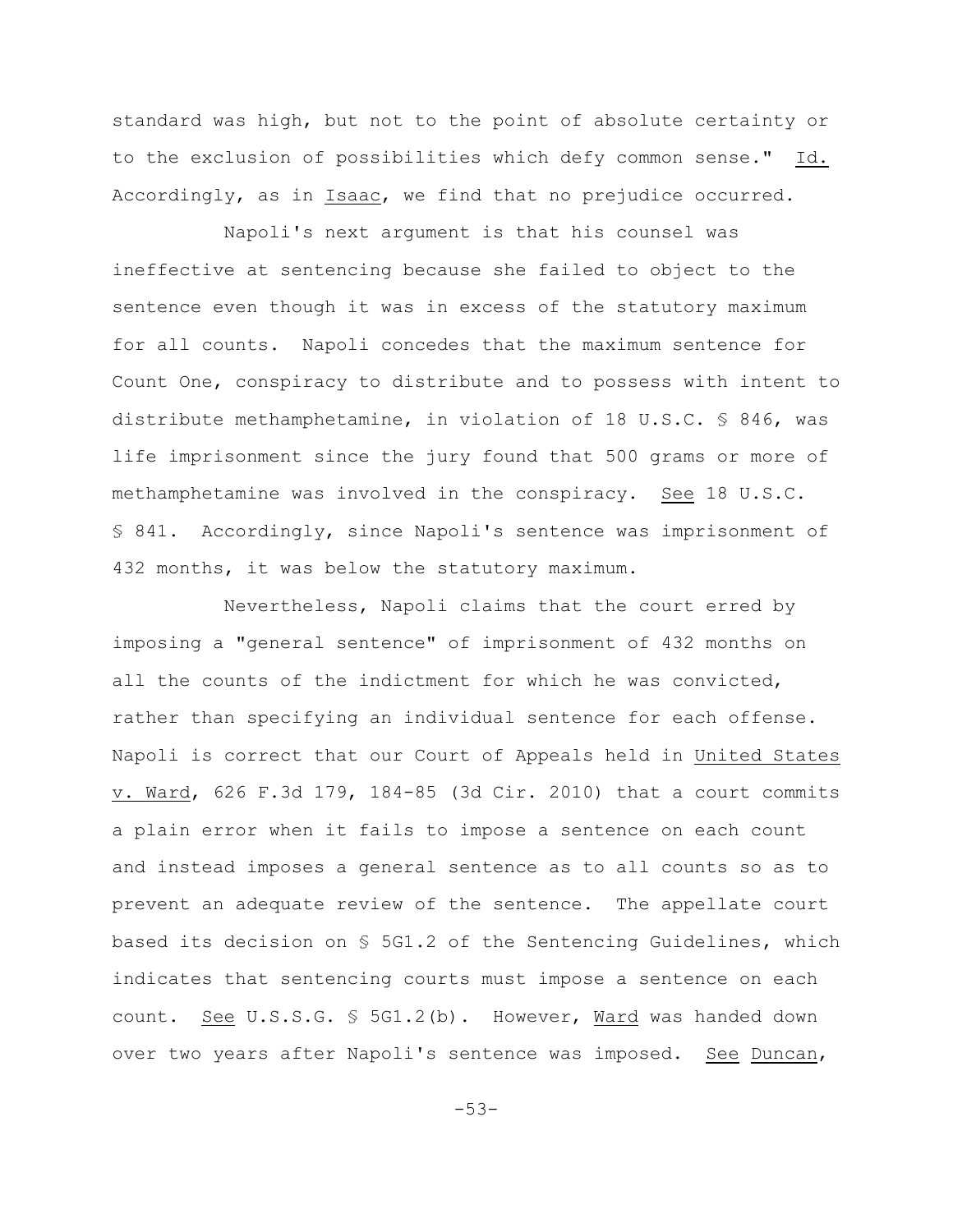256 F.3d at 200. In addition, the issue in Ward was decided on direct appeal while the issue here was raised for the first time on collateral review. Napoli cannot establish prejudice under Strickland, since his sentence is below the maximum penalty on the conspiracy count, and there is no valid basis to challenge his conviction on that count. Thus, regardless of all other counts, Napoli must serve a term of imprisonment of 432 months. Any resentence on the other counts would now be a mere formality.

Napoli's final contention is that his trial counsel failed to request that a finding on the forfeiture amount be made by the jury instead of by the court. Napoli's trial counsel, Jack McMahon, testified at the evidentiary hearing that he discussed this issue of forfeiture with Napoli and determined that he and Napoli would not subject the jury to determining a forfeiture sum. The government agreed that Napoli would not have to forfeit his house if he did not insist on the issue of forfeiture going to the jury. We find McMahon's testimony to be credible. The decision to have the forfeiture finding made by the court was sound trial strategy and not ineffective assistance of counsel.

## IV.

In sum, even if Napoli's counsel's performance was deficient in certain respects, Napoli has not established any prejudice, that is, "a reasonable probability that, but for counsel's unprofessional errors, the result of the proceeding would have been different." Strickland, 466 U.S. at 694. For

-54-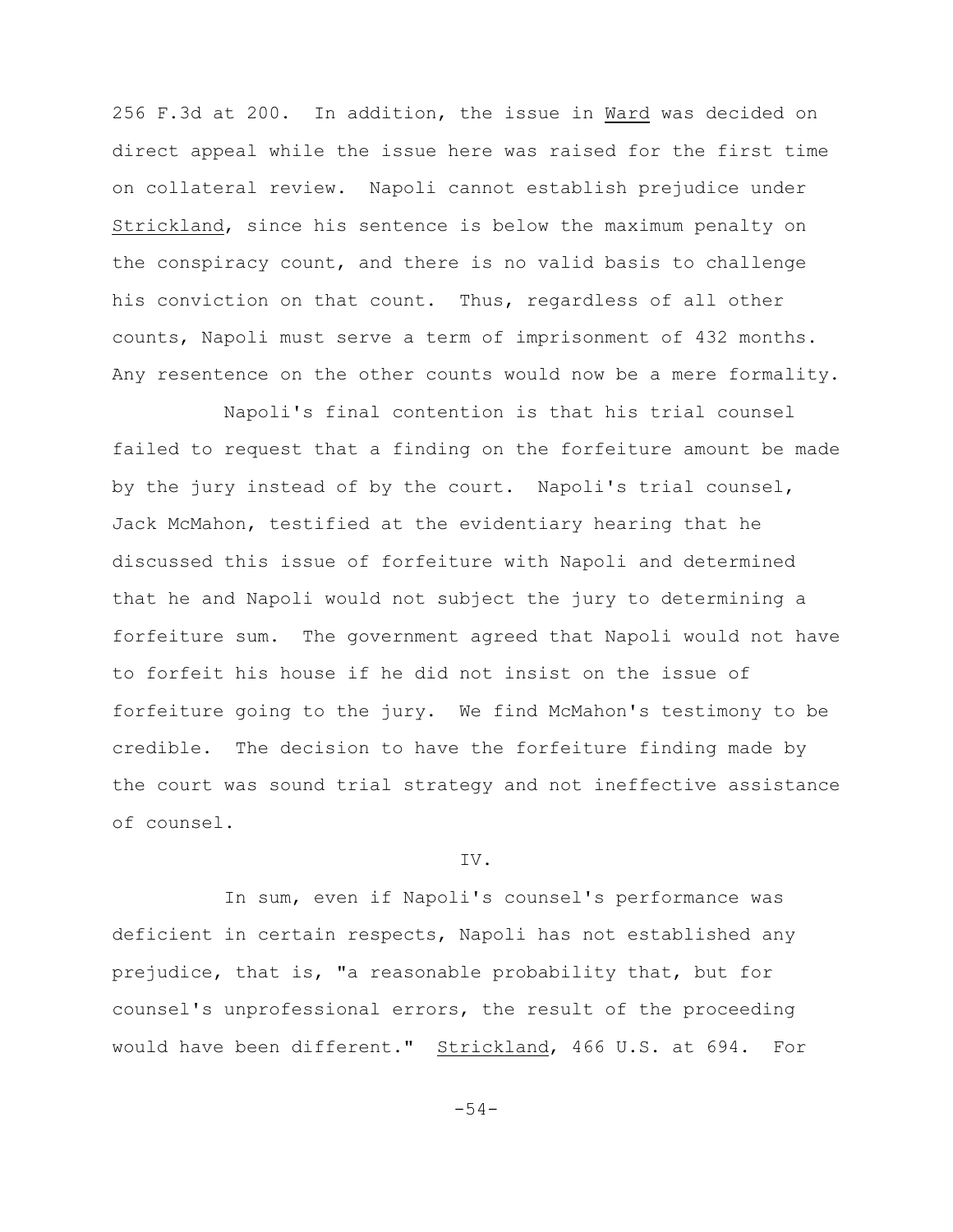the above reasons, Napoli's motion under § 2255 will be denied. A certificate of appealability will not issue.